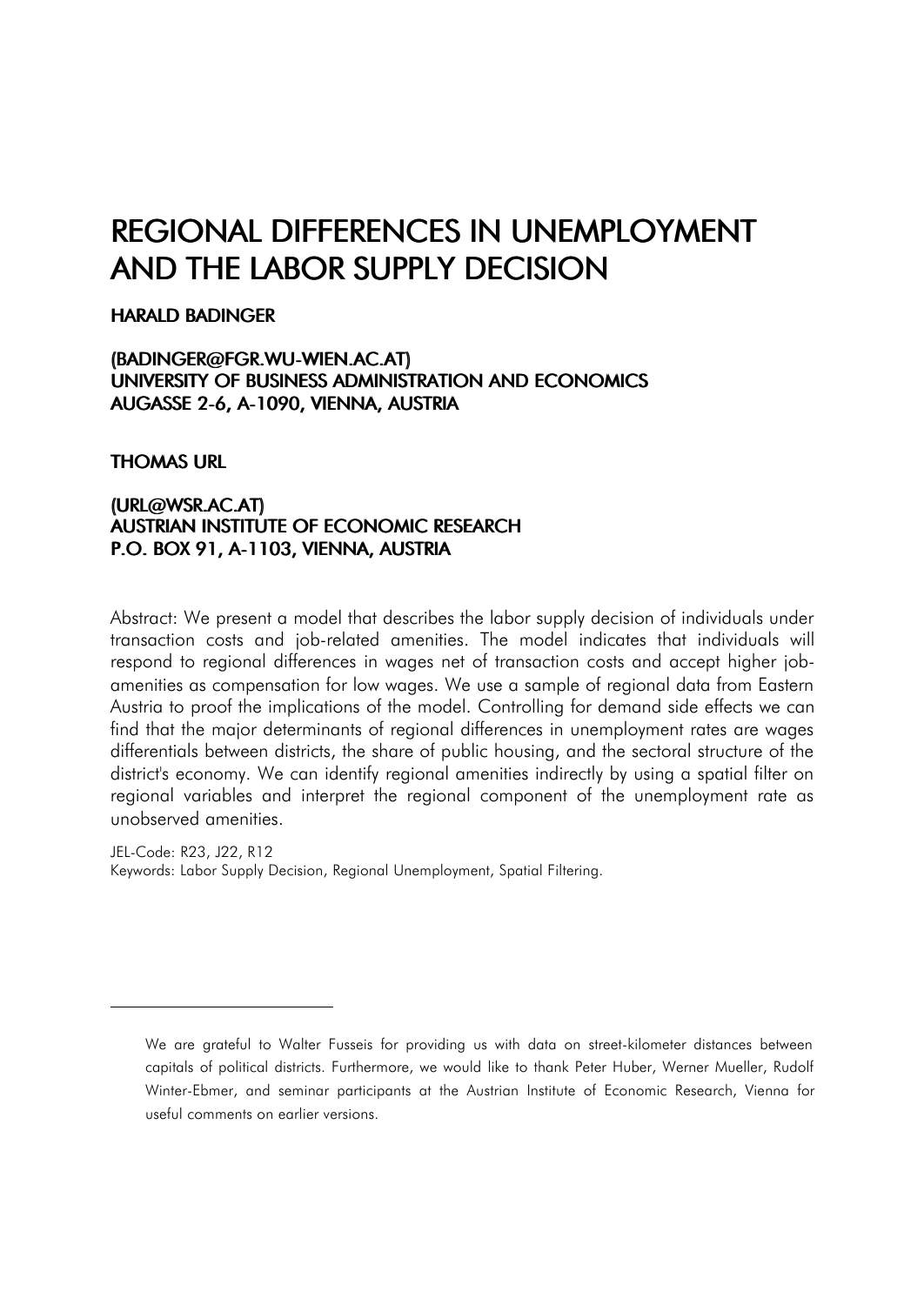

 $-2-$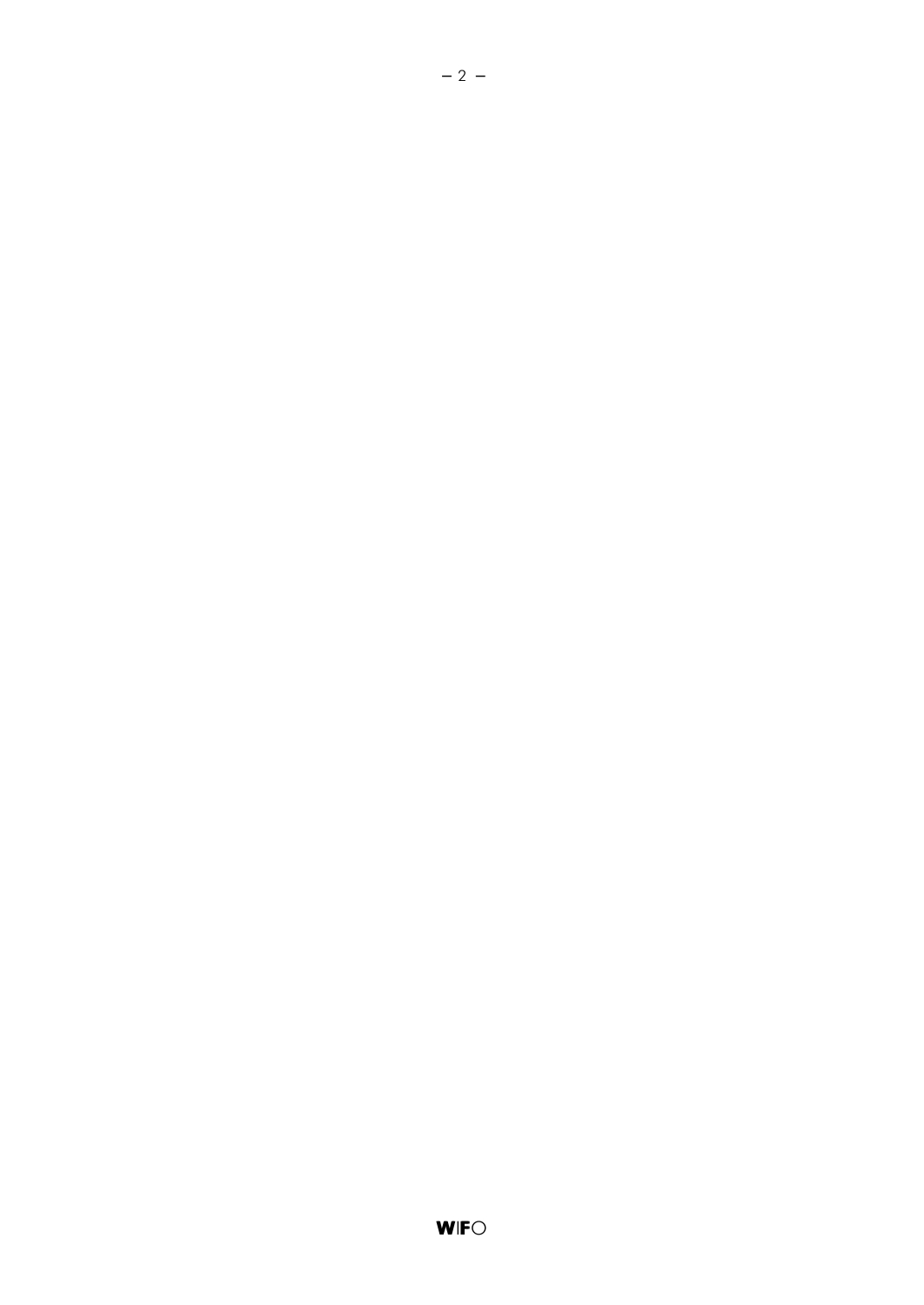#### **1. Introduction**

Almost every European country suffers from stubbornly high and persistent unemployment. Especially in comparison with the recent surge in employment in the US-labor market this raises the question for reasons behind the inferior track record within Europe. One startling experience, however, is the prevalence of large regional differences in unemployment rates within one single country. This is the more surprising since throughout European countries uniform legal systems usually coincide with language areas, social security regulations, and housing markets with similar subsidies or rental regulations. Thus one would expect unemployed persons to migrate within a country from depressed areas to booming regions such that in equilibrium unemployment rates tend to be uniformly distributed over space. At least for the USA migration was found to be the main correction mechanism for regional unemployment, whereas regional wage adjustment is a lagging adjustment force (*Blanchard - Katz*, 1992).

Differences in regional unemployment rates across districts have to be explained by some sort of market imperfection or a structural deficiency which distracts the movement of enterprises into depressed areas. Examples for market imperfections are efficiency wage mechanisms, where unemployment enters the production function (*Marston*, 1985). *Layard – Nickel - Jackman* (1991) use a combination of mark up pricing strategies and efficiency wages to motivate unemployment. Another central argument for spatial differences resorts to a trade off between local unemployment and some compensating factors like real wages or regional amenities (*Molho*, 1995). High real wages or other attractive characteristics of an area are compensated by a higher probability of unemployment yielding a constant utility level for households across regions. Similarly *Treyz et al*. (1993) define an equilibrium by zero net migration across regions, where local amenities compensate for expected income differentials.

Those amenities can result from insider advantages due to location specific contacts and experience. *Fischer et al.* (1998) argue that for individuals migration will in many cases not pay off because the accumulated insider knowledge would have to be scrapped in case of emigration. The longer individuals stay within the same location the more time they will have spent on learning location specific information. Moving turns such investment into sunk costs and therefore individuals are less likely to move. Suggested location specific advantages can be place, job, or society related and may even result in a wage premium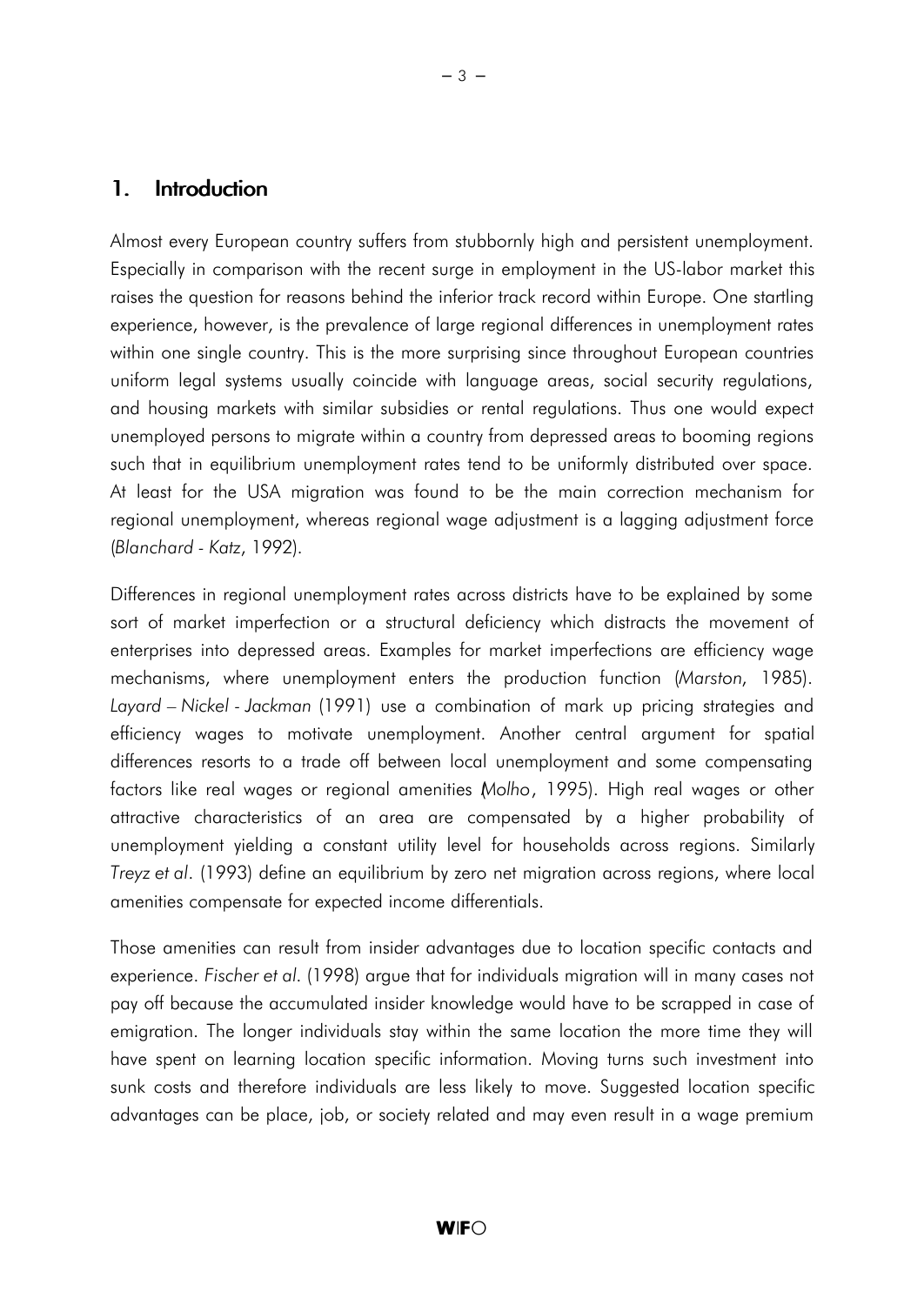for residents over outsiders. Also leisure oriented advantages can improve individual utility levels for given resources and time constraints. For a sample of Swedish residents Fischer et al. are able to prove a duration dependent probability to stay local.

Related to our topic are papers on regional income or wage disparities like *Dickie - Gerking* (1998), because wage disparities should also disappear under full information and zero transaction costs. The modelling strategy in this literature stresses also regional amenities as a major source of income inequalities although Dickie - Gerking rely on more subtle barriers to migration through transaction costs and interregional transfer payments. *Ritter - Walz* (1998) stress the positive external effects of specialization within larger regions to motivate differences in wages and unemployment rates across regions.

A better understanding of regional differences in unemployment will allow to design policy measures that improve the flexibility of regional labor markets. This aspect gets more important with the introduction of the Euro, because precautionary labor market policies that enhance the flexibility of European labor markets get more important (*Calmfors*, 1998). The *OECD* (1998) proposes measures to foster entrepreneurship in order to improve economic dynamism and enhance the ability to adapt to adverse shocks, structural change or new challenges. Entrepreneurs are already central to the concept of creative destruction invoked by *Schumpeter* (1942). Besides a positive external effect of a higher number of firms on the level of competitiveness new start ups create employment and provide signals for profit opportunities. Regional data on enterprise activity provide an opportunity to test for the relevance of entrepreneurship in reducing unemployment figures.

In the following section we develop a model which is based on utility maximizing individuals facing transaction costs from commuting/migrating and job-related amenities. In part three data for a sample of Austrian districts are presented. We test for spatial autocorrelation and estimate a model for regional unemployment rates in part four. The final sections summarize the results and conclude.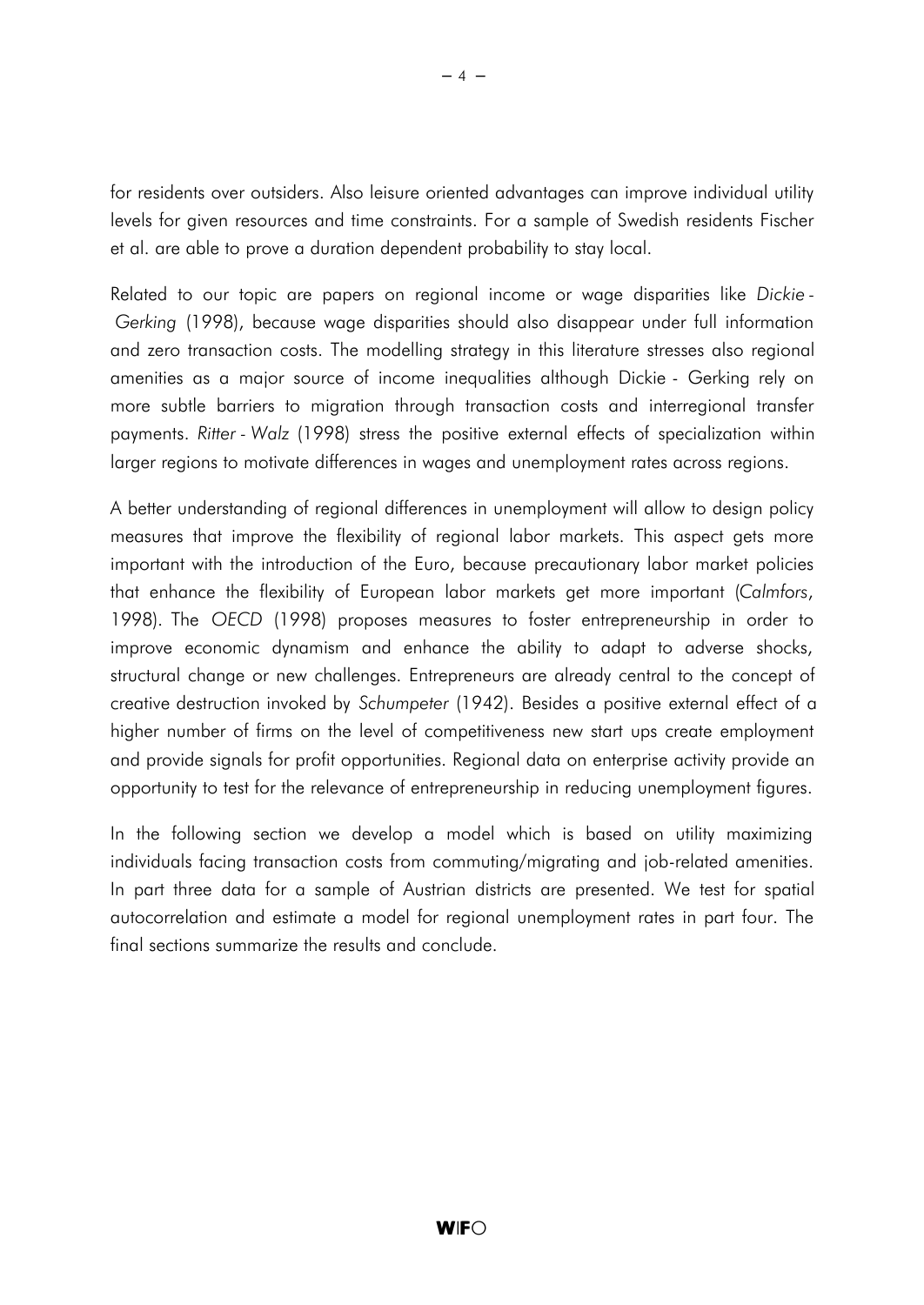#### **2. The Model**

The decision making process of individuals is based on the maximization of a utility function with respect to a budget constraint. Let *u(c, L)* be the utility from the consumption of a vector of goods (*c*) and leisure (*L*). Leisure is subject to following time constraint:

$$
L = \overline{L} - \sum_{i=1}^{S} l_i \tag{1}
$$

where  $\overline{L}$  represents total time available and  $l_i$  is the amount of time spent with working at one of the *S* available jobs. If job *i* is accepted *li* takes a non-zero value. Utility is increasing at declining rates in both consumption and leisure. The standard utility maximization problem can be written as

$$
\max_{c,l} u(c, L) \tag{2}
$$
\n
$$
\text{s.t.} \quad \sum_{j=1}^{N} p_j c_j = \sum_{i=1}^{S} w_i l_i + m \tag{3}
$$
\n
$$
L = \overline{L} - \sum_{i=1}^{S} l_i \tag{3}
$$

In this standard approach the individual receives wage income from selling labor at the prevailing wage rates *wi*. The unit prices for all *N* available goods are given by *pj*. The budget constraint allows for a non-wage income *m* and states that the amount spent on consumption must be equal to non-wage income plus earnings received from working. In this setting individuals who are only concerned with the amount of time spent on working and their income level will inevitably choose the job with the highest wage rate. If this happens to be a part time job, the individual will accept additional job offers until the wage rate is equal to the amount of money he is willing to accept for the loss of a marginal unit of leisure. In this setting regional unemployment does not exist even in the case of positive unemployment benefits as long as those benefits are below market clearing wages.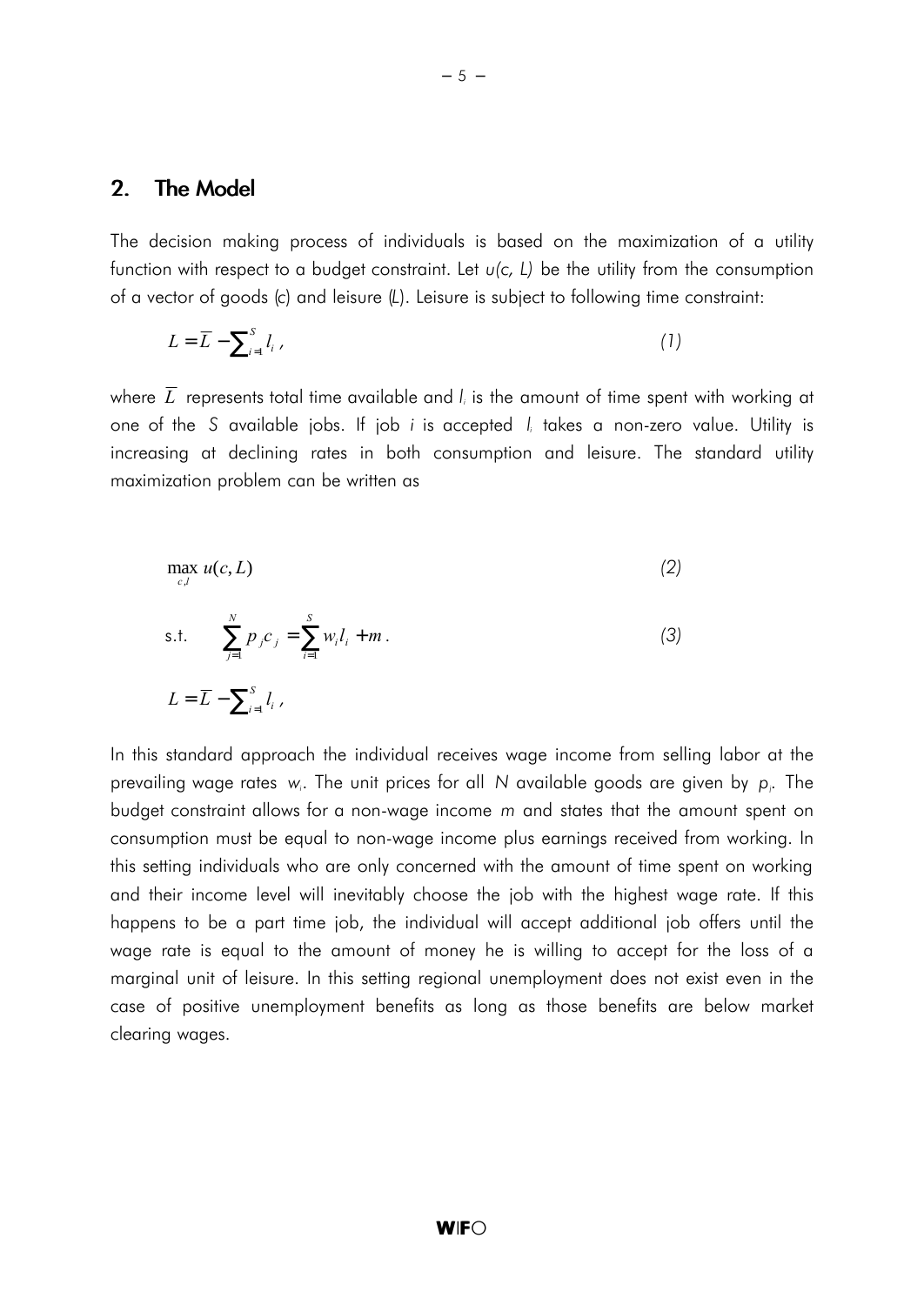One possibility to allow for regional unemployment comes along with transaction costs from commuting/migrating in combination with unemployment benefits. If we introduce transaction costs the budget constraint changes into

$$
\sum_{j=1}^{N} p_j c_j = \sum_{i=1}^{S} w_i (1 - t_i) l_i + m \t\t(4)
$$

where *t i* represents transaction costs associated with job *i*. Transaction costs are nonnegative and will take high values if the individual has to commute/ migrate towards the new job but are close to zero for local jobs and unemployment. Since the individual is only interested in the net income from job *i* its transaction costs have to be accounted for.

If individuals are additionally concerned with non-wage characteristics of a job the dimension of the decision problem gets bigger and provides more incentives for unemployment. Every job features amenities or disamenities which may be job, place, or society related and create either job-satisfaction or dissatisfaction, respectively. In a choice between two jobs that offer the same wage rate an individual will clearly prefer the one with higher expected job-satisfaction. Sometimes job-satisfaction may even outweigh a higher wage rate. Let the pleasantness of job *i* be measured by some index *a<sup>i</sup>* . The total utility from job *i* will then consist of the wage income earned corrected by transaction costs *wi (1-t<sup>i</sup> )li* and the pleasantness associated with the job *a<sup>i</sup> l i* . The introduction of amenities changes the utility function and adds one more constraint to the maximization problem (*Gravelle - Rees,* 1981, p. 136ff.; *Becker*, 1965):

$$
A = \sum_{i=1}^{S} a_i l_i \tag{5}
$$

Since the pleasantness of a job is relevant for the utility of an individual the amenity level A achieved from working at jobs *l<sub>i</sub>* must be also included in the utility function  $\omega = u(c,\,L,\,A)$ and the maximization problem gets slightly more complicated:

$$
\max_{c,l} u(c, L, A)
$$
\n
$$
\text{s.t.} \qquad \sum_{j=1}^{N} p_j c_j = \sum_{i=1}^{S} w_i (1 - t_i) l_i + m
$$
\n
$$
(6)
$$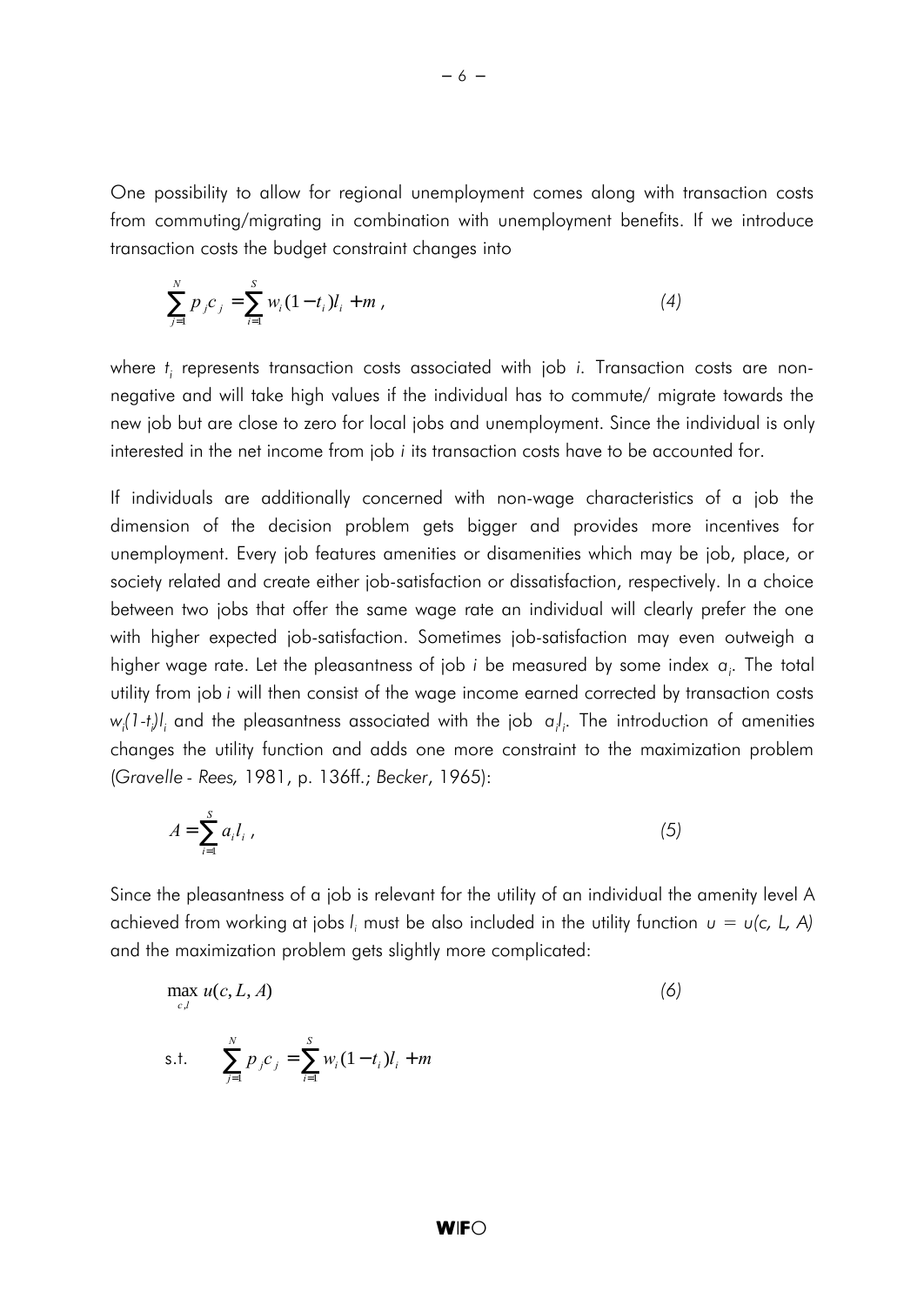$$
L = \overline{L} - \sum_{i=1}^{S} l_i
$$

$$
A = \sum_{i=1}^{S} a_i l_i.
$$

*,* 

By substituting the time and amenity constraints into the utility function we can reduce this problem into a maximization problem with one constraint and derive the following first order conditions:

$$
u_{q} = I p_{i} \qquad \text{for } j = 1,...,N,
$$
  
\n
$$
u_{L} = I w_{i}(1-t_{i}) + u_{A} a_{i} \quad \text{for } i = 1,...,S.
$$
 (8)

The variable  $\bm{l}$  gives the marginal utility of money income,  $\bm{\mathsf{u}}_q$  is the partial derivative of the utility function with respect to good *j*, and *uL* the partial derivative of the utility function with respect to leisure. Condition  $\nabla$ ) is standard and requires the utility from consuming an extra unit of good *j* to equal the price of *j* weighted by the marginal utility of money income. The second requires that the utility lost from giving up one unit of leisure for the *ith* job must be compensated by its net wage rate weighted by the marginal utility of money plus the marginal utility resulting from the associated amenity. The more job-satisfaction is generated by job *i* the lower the wage rate can be.

The introduction of transaction costs and amenities into the labor supply decision creates incentives to stay unemployed instead of commuting/migrating towards other more distant jobs. Figure 1 characterizes the decision problem of an individual who lost his original job (point *O*). Lets assume for simplicity and without consequences for the choice between alternative jobs that leisure is fixed. The horizontal axis represents the amenity level associated with a job and the vertical axis shows the respective net income level. The trade off between earnings and amenity in individual preferences is shown by indifference curve *I*. Every point at *I* shows a combination of income and amenity which leaves the individual indifferent: a higher amenity level can compensate lower net wages and vice versa. The utility associated with an indifference curve is lower the closer the curve lies towards the origin.

Individuals will choose to stay unemployed if the amenities associated with unemployment  $\alpha_{_{b}}$  and unemployment benefits  $w_{_{b}}$  are sufficiently high to substitute for alternative jobs. The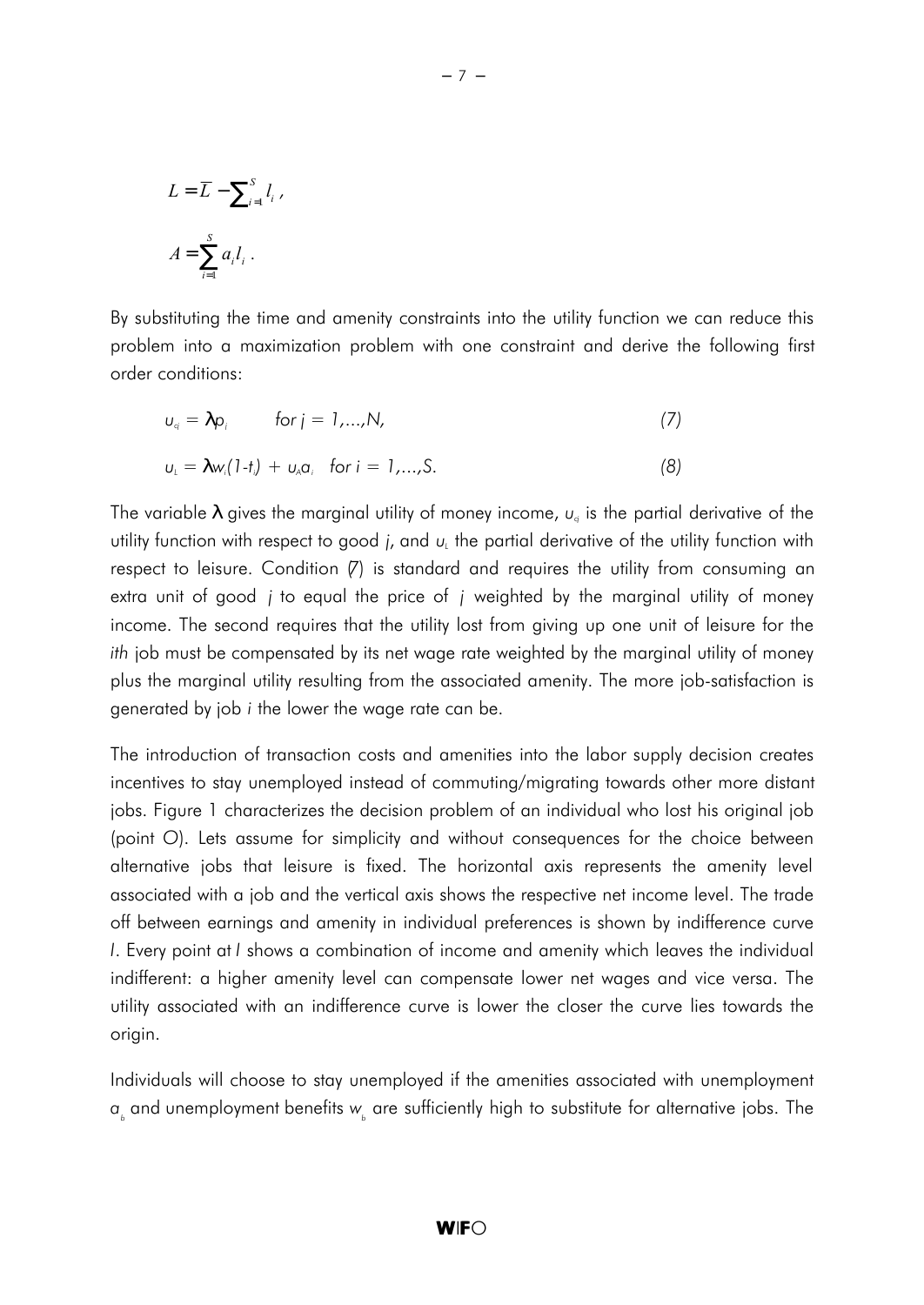income-amenity combination for an unemployed person is shown as point *B* in Figure 1. Local job-alternatives (like *F*) may be rejected even if the offered wage is identical to the original job (*O*) because of a low amenity level. This situation is likely to occur if the offered job does not correspond to the education based aspirations of the individual. But usually local jobs will have a high amenity level due to a bundle of social, job, or place related characteristics which create insider advantages. Additionally, they feature low transaction costs compared to more distant jobs; neither the cost of commuting nor that of migrating are incurred.

Assuming that there is no local job-alternative with a high enough income-amenity combination the individual faces a trade off between staying locally unemployed or commuting/migrating to a more distant firm while incurring transaction costs. Point *D* shows the combination of income and amenity attainable to the individual if all his time is spent for working at the distant job. At the ray from the origin to *D* the amount of time spent at job *d* is varied while the wage rate, transaction costs and amenity characteristics remain constant. Suppose  $w_b(1\text{-}t_b){<}w_d(1\text{-}t_d)$  and  $a_b{=}a_d$ , then the individual will prefer working at the distant job (*D*) over staying locally unemployed (*B*). The original job, however, is clearly preferred to both alternatives.

The slope of the indifference curve is important for the comparison of jobs with different income-amenity combinations. A point like *E*, for example, which features lower net wage rate and amenity level compared to *D* but higher wage rate and lower amenity level compared to *B* is clearly rejected against *D* but would be accepted against *B*, if wages would have a higher weight in the preferences, i.e. if the slope of the indifference curve is less steep. Indifference curve *I'* gives an example where local unemployment is preferred against working at job *E*. Theoretically the individual may choose any partition of time between *B* and *E*, shown by the line connecting *B* and *E*. But legal restrictions on the amount of work allowed during unemployment enforce border solutions at *B* or *E*.

Clearly the individuals in this setup do not enjoy the same level of utility across regions. Depending on the wage level, non-wage income, and transactions costs the amount of consumed goods varies across regions, as well as the amenity level associated with the work place, even if we assume identical preferences. Economic incentives in terms of higher wages provide in our model a strong motivation to commute/migrate but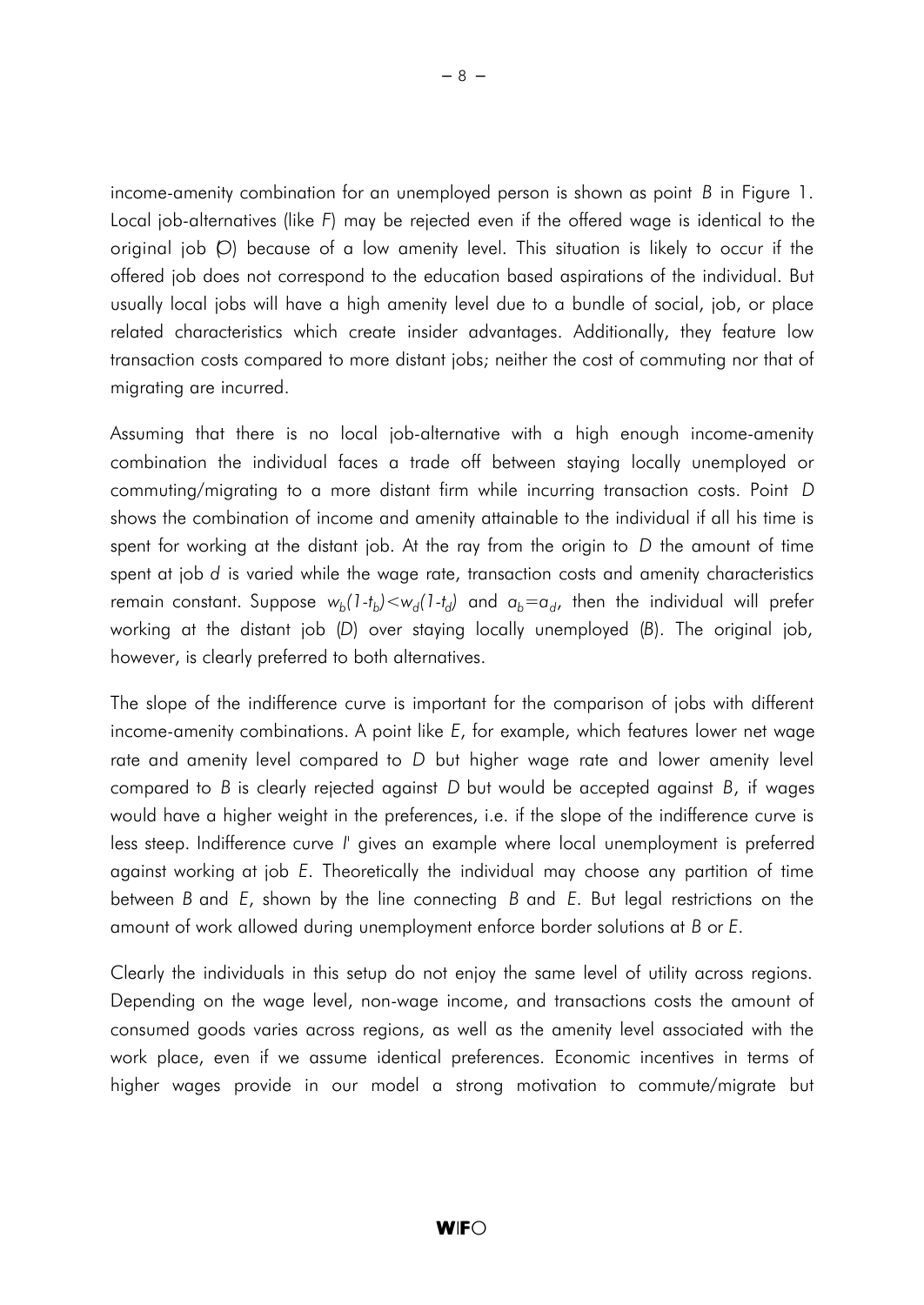transaction costs together with local amenities impose relocation costs on individuals and may prolong spells of unemployment.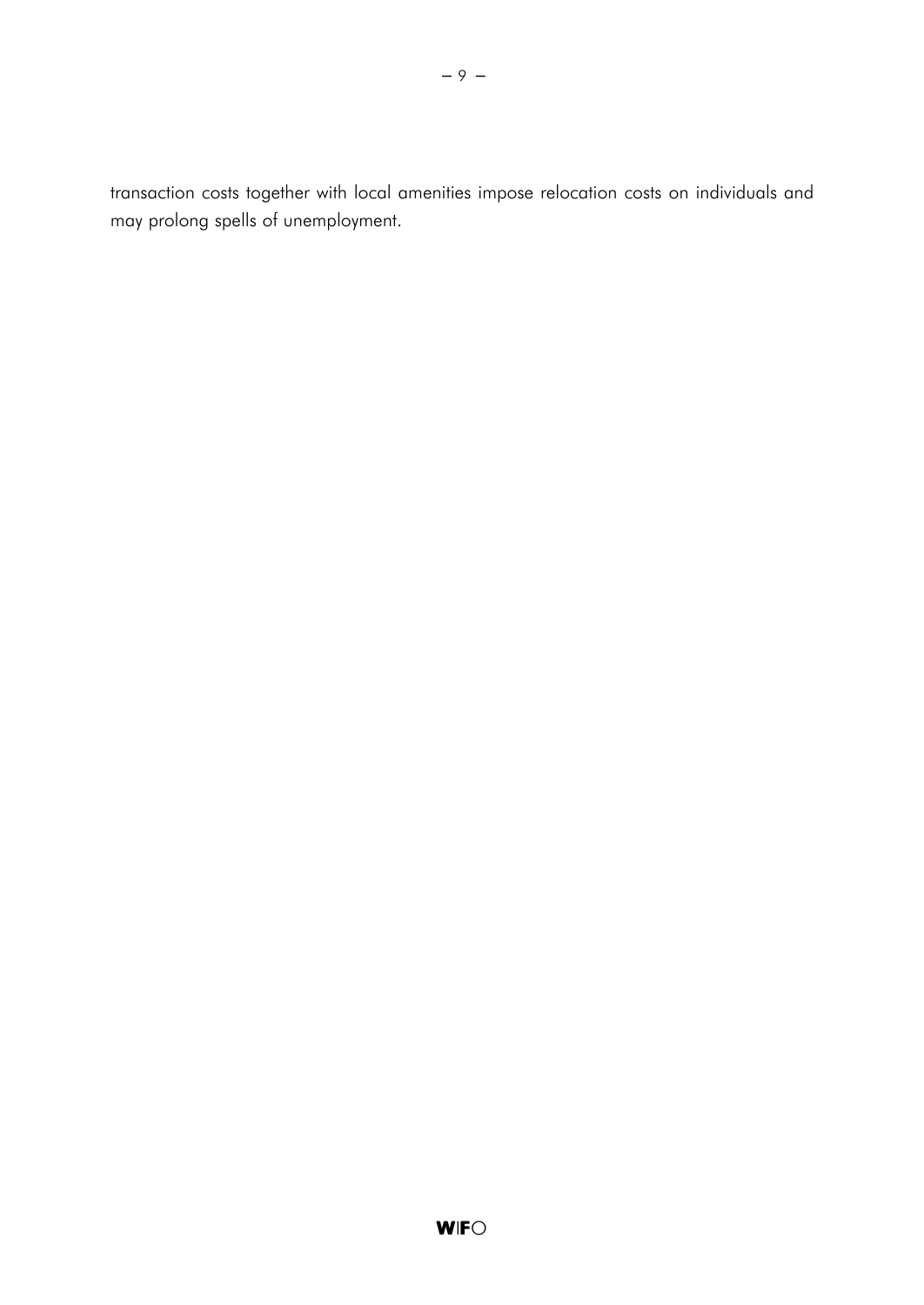

 $-10 -$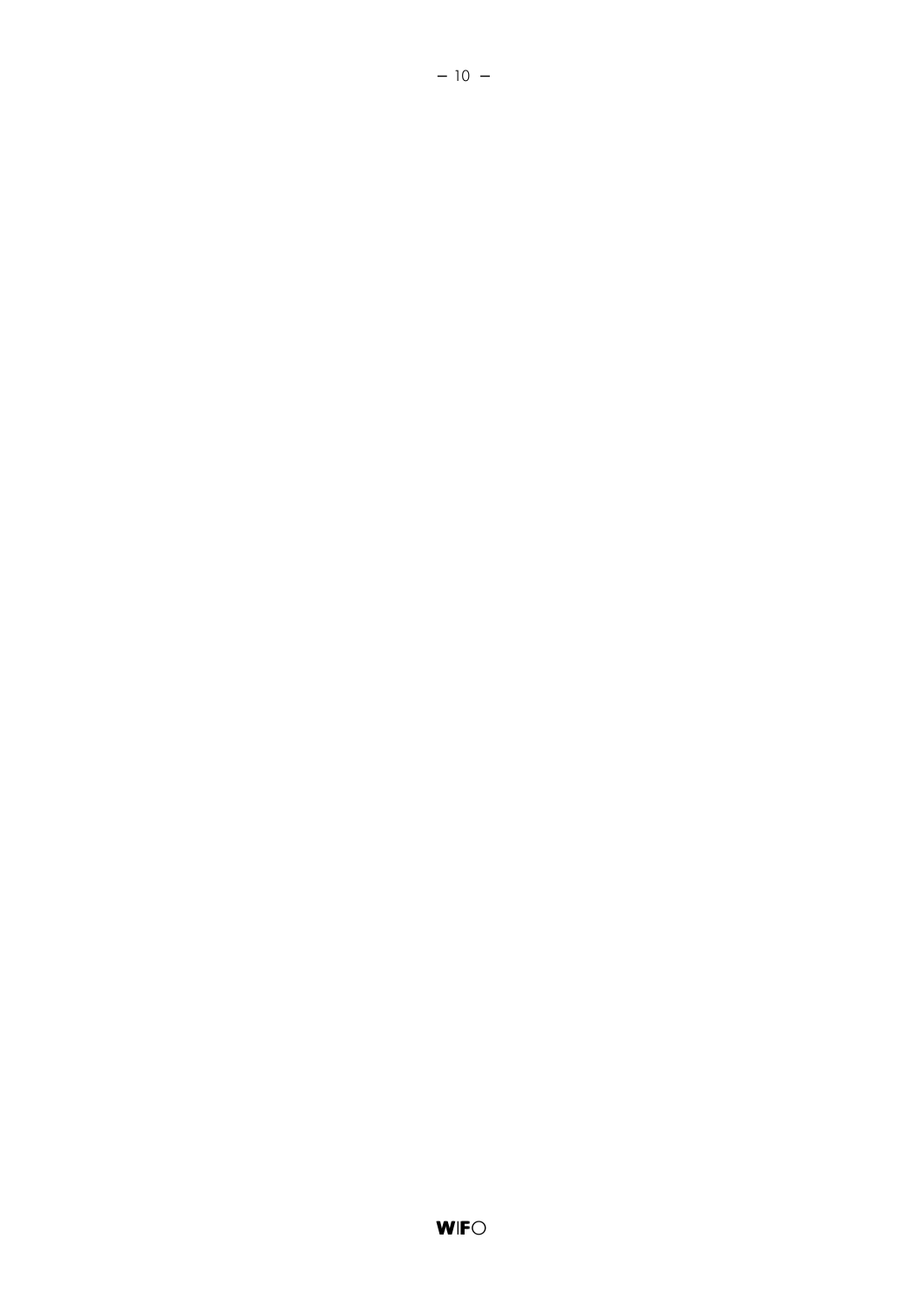### **3. Data**

Our model explains regional unemployment by factors related to the net income and amenity associated with individual jobs relative to those of unemployment. Transaction costs arise in the form of time lost during commuting, direct costs of commuting or costs from migration which may be particularly high in Europe's illiquid housing market. If individuals migrate they face costs from resolving their old home, searching for a new one, and finally in the form of haulage costs and possibly higher rental costs. In our sample we have information on the share of housing available at a rental basis, the rental costs of districts, and the share of public housing provided. The share of rental apartments represents the complement of home ownership, which is often used to proxy amenities or transaction costs. Additionally one may argue that high age acts as a barrier to mobility (*Fischer et al*., 1998). Thus we include the portion of employees aged between 45 and 60. This is also motivated by life time income profiles with a hump shaped pattern such that the incentive to move diminishes with increasing age. Similarly individuals with high education level loose more income from staying unemployed compared to low-education households.

Each individual associates amenity levels with local jobs, which might be significantly higher compared to distant jobs. Different amenity levels between distant jobs and local unemployment may also explain regional unemployment. In contrast to wage rates and transaction costs the amenity characteristics of jobs or regions are hardly observable. We have only a few proxies available. The share of employees in the tourism sector and weather indicators may reflect a beautiful area and other attractive leisure related features. A similar indicator is the share of the service sector employees. Low population density and a high share of farmers may approximate intact environment, a strong social network, and higher life quality. Nevertheless, we do not expect those variables to capture amenities completely. Thus we will use a spatial component, extracted from the unemployment rate as a proxy for unobserved regional amenities.

Besides regional amenities several indicators describing the sectoral structure of a district are taken into account. Furthermore, the model treats labor as homogenous input although in fact workers differ according to several measurable characteristics. The most important among them are education and age levels.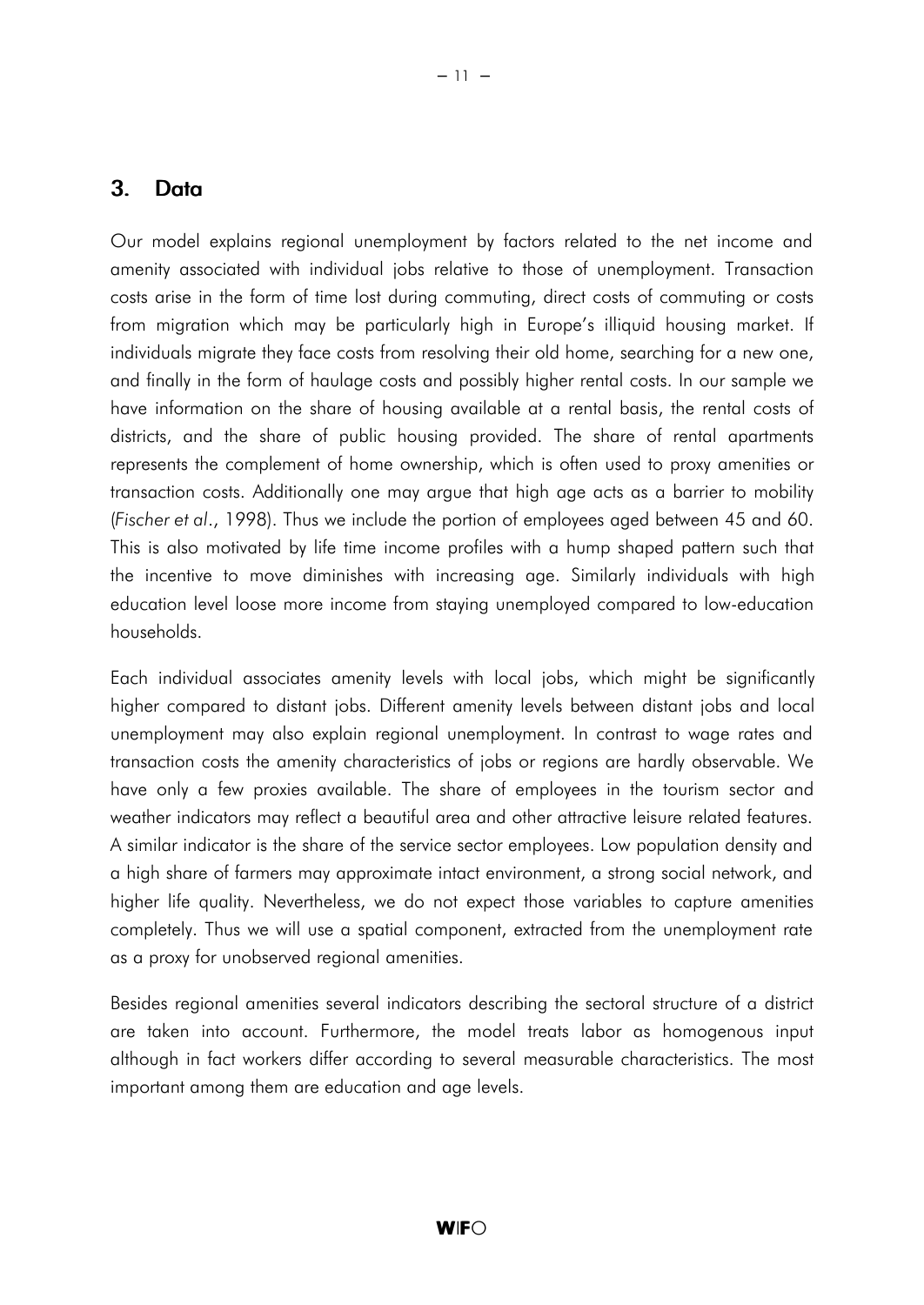Since our model describes only the supply side of a regional labor market we include the GDP per employee, the development in employment, and the job offer rate to control for demand side effects in an Instrumental Variable estimation. Finally local job opportunities may be reflected in a high share of entrepreneurs and in the case of Austria also in a high share of guest workers. Economic dynamism of a region is not only determined by the share of entrepreneurs but also by the start up rate of new businesses. We proxy this variable by the change in the share of entrepreneurs over recent years. Thus our initial approach was based on the following groups of variables:

| Regional amenities:      | FARMER, DENSD, DENSK, FOG, LDENSD, LDENSK, RAIN, SERVICE,<br>SNOW, SUN, TOUR                                  |
|--------------------------|---------------------------------------------------------------------------------------------------------------|
| Sectoral structure:      | D AGRO, D CITY, D IND AGRO, D IND, D IND TOUR, D IND SER,<br>D TOUR, D TOUR AGRO, FARMER, MANU, SERVICE, TOUR |
| Transaction cost:        | DRENT, LEASE, LRENT, OLD, OLDN, PUBHOUSE, RENT, YOUNG,<br>YOUNGN                                              |
| Wages:                   | DWAGE, LWAGE                                                                                                  |
| Demand fluctuations:     | DLEMPL, DSEMPL, PROD                                                                                          |
| Heterogeneous labor:     | ACAD, APPRENT, GUEST, HIGH, NOEDU, OLD, YOUNG                                                                 |
| Local job opportunities: | ENTREPR, ENTNOTU, DENTRE, GUEST, DLEMPL                                                                       |

Our model suggests that transaction costs, amenities and wage differentials are the main determinants of regional unemployment and we are able to concentrate our empirical analysis on those variables. The analyzed area comprises 87 districts from Eastern-Austria. Districts from Tirol and Vorarlberg — the most Western states of Austria — are excluded for reasons of spatial symmetry. Figure 2 shows that a compact area is left over for the analysis. Due to limited data availability a few districts have to be consolidated such that 72 districts remain<sup>1</sup>). Our cross section information comes from 1991, the year of the last

1

 $\frac{1}{2}$ ) Consolidated districts are usually cities plus suburbs, specifically these are Eisenstadt-Stadt+Rust+Eisenstadt Umgebung; Güssing+Jennersdorf; Klagenfurt Stadt+Land; Villach Stadt+Land; Krems a. d. Donau Stadt+Land; St. Pölten Stadt+Land; Wiener Neustadt Stadt+Land;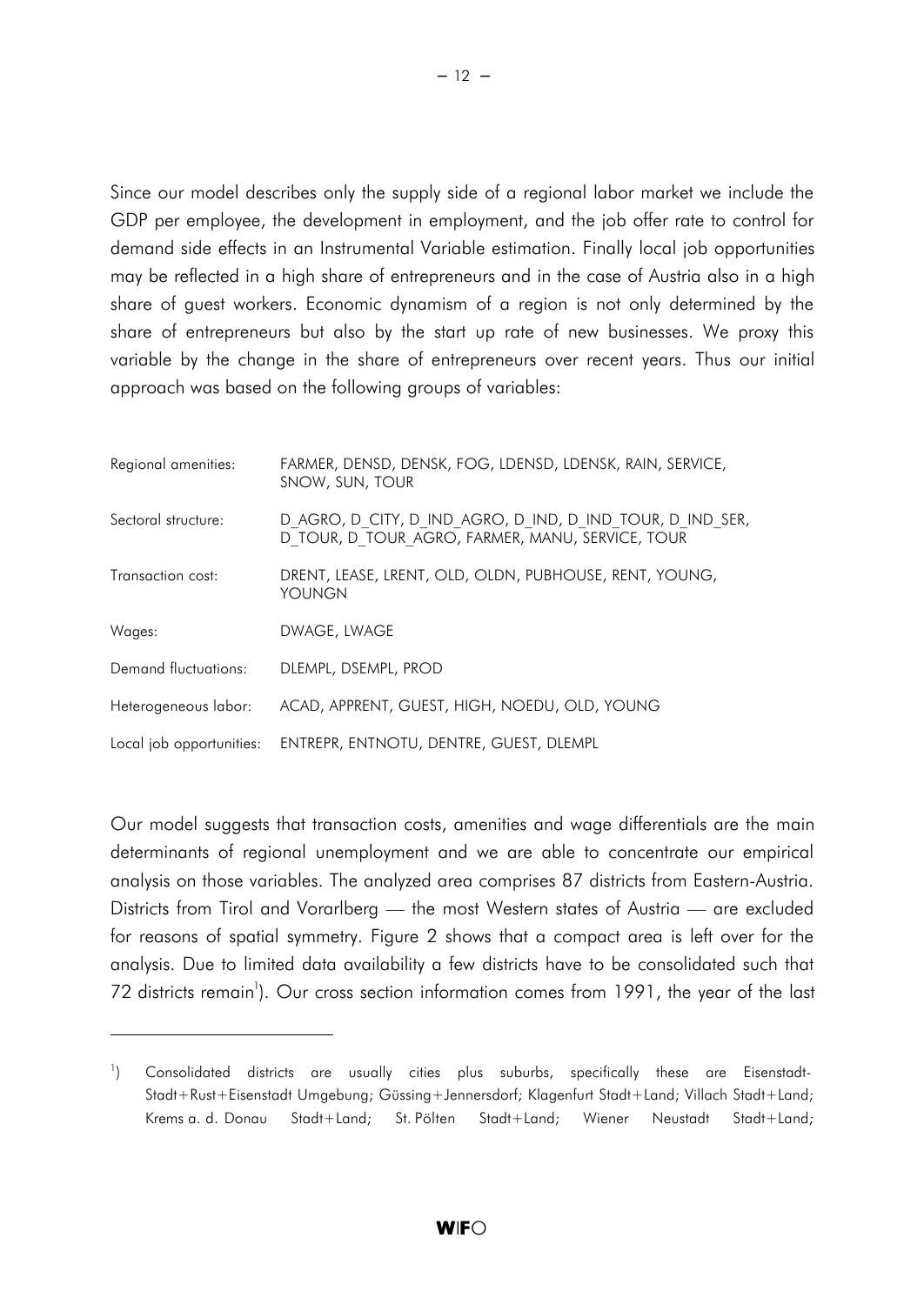Austrian Population Census undertaken by the Austrian Statistical Office. A detailed description of the data is given in appendix 1.

Amstetten+Waidhofen a. d. Ybbs; Linz Stadt+Land+Urfahr Umgebung; Steyr Stadt+Land; Wels Stadt+Land; Salzburg Stadt+Land; Graz Stadt+Land.

1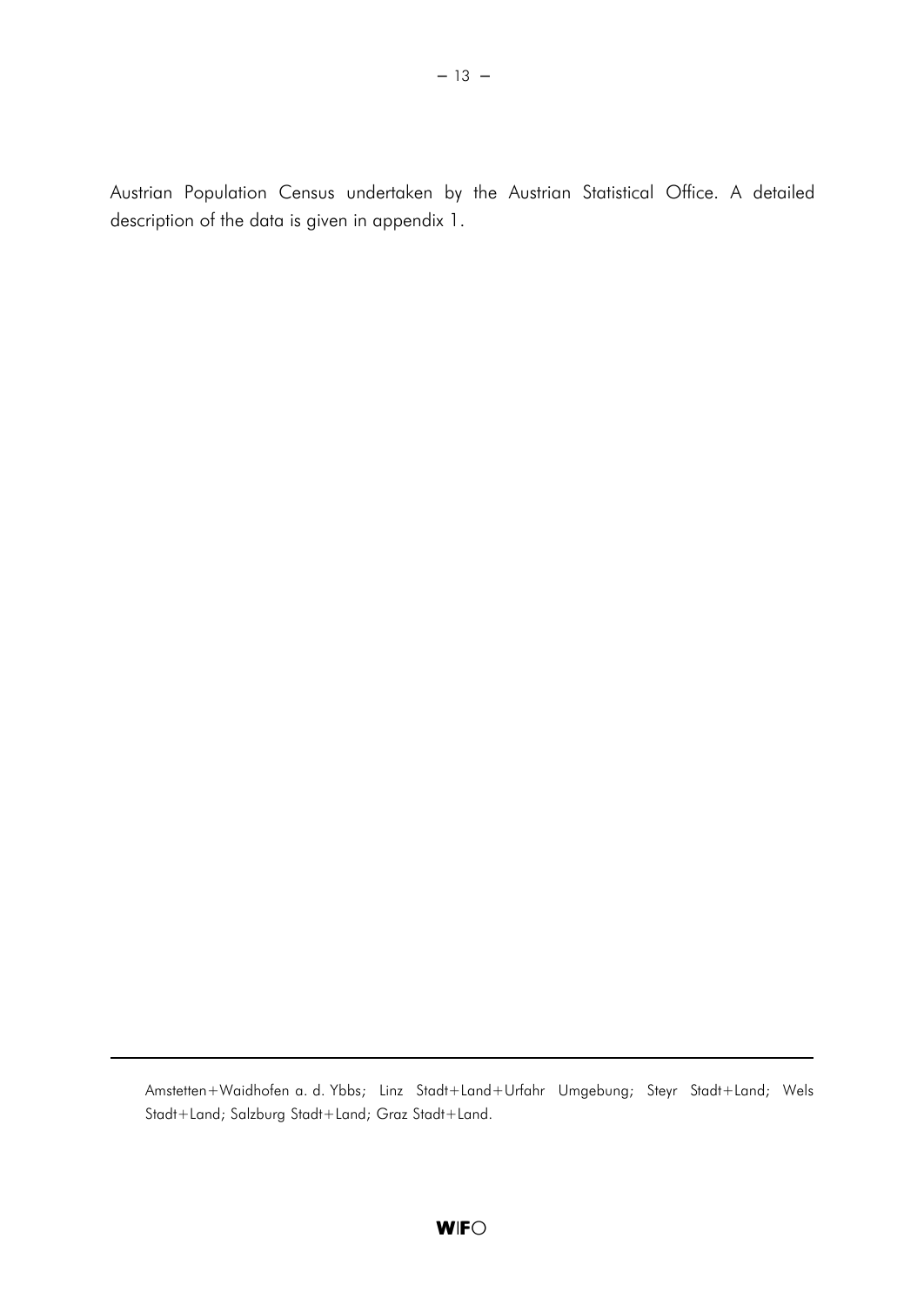

 $-14-$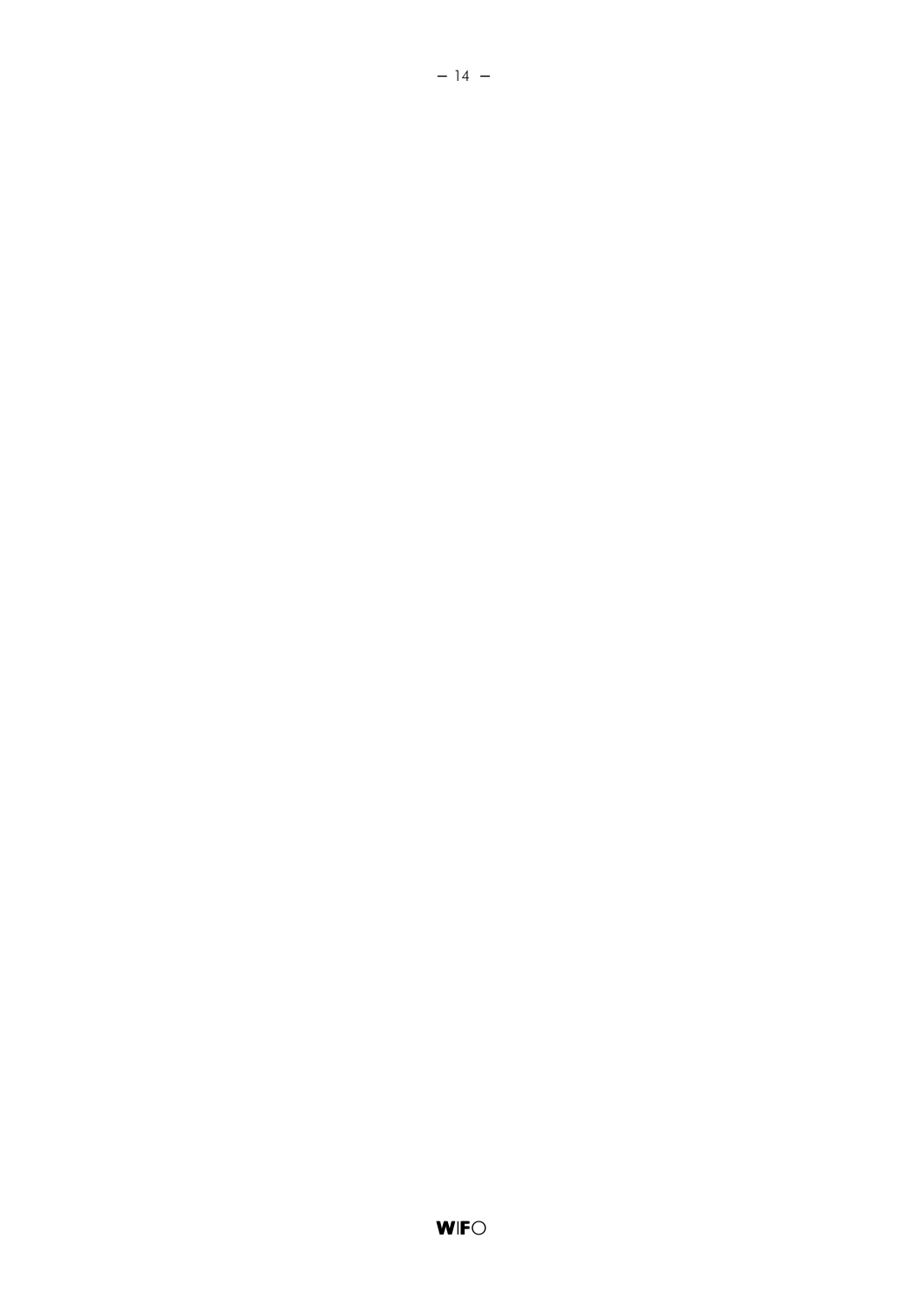#### **4. Estimation**

In the estimation we expect to be confronted with the problem of spatial dependence. Commuting or migration as well as economic interactions between households and firms across different political districts - whose borders are "arbitrarily" drawn - are likely to result in spatial correlation patterns. The strength of the relation is determined by the distance between districts but may also depend on the topology of an area (*Anselin - Florax*, 1995). As opposed to the one-directional situation in time series analysis, with the related problem of serial correlation, the nature of dependence in space may be multidirectional, thereby generating complex patterns of interactions which may also be of interest in themselves. Therefore, standard results from time series analysis do not carry over in a straightforward way and a different regression framework is necessary.

In principle there are two ways to deal with the problem of spatial dependence. One is to specify a spatial model, that explicitly takes into account spatial effects. A general regression model including spatial effects is (*Anselin*, 1988, p. 34f):

$$
y = rW_1y + xb + e
$$
  
(9)  

$$
e = lW_2e + m
$$
  
(10)

where *y* is the dependent variable, *b* is a parameter vector associated with the matrix of explanatory variables *X*. Spatial dependence results from non-zero off-diagonal elements of the matrices  $\textit{\textbf{W}}_{\textit{\textbf{I}}}$  and  $\textit{\textbf{W}}_{\textit{\textbf{2}}}$  in combination with the autoregressive coefficient  $\textit{\textbf{r}}$  of the spatially lagged variable, and the spatial autoregressive structure for the disturbance *e* associated with the coefficient *l*. The disturbance *m* is normally distributed with zero mean and diagonal covariance matrix. The covariance matrix can be specified such that heteroskedasticity is possible.

For model *(9)* and *(10)* it is known that OLS estimation yields biased as well as inconsistent parameter estimates and R<sup>2</sup> values (*Anselin*, 1988). Second there is little known about *r* and *l* beforehand and, furthermore, the weighting matrices *Wi* should be derived from a spatial theory. Many problems involved in the specification and estimation of spatial models have been solved, but they exhibit a considerable degree of complexity.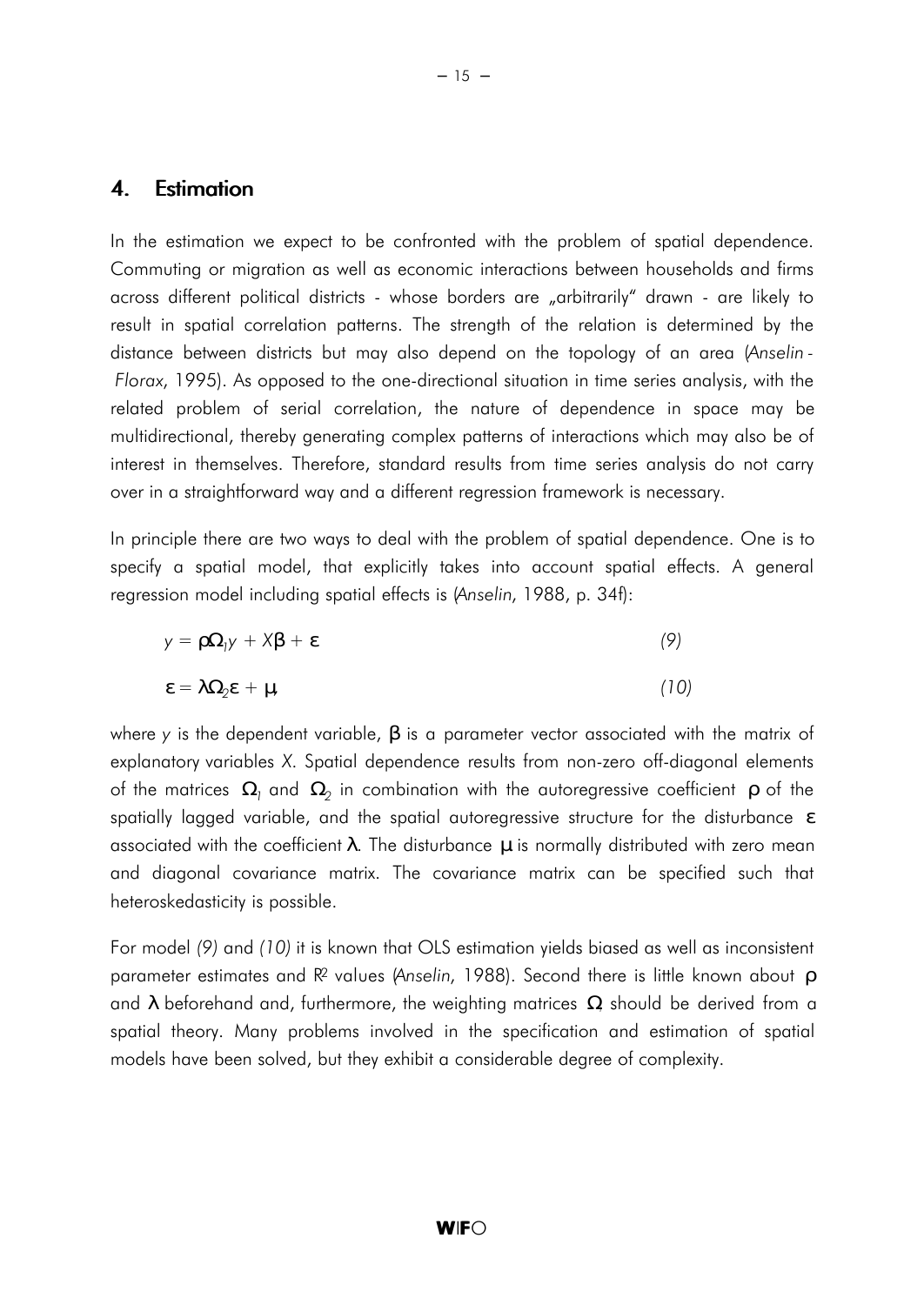As an alternative approach *Getis* (1990) proposes a filter for spatially correlated variables. For our analysis we use the simplified version suggested in *Getis* (1995). The basic idea is to transform the variables by removing the spatial dependence. This is achieved by filtering spatially correlated variables and splitting them up into two components: a filtered component lacking spatial dependence and a second component isolating the spatial dependence embedded in the original variable. This transformation does not only allow a proper specification of an OLS-regression but also helps us to identify and isolate spatial dependence which can be given some economic interpretation. Filtering avoids explicit spatial modeling and estimation procedures that complicate statistical inference. Additionally, we intent to relate the spatial component of the unemployment rate to the notion of regional amenities. The method proceeds in four steps: After estimating a trialmodel without controlling for spatial effects

$$
y = Xb + e,
$$
 (11)

by OLS, we test *y*, *x*, and *e* for spatial autocorrelation. The OLS estimation should be done because the spatial pattern in the explanatory variables may fully explain the spatial structure of *y*, such that there is no spatial dependence remaining in the residuals. In this unlikely case OLS would be appropriate and no further steps are needed. We expect the residuals and some of the variables to exhibit spatial autocorrelation and employ a test for spatial autocorrelation on the residuals and each variable. As a criterion for spatial dependence we use Moran´s I statistic assuming that the observations are random independent drawings from a population with unknown distribution function (*Cliff - Ord*, 1973). The inference for spatial autocorrelation is carried out on the basis of the asymptotically normal standardized *Z(I)*-value. The 5%-critical value for this statistic is 1.96.

If the statistics indicate spatial autocorrelation we proceed to step two and apply a spatial filter to the variables. The filter is based on the  $\,G_{\rm k}$ -statistic, an indicator of the spatial association around a particular region *k* relative to the whole area. Suppose the area under consideration has *R* sub-regions (*k = 1,...,R*) then each sub-region has to be identified by a point whose coordinates are known. In our case we will use the districts' capitals as the reference points. We determine whether the spatial dependence occurs only between nearest neighbours or whether sub-regions located farther away are also correlated to the reference point *k*, by choosing a radius *d* around the district's capital.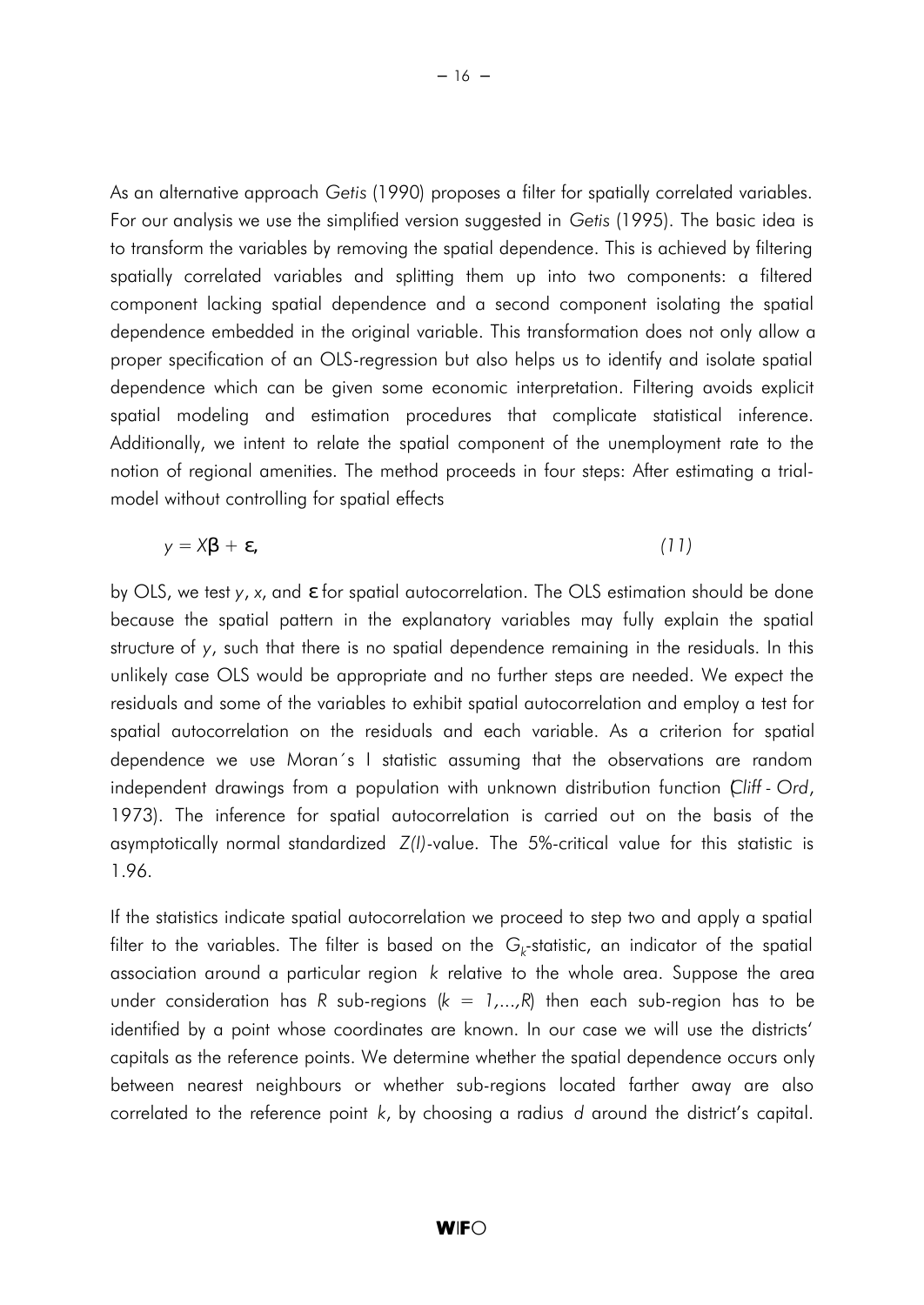Within this area the spatial dependence is maximized. In our case an eligible geographical measure for the "radius" *d* are street-kilometers between districts' capitals rather than airline distances $^2$ ). This choice is motivated by considerations of travelling costs between work places located in different regions. The  $G_k$ -statistic for any variable  $\,$ z is calculated as follows:

$$
G_k = \frac{\sum_{j=1}^R w_{kj}(d)z_j}{\sum_{j=1}^R z_j}
$$
 *i*  $k$  (12)

where  $w_k$  is an element from a spatial weight matrix **W**, with ones for all districts defined as being within the given distance *d* of district *k*'s capital and zero for all other districts. The numerator in *Gk* is therefore the sum of all *zj*–values within distance *d* of district *k*'s capital except *k*'s own value and the denominator is the sum of all *zj*–values except *k*'s own value. The intuitive interpretation of the  $G_k$ -statistic is that - with respect to the sum of all  $z_i$ -s - it measures the deviation of the area around *k* from the total area average. The expected value of *G<sup>k</sup>* is:

$$
E(G_k) = \frac{S_k}{(R-1)},
$$

with

1

$$
S_k = \sum_{j=1}^R \mathbf{W}_{kj}(d) \qquad \qquad j \quad 1 \ k.
$$

If we further define

$$
Y_{k1} = \frac{\sum_{j=1}^{R} z_j}{R-1} \quad \text{and} \quad Y_{k2} = \frac{\sum_{j=1}^{R} z_j^2}{R-1} - Y_{k1}^2, \quad j \neq k,
$$

<sup>2</sup> ) We use street-kilometers based on fastest motorways which do not necessarily coincide with the shortest way between capitals.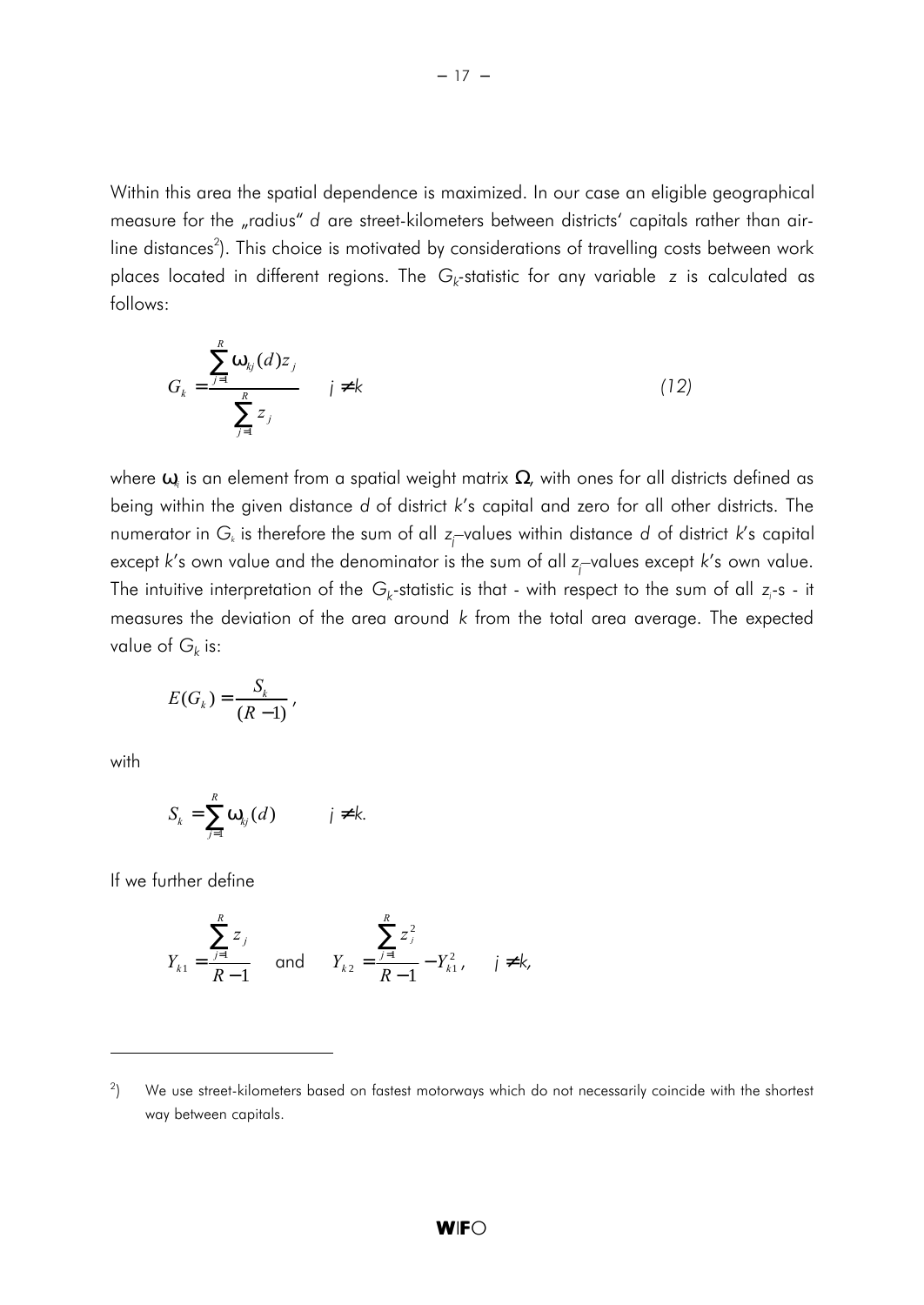then the variance of *Gk* is given by

$$
Var(G_k) = \frac{S_k (R - 1 - S_k)}{(R - 1)^2 (R - 2)} \left( \frac{Y_{k2}}{Y_{k1}^2} \right).
$$

Under the assumption of a uniform distribution of *Gk* the difference between the actual *G<sup>k</sup>* and its expectation provides an answer, whether high or low values are significantly clustered in the vicinity of *k*. The result of the filtering procedure is a decomposition of *z* into a spatially uncorrelated part *z\** and the purely spatial component *zl*. The spatially uncorrelated component for each sub-region *k*:

$$
z_k^* = \frac{z_k \left(\frac{S_k}{R-1}\right)}{G_k(d)},
$$

rescales the value of *z* for each sub-region such that the deviation from its expected value is eliminated. The difference between the original *z* and the filtered variable *z\** is a new variable *zl*, that represents purely spatial effects embedded in *z*. The choice of an appropriate distance *d* is essential for filtering. The optimal distance can be interpreted as the radius of an area where spatial effects maximize the probability of deviations between observations and expected values. *Getis* (1995) suggests to choose the *d*-value which maximises the absolute sum of the normal standard variate of the *G<sup>k</sup>* -statistic:

$$
\sum_{k=1}^{R} |Z_{k}(G_{k})| = \sum_{k=1}^{R} \frac{|G_{k}(d) - E(G_{k}(d))|}{\sqrt{Var(G_{k}(d))}}.
$$
\n(13)

*Getis* (1995) outlines four criteria to asses the effectiveness of the spatial filter in removing spatial dependence. First, there should be no spatial correlation in *z\**. Second, if *z* is a variable with spatial dependence embedded in it, then  $z_1 = z-z^*$  is a spatially autocorrelated variable. Third, in any regression model where all variables have been filtered using an appropriate distance *d*, residuals are not spatially associated. Finally, theoretically motivated explanatory variables in a regression equation should be statistically significant after spatial dependence has been removed. Of course, this criterion depends on the validity of the theory and appropriate measurement. If these conditions are met OLS can be applied for the regression and we can proceed by estimating the spaceless model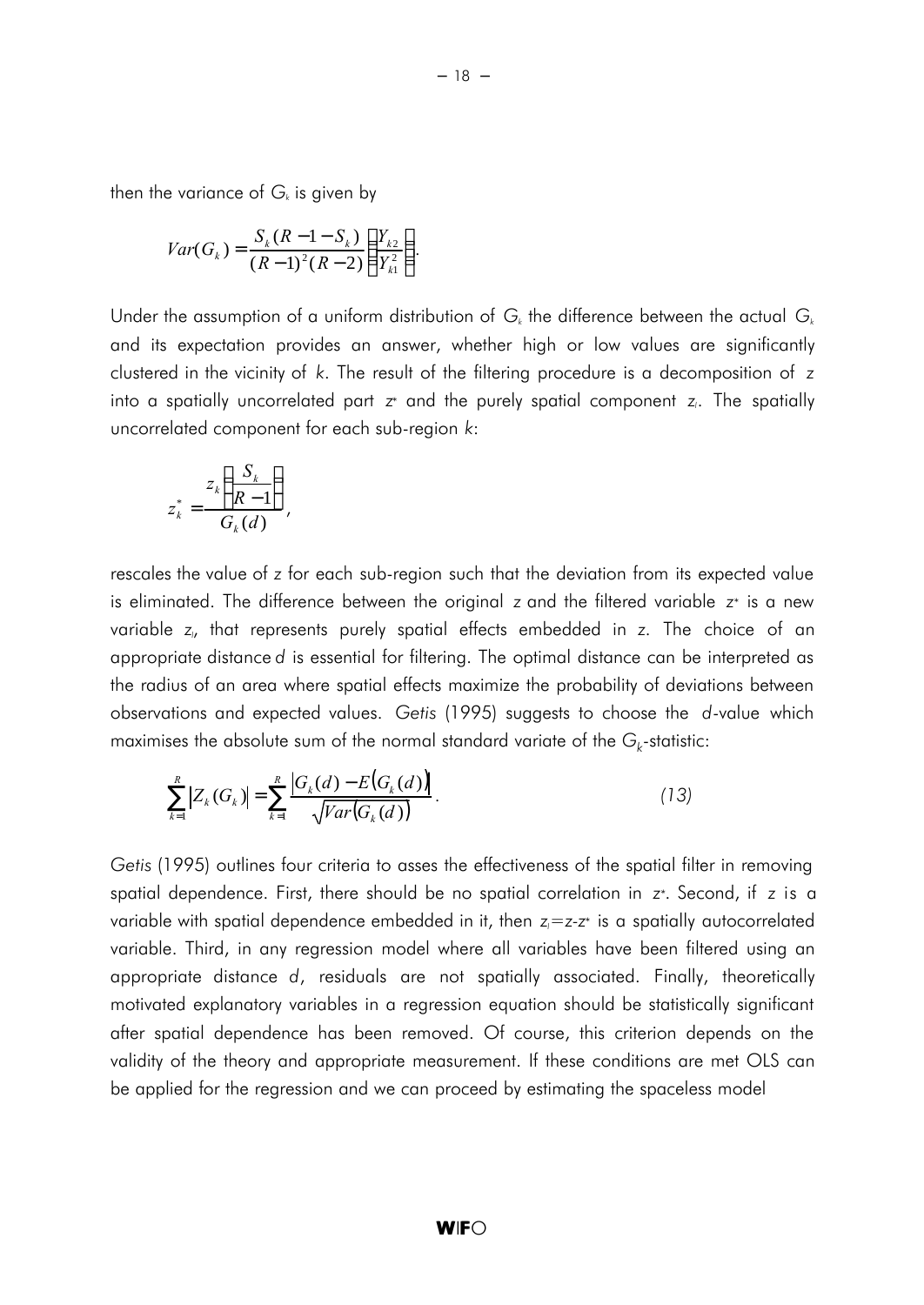$$
y^* = X^* \mathbf{b} + \mathbf{e}.\tag{14}
$$

This spaceless model should reveal the "spaceless" relations between the according variables without influences from purely spatial effects. Since space obviously matters if variables are spatially autocorrelated it is natural to reintroduce the spatial component into a final model for the original variable *y*. But adding all spatial components to *xl* is likely to result in multicollinearity. Thus using the spatial component of the dependent variable *y<sup>l</sup>* may suffice to control for purely spatial aspects. As the final model we then have:

− 19 −

 $y = [X^*, y]$  *b*<sup>''</sup> + *e***<sup>''</sup>.** (15)

If we succeed in isolating the pattern of spatial dependence in one or more independent spatial variables one would expect that there is only a small change in the coefficients compared to the spaceless model, as the spatial pattern in the dependent variable should be explained by the spatial variable(s). Furthermore, a significant increase in  $\mathsf{R}^{\!2}$  through adding the spatial information, high significance levels of the spatial variables and a lack of spatial dependence in the regression residuals indicate that – at least from a technical viewpoint – a proper specification is found.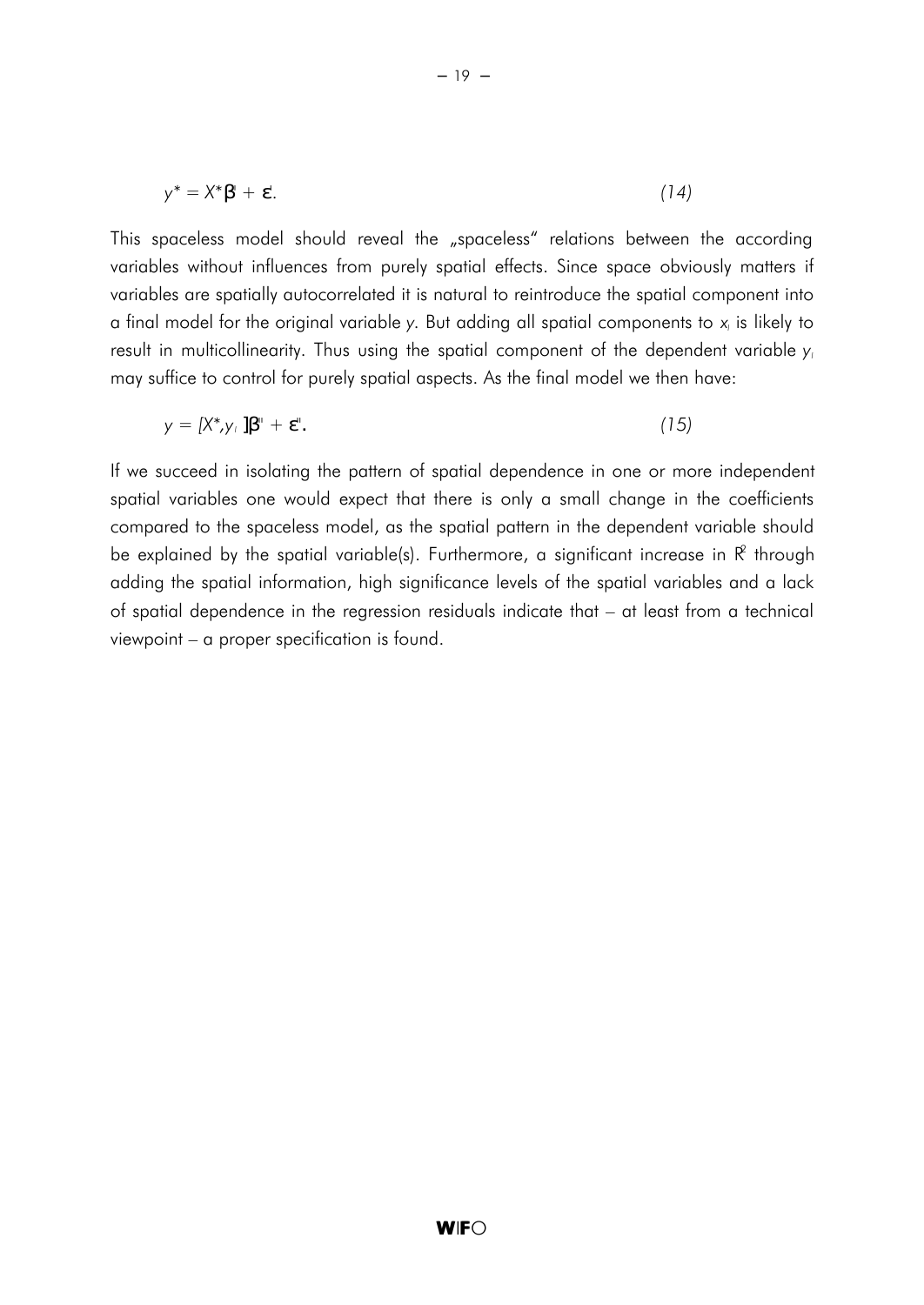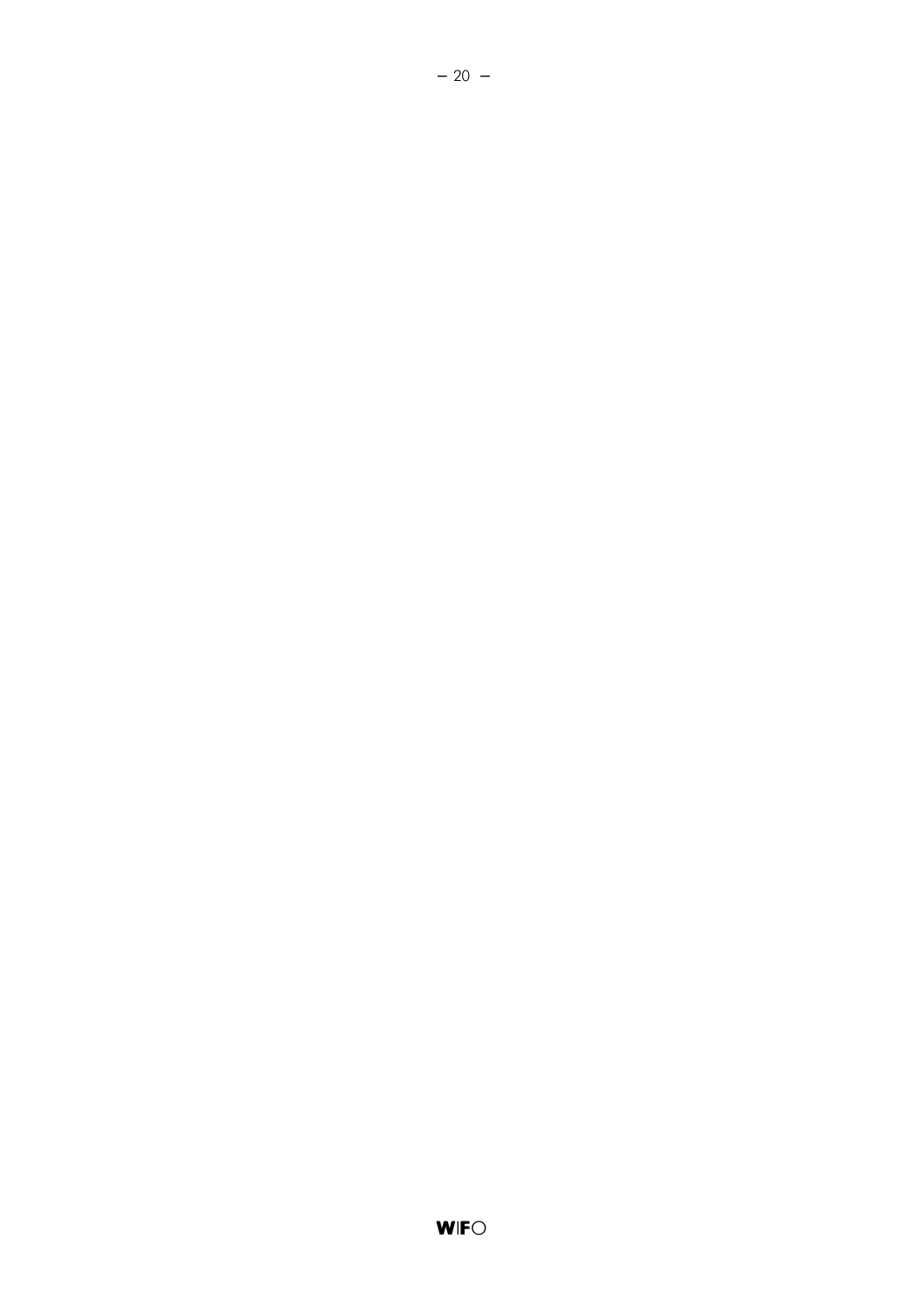The regional distribution of unemployment rates shown in Figure 2 provides a first impression of spatial patterns. We can find clusters of high unemployment rates in the eastern part of Austria, whereas low unemployment rates dominate in the western part. Before checking for spatial correlation we identify the optimal distance for each variable by searching for the maximum sum of absolute *Zk(d)*-values over various values of *d* (cf. equation *13*)*.* Figure 4 provides a graphical illustration for the unemployment rate (UE) and the relative rental rate (DRENT). For example the unemployment rate has a global maximum at 180 which represents its optimal *d*-value. Optimal *d*-values for the remaining variables in Table 1 vary between 80 and 290. Interestingly the variable indicating local fluctuations in labor demand (DLEMPL) has a similar *d*-value (170) to the unemployment rate.

The *d*-values from Table 1 form the basis for subsequent tests on spatial autocorrelation and the application of the spatial filter. Using the 5%-critical value of the standardized Moran's I statistic (1.96) we conclude that spatial correlation is prevalent in many of the variables. Thus we proceed by applying the filter to spatially correlated variables. As can be seen from Table 1 the spatially filtered components *z\** show no significant spatial correlation, whereas the spatial components *zl* reveal strong spatial correlation.

The spatial concentration of unemployment rates can be seen in Figure 3, where the standardized concentration measure *Z(G<sup>k</sup> )* is plotted. The areas of high and low unemployment are more compact. Obviously the border-districts to the north benefit from their neighbourhood to low unemployment areas in the states Lower and Upper Austria. Contrary to that, south-eastern border districts form hot spots of high unemployment.

The regression analysis starts with estimating the spaceless model (*14*) for the filtered component of the unemployment rate UE\*. Table 2 shows results from an instrumental variable estimation that eliminates the feedback between wage levels and unemployment rates resulting from interactions between supply and demand on the labor market. The long run change in employment (DLEMPL) incorporates demand side effects directly into the regression. As instruments we use all variables except the relative wage variable (DWAGE) and add the job offer ratio (OPEN) and the productivity of labor measured by the GDP per employed person (PROD). Both additional variables control for demand side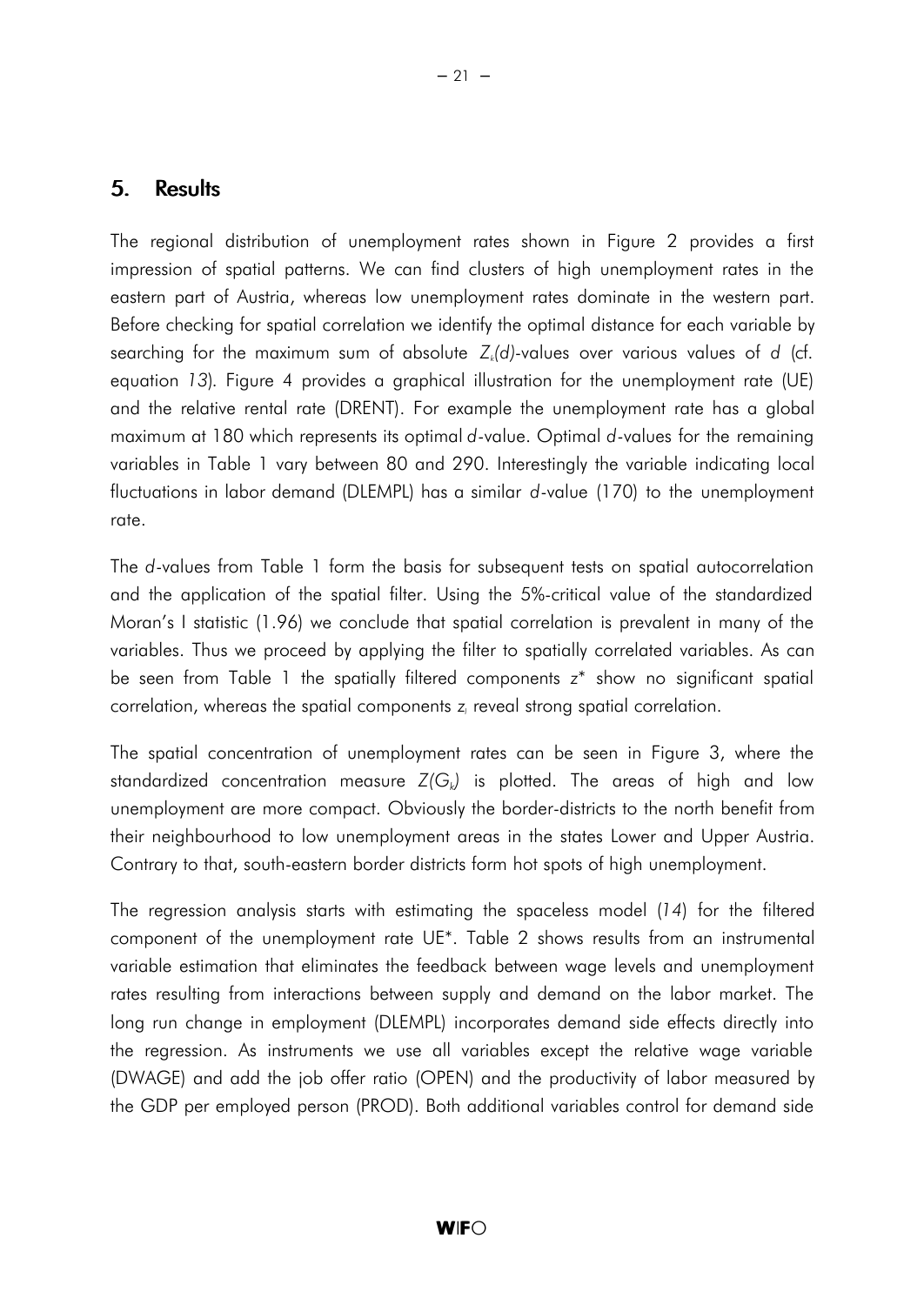effects on the labor market since in their labor demand decision firms equate the marginal productivity of labor with the real wage, and the number of open positions is a direct indicator of demand induced job opportunities. The p-value of Sargan's test on the validity of instruments is 0.46 and thus fails to reject the null of valid instruments.

Beginning with a general model which includes all variables listed in appendix 1 we proceed by a general to specific approach and eliminate all insignificant variables $\delta$ ). Because of the high correlation among explanatory variables (cf. appendix 2) we add again variables eliminated in the first step in a specific to general strategy (*Hendry*, 1995). Variance Inflation Factors for the resulting spaceless model indicate that multicollinearity is negligible.

Interestingly none of educational and neither of the age related variables proves to be significant, whereas two of the structural variables the share of employees in manufacturing and tourism enter the model. The long run change in employment (DLEMPL) controls for demand side effects, whereas the relative wage rate (DWAGE) reflects local differences in opportunity costs of being unemployed. The only transaction cost based variable in the spaceless model is the share of public housing. Most of the variables are significant at the 1%-level, only the share of manufacturing employees variable turns out to be significant at the 10% level. Of the existing variation in the unemployment rate the equation explains 49%. The residuals from the spaceless model (*e'*) are spatially uncorrelated (cf. Table 1) and thus fulfill one of *Getis*'s (1995) criteria. Further residual based tests on normality and heteroscedasticity indicate well behaved residuals.

Reintroducing space into the regression leads to the spatial model in the first column of Table 3. In this regression the original unemployment rate is the dependent variable and the spatial component of the unemployment rate *UEl* is added to take account of the

1

<sup>3</sup> ) The sample consists of 72 districts from the eastern part of Austria. To avoid problems from missing links for neighbouring districts the decomposition of variables into filtered and spatial components is based on the full sample. For the regression analysis the sample has to be restricted to 70 observations because two districts emerge as outliers due to measurement problems which turn out to be pivotal (Tulln, Freistadt). Including both observations into the regression leads to residuals bigger than three standard deviations.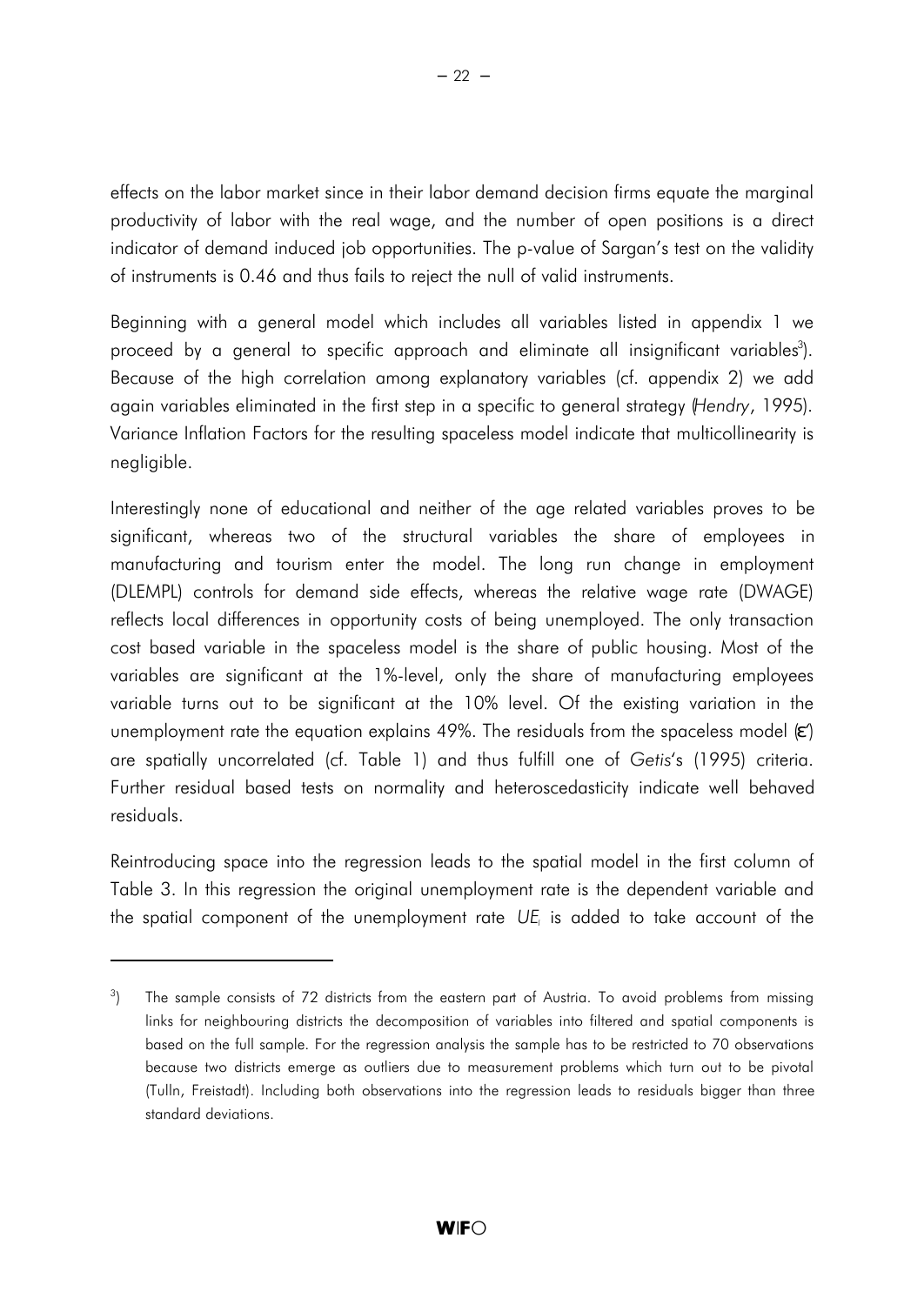spatial structure in the unemployment rate. The coefficient is positive and significantly different from zero. Adding the spatial variable *UEl* to the regression improves the explanatory power from 0.49 to 0.67. The size of estimated coefficients is almost unchanged and the test for spatial autocorrelation in the residuals (*e'*) indicates again spatial independence (cf. Table 1). The p-value for *White's* (1980) heteroscedasticity test is significant. A heteroscedasticity-consistent estimation of standard errors increases the significance level of the public housing variable towards 9%. The t-statistics of the other variables are hardly affected.

− 23 −

Applying the filter and taking care of the spatial correlation in the unemployment rate and its explanatory variables allows us to correctly specify a least squares regression for a regional data set. Ignorance of spatial correlation leads to the regression shown in column two of Table 3, where the original unemployment rate is related to unfiltered explanatory variables. The test on spatial autocorrelation in the residuals of this model (*e*) rejects the null of spatial independence and therefore indicates misspecification. Consequently two of the explanatory variables appear insignificant. Moreover, the size of the parameters in the trial model differs strongly for the employment and the tourism variable. A specification search neglecting spatial autocorrelation is likely to result in a different final model.

The spaceless model comprises variables which are strongly motivated by our labor supply model. All coefficients show the expected sign. Areas with relatively higher wages tend to have lower unemployment because the opportunity cost of staying unemployed within the district are higher. The sign of relative wages coincides also with alternative explanations. The efficiency wage and the bargaining power models described *by Blanchflower - Oswald* (1994) suggest that workers in high unemployment areas earn less than identical individuals in regions with low joblessness. *Ritter - Walz* (1998) provide a theoretical model with high wages and low unemployment rates in larger areas. Agglomeration effects create a higher number of market participants and more specialized demand for horizontally differentiated skills. Those models, however, suffer from artificial assumptions on the mobility of workers. After first rounds of a decision on the location, workers are locked within their residential area.

As expected the results show that areas with a superior labor demand development feature lower levels of unemployment, although the size of the parameter indicates a high regional labor supply elasticity. A one percent increase in employment over five years reduces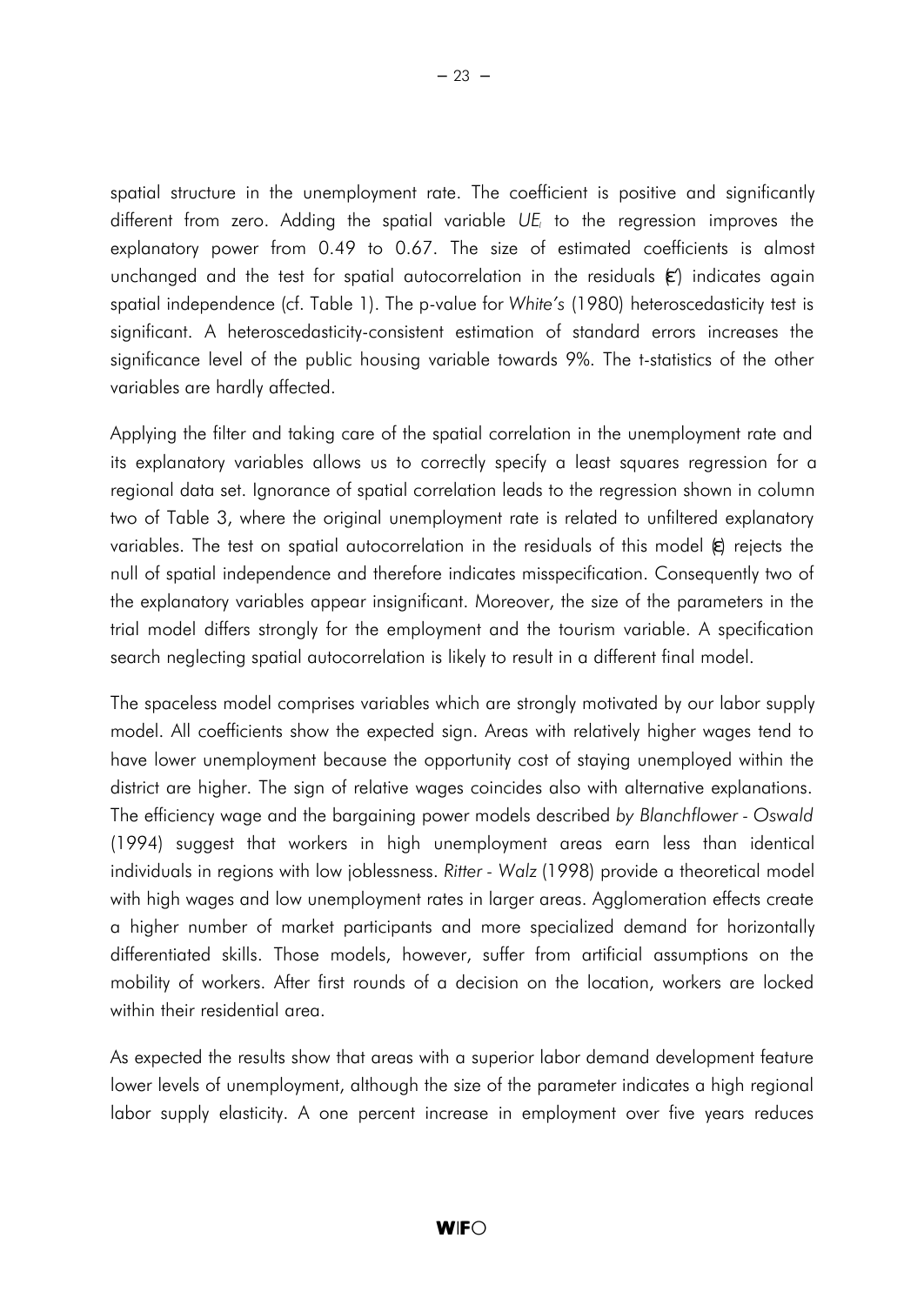regional unemployment by only 0.1 percentage points, thus vacancies are filled by increased commuting/migration activities, or rising labor supply, rather than integrating the local unemployed into the work force.

The negative coefficient for the share of tourism employees indicates at first glance positive effects from dynamic service industries on the labor market. The tourism share, however, may only reflect seasonal fluctuations in the unemployment rate. Our unemployment data refer to mid of the year observations (July) and thus are subject to seasonal fluctuations from summer tourism. Estimating the same equation for January unemployment provides a check for this interpretation. In the regression for winter unemployment the tourism variable gets insignificant. The difference between winter and summer regressions can be traced back to a couple of specialized summer tourism districts.

Another information embodied in the tourism variable are preferable environmental characteristics of a district which we associate with high levels of regional amenities. According to our model high amenities may result in higher unemployment. Actually this interpretation of the tourism variable is not applicable, due to its seasonal variation.

As a measure of economic dynamism business start ups are often suggested. We proxy this variable by the change in the share of self-employed over time (DENTRE) or the share of self employed (ENTREPR). Introducing these variables into the model does not improve estimation results.

The only significant measure of transaction costs in the model is the share of public housing (PUBHOUS). The positive coefficient indicates that a high share of public housing causes a lock in for households affected by unemployment. The straightforward conclusion is that migration would result in a loss of subsidized housing and target migration districts do not provide flexible distribution schemes of public housing to immigrants. Compare *Oswald* (1997) for similar results with respect to the home ownership and unemployment in industrial countries.

We cannot find a significant amenity related variable in our spaceless model. This may be due to the bad measurement of amenities. Having controlled for other determinants of regional unemployment we can – with some caution - interpret the spatial component of the unemployment rate as a measure of unobserved regional amenities. In this case we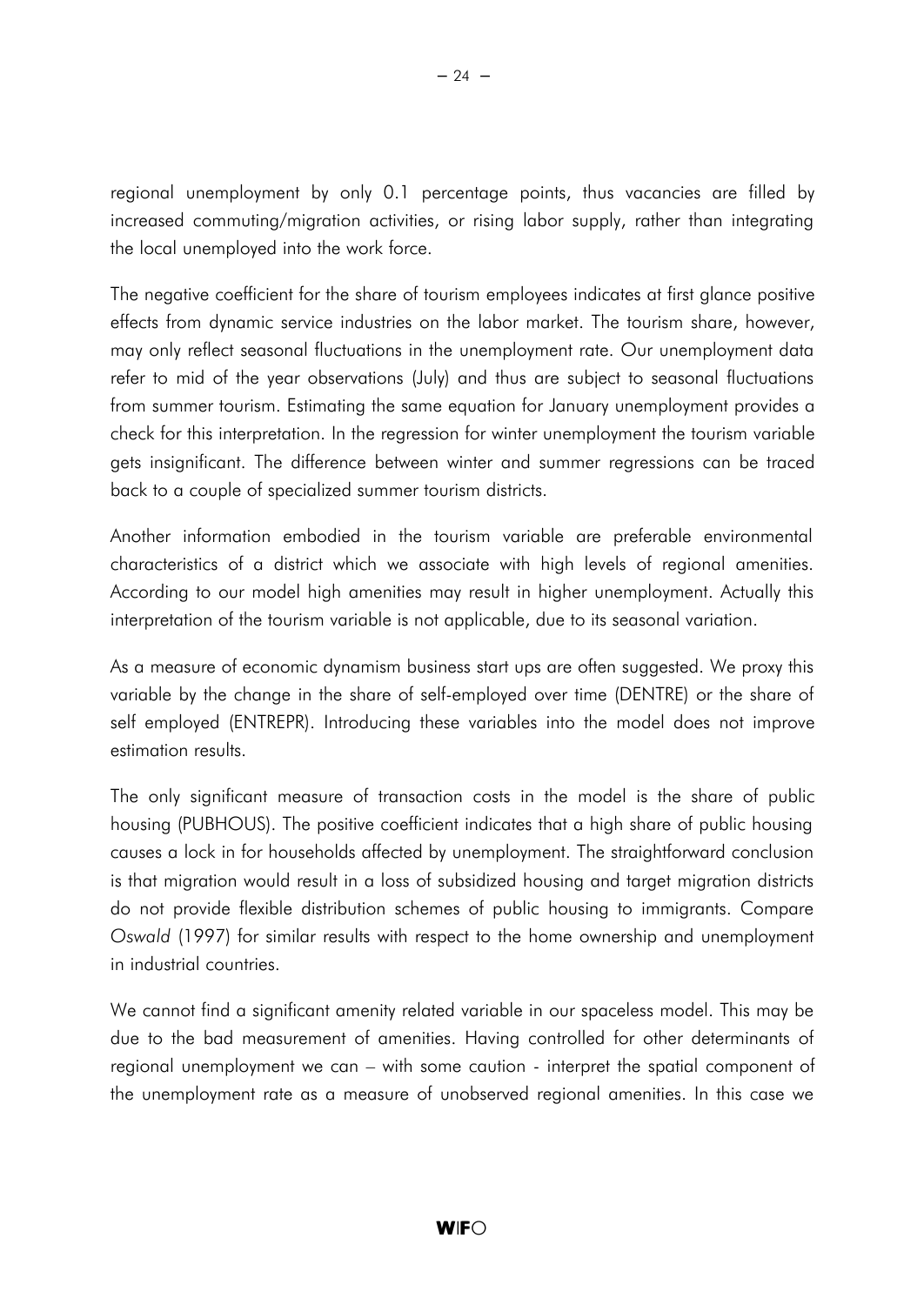can clearly find a positive relation between regional amenities and unemployment rates which is consistent with the model from section 2. *UE<sup>l</sup>* enters the regression at the 1% significance level and has a strong positive impact on unemployment. Figure 5 shows a scatter plot of the spatial component and the original unemployment rate.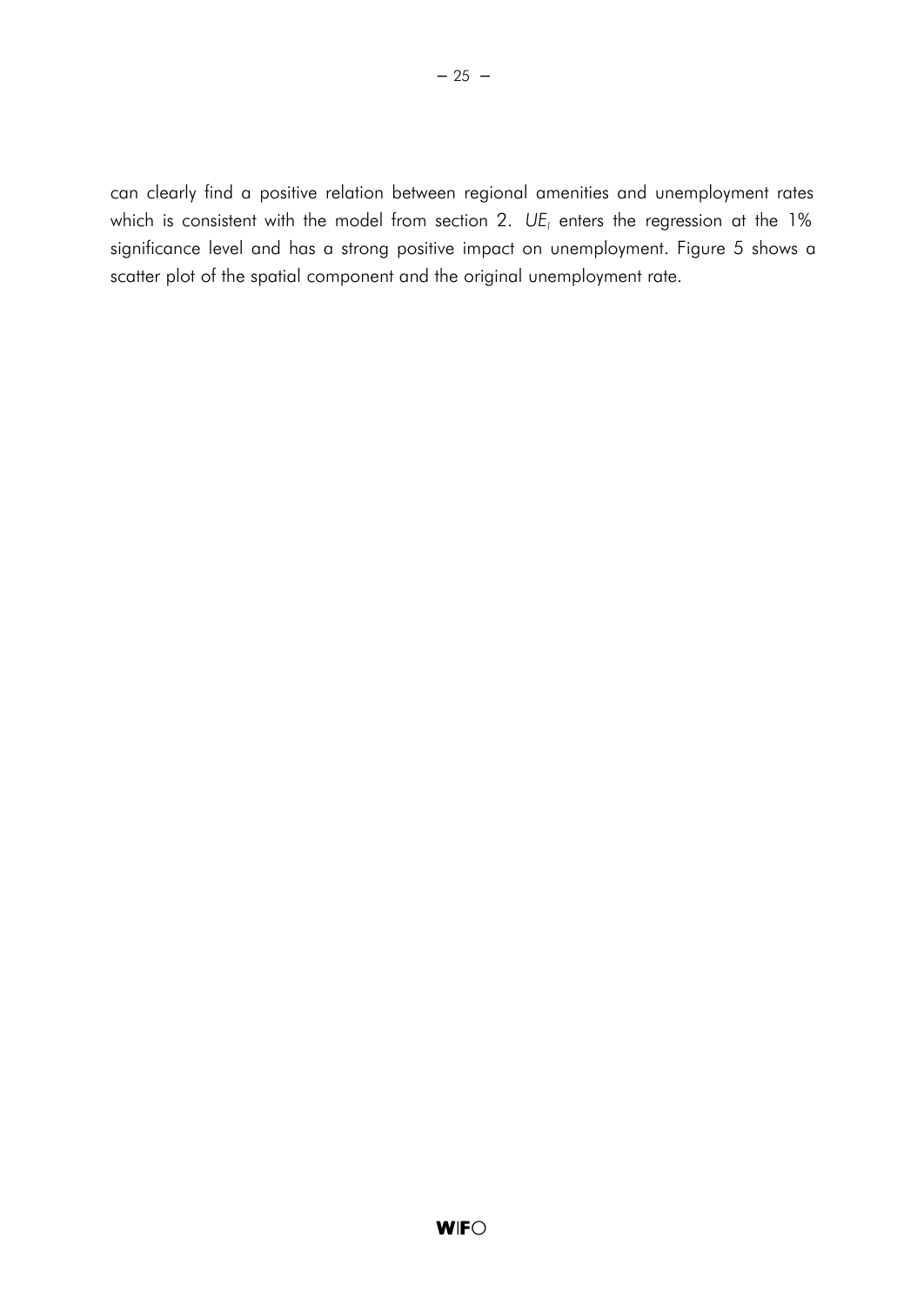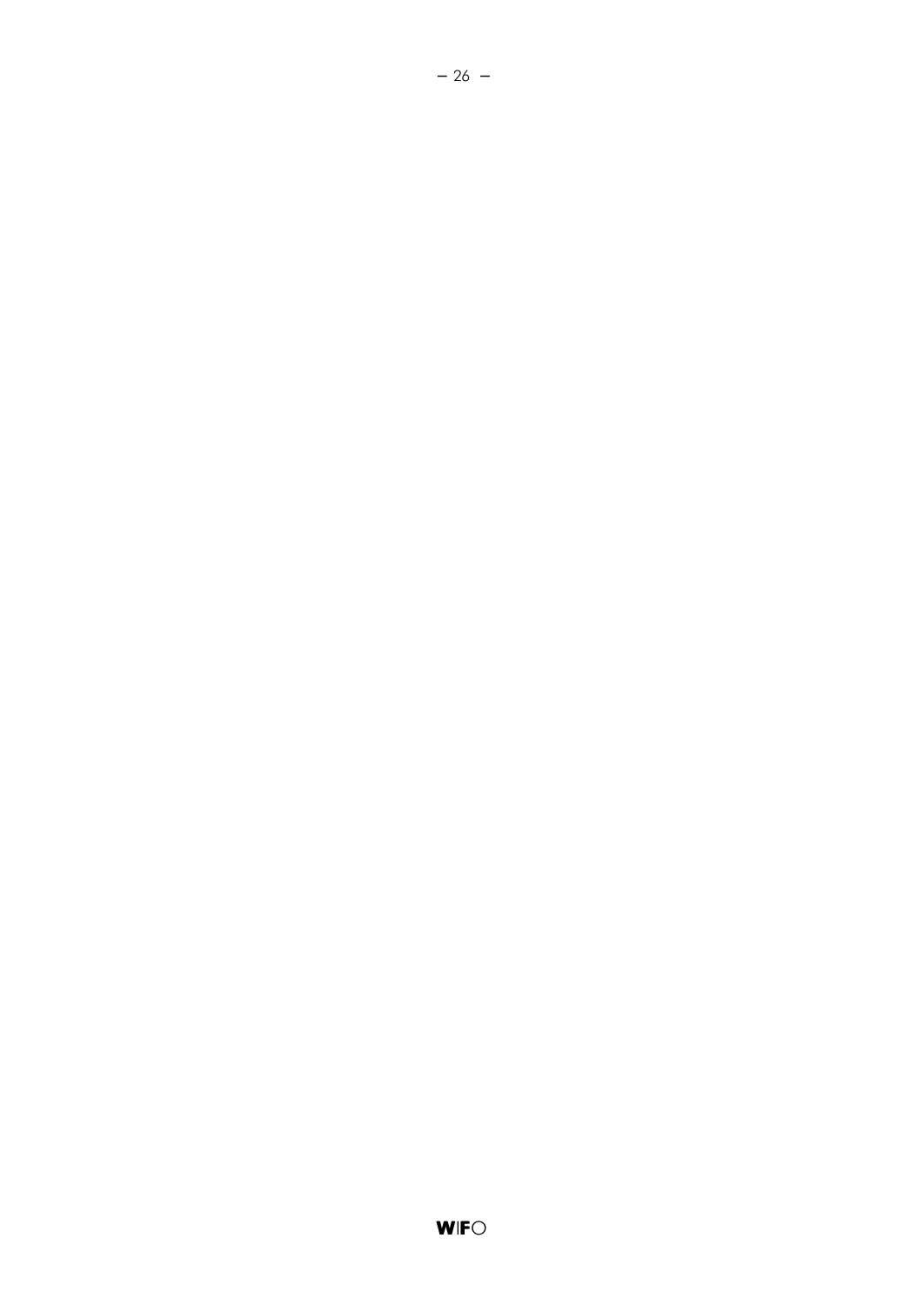### **6. Conclusion**

Regional unemployment rates in Austria vary between 2.1% and 16.8%. Given the possibilities to commute/migrate such a large variation cannot be the consequence of pure demand variations across regions. Alternative explanations stress the importance of market imperfections or structural deficiencies. Under such conditions regional differences in unemployment can be motivated by the rational choice of individual households between staying unemployed and commuting or migrating to jobs located more distant from their actual residence. We propose a simple model for the labor supply decision that makes the trade off between receiving a higher wage at a more distantly located job and getting a lower unemployment benefit at home explicit. The key parameters of the choice problem are relative wages, transaction costs between locations, and different amenity levels associated with each job.

In an application to unemployment data from political districts in Eastern Austria we apply a filtering technique that removes spatial correlation from the analyzed data. The extracted spatial information embedded in the district's unemployment rates can be interpreted as an indicator of unobservable regional amenities. Purely job-specific amenities cannot be integrated into our estimation due to the high aggregation level. The estimation results suggest that relative wages between districts are a relevant opportunity cost variable to private households. Unemployment rates tend to be higher in regions with low relative wages because the opportunity cost of staying unemployed are smaller. Other interpretations like efficiency wage or bargaining power models or specialization based externalities provide alternative theoretical underpinnings that motivate the same sign for relative wages. Additionally, the share of public housing appears to be the only significant transaction cost variable in our sample. Individuals are locked in by the subsidized provision of public housing and prefer to stay unemployed in their residential district over migrating into distant regions, where they would have to cue up again at the end of the distribution line for public housing. This creates significant transaction costs from terminating a rental contract with a public housing organization.

When controlling for other structural features of districts, characteristics of the labor force, or general labor demand conditions within an area, we can identify the medium term change in employment to be a relevant explanatory variable. Since the coefficient for employment growth is rather small we conclude that there is a high regional labor supply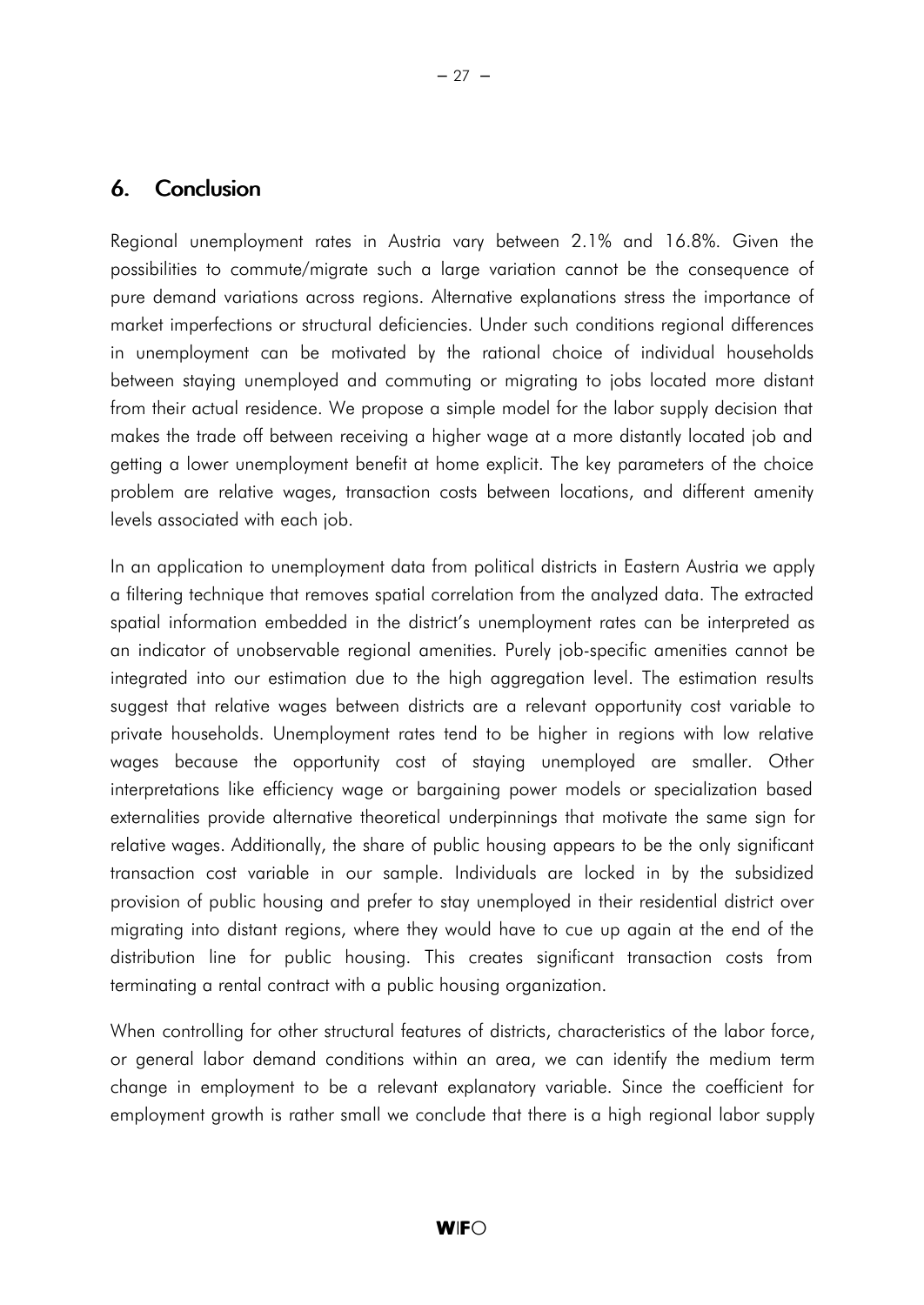elasticity in Eastern Austria. Using the spatial filter enables us to asses the distance within which labor supply is elastic. In our sample the optimal distance for the spatial filter indicates that individuals are willing to commute within a distance of 180 street kilometers, which contributes to the comparatively high regional labor supply elasticity. At distances of approximately 180km seems to be a point of discontinuity in transaction costs, where considerations of migration start to get relevant.

The spatial filter provides us with another useful result. With some caution we can identify spatial agglomerations of the unemployment rate and interpret these agglomerations as unobservable regional amenities, i. e. the higher the spatial component in the unemployment rate, the higher is the level of regional amenities within this district. The positive sign of the coefficient of the spatial unemployment component confirms this interpretation.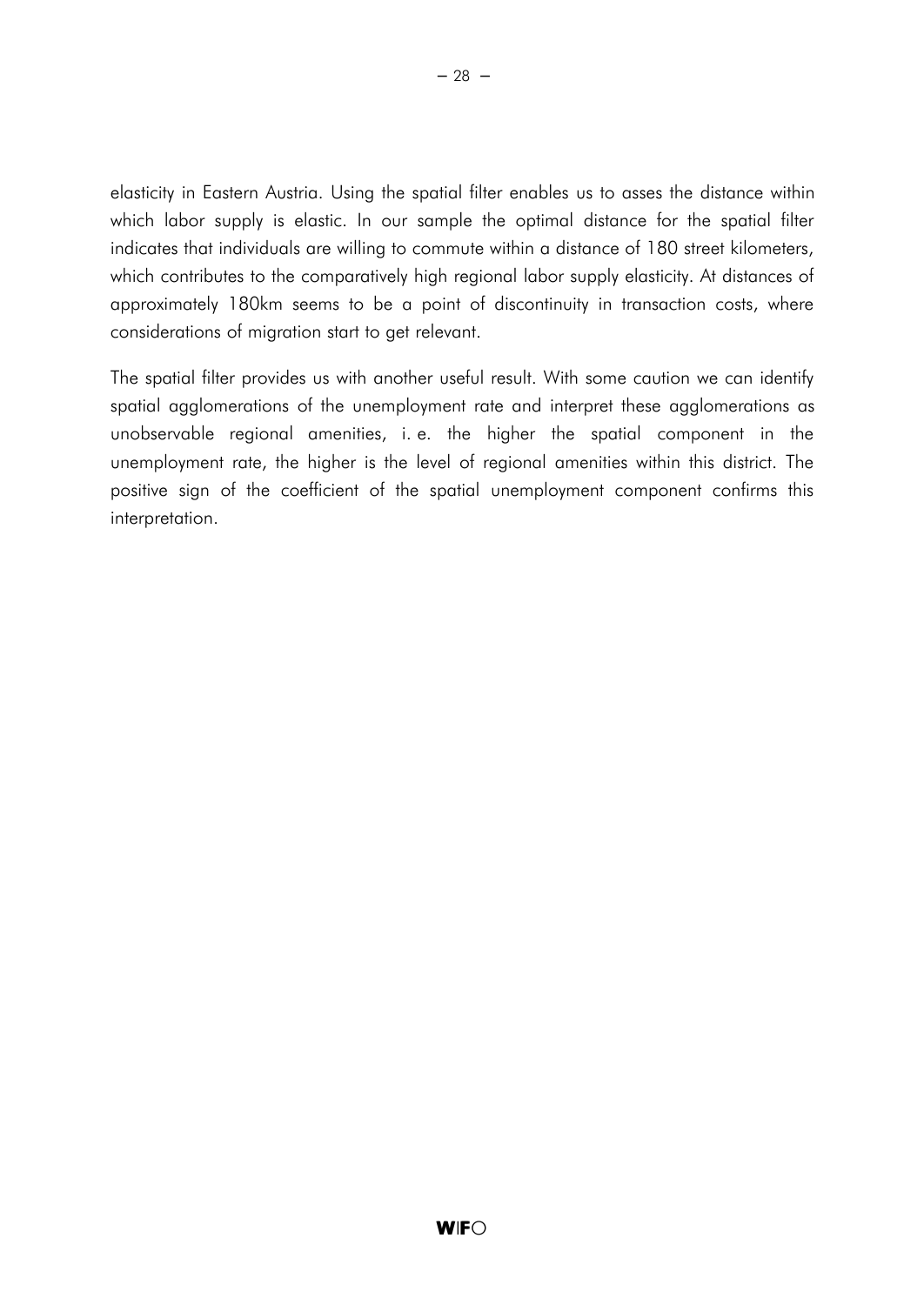#### **7. References**

Anselin, L., Spatial Econometrics: Methods and Models, Kluwer, Dortrecht, 1988.

- Anselin, L., Florax, R. J., "Introduction" in Anselin, L., Florax, R. J. (ed.), New Directions in Spatial Econometrics, Springer, Berlin, 1995, pp. 3-20.
- Becker, G. S., "A Theory of the Allocation of Time", Economic Journal, 1965, 75, pp. 493-517.
- Blanchard, O. J., Katz, L. F., "Regional Evolutions", Brooking Papers on Economic Activity, 1992, 1, pp. 1- 75.
- Blanchflower, D. G., Oswald, A. J., The Wage Curve, MIT Press, Cambridge MA, 1994.
- Calmfors, L., "Macroeconomic Policy, Wage Setting and Employment What Difference Does the EMU Make", Oxford Review of Economic Policy, 1998, 14(3), pp. 125-151.
- Cliff, A. D., Ord, J. K., Spatial Autocorrelation, Pion, London, 1973.
- Dickie, M., Gerking, S., "Interregional Wage Disparities, Relocation Costs, and Labor Mobility in Canada", Journal of Regional Science, 1998, 38, pp. 61-87.
- Fischer, P. A., Holm, E., Malmberg, G., Straubhaar, T., "Why do People Stay? The Insider Advantages Approach: Empirical Evidence From Swedish Labour Markets", CEPR Discussion Paper, 1998, (1952).
- Getis, A., "Screening for Spatial Dependence in Regression Analysis", Papers of the Regional Science Association, 1990, 69, pp. 69-81.
- Getis, A., "Spatial Filtering in a Regression Framework: Examples Using Data on Urban Crime, Regional Inequality, and Government Expenditures." in Anselin, L., Florax, R., J. (ed.), New Directions in Spatial Econometrics, Berlin, 1995, pp. 172-185.
- Gravelle, H., Rees, R., Microeconomics, Longman, London, 1981.
- Hendry, D. F., Dynamic Econometrics, Oxford University Press, Oxford, 1995.
- Jarque, C. M., Bera, A. K., "Efficient Tests for Normality, Homoscedasticity and Serial Independence of Regression Residuals", Economics Letters, 1980, 6, pp. 255-259.
- Layard, R., Nickel, S., Jackman, R., Unemployment: Macroeconomic Performance and the Labour Market, Oxford University Press, Oxford, 1991.
- Marston, S., "Two Views of the Geographic Distribution of Unemployment", Quarterly Journal of Economics, 1985, 100, pp. 57-79.
- Molho, I., "Spatial Autocorrelation in British Unemployment", Journal of Regional Science, 1995, 35, pp. 641-658.
- OECD, Fostering Entrepreneurship, OECD, Paris, 1998.

Oswald, A., Theory of Homes and Jobs, University of Warwick, Warwick, 1997, mimeo.

Ritter, P., Walz, U. "Local Unemployment and Specialization", CEPR Discussion Paper, 1998, (1870).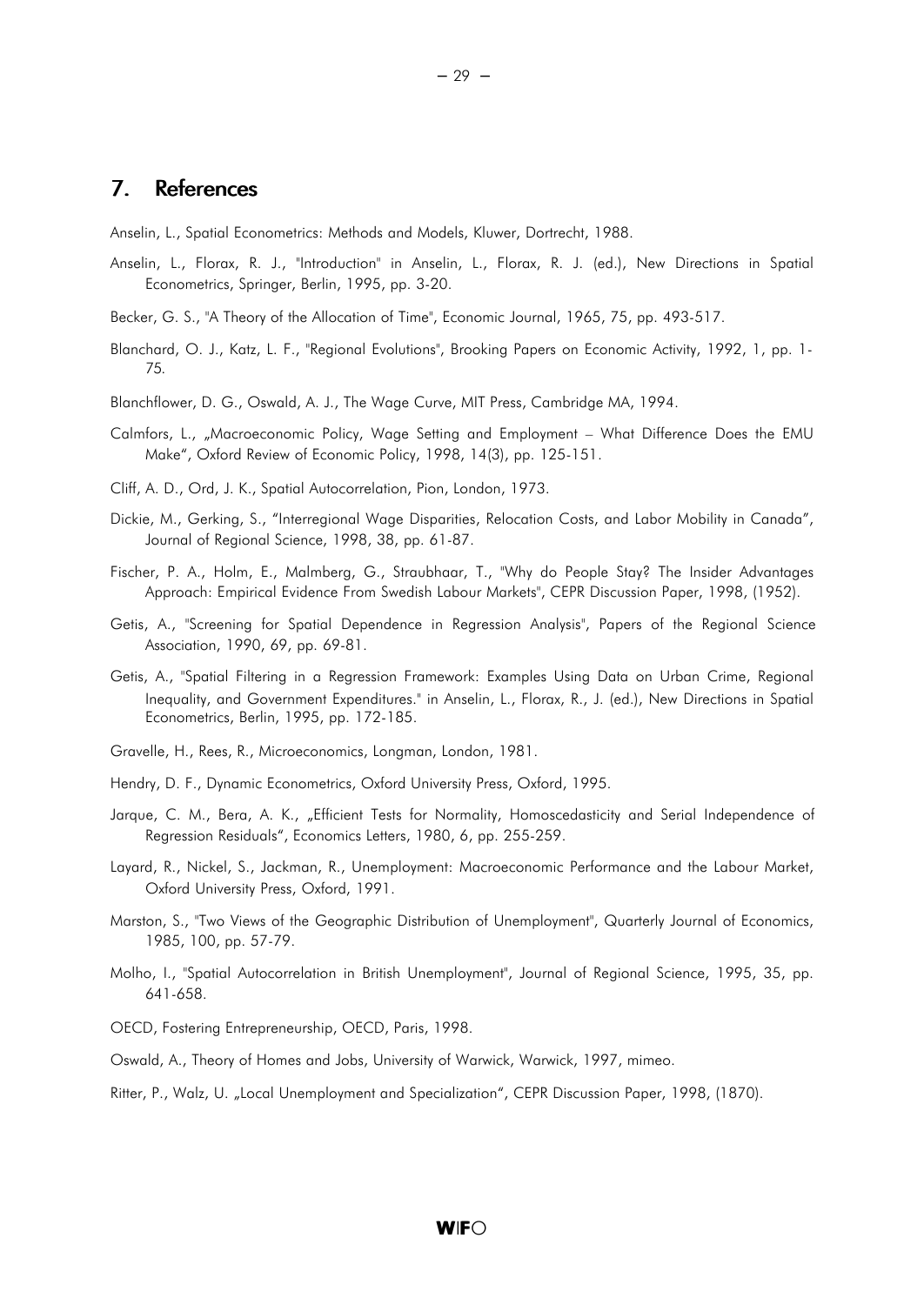Schumpeter, J. A., Capitalism, Socialism and Democracy, Harper and Row, New York, 1942.

- Treyz, G., Rickman, D., Hunt, G., Greenwood, M., "The Dynamics of U.S. Internal Migration", Review of Economics and Statistics, 1993, 60, pp. 209-214.
- White, H., "A Heteroskedasticity-Consistent Covariance Matrix Estimator and a Direct Test for Heteroskedasticity", Econometrica, 1980, 48, pp. 817-838.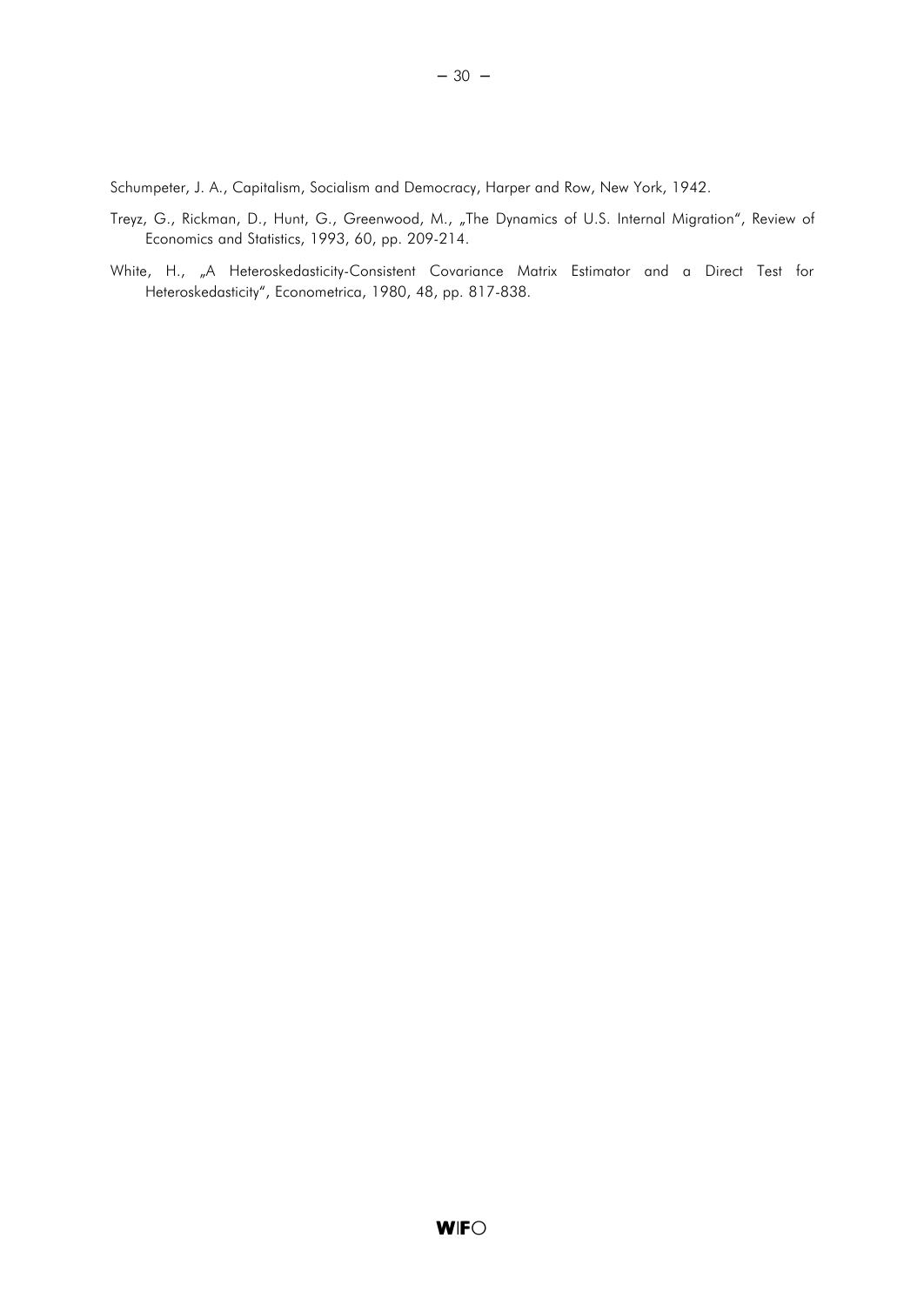|                | Optimal $d'$ ) | Moran's I | $Z(1)^{2}$ |                             | Optimal $d'$ ) | Moran's I | $Z(1)^{2}$ |
|----------------|----------------|-----------|------------|-----------------------------|----------------|-----------|------------|
| <b>ACAD</b>    | 80             | 0.0106    | 0.4334     | OPEN                        | 280            | $-0.0232$ | $-0.5142$  |
| <b>DSEMPL</b>  | 170            | 0.0113    | 0.8741     | <b>PROD</b>                 | 120            | 0.1984    | 5.3935     |
| <b>DLEMPL</b>  | 170            | 0.0767    | 3.1317     | PROD L                      |                | 0.7520    | 19.4322    |
| DLEMPL L       |                | 0.2024    | 7.4665     | PROD <sup>*</sup>           |                | $-0.0493$ | $-0.8932$  |
| DLEMPL*        |                | $-0.0416$ | $-0.9498$  | <b>PUBHOUS</b>              | 250            | $-0.0367$ | $-1.1384$  |
| <b>DRENT</b>   | 230            | 0.1603    | 7.9845     | <b>RAIN</b>                 | 190            | 0.3036    | 12.0582    |
| DRENT L        |                | 0.3910    | 18.5525    | RAIN L                      |                | 0.5696    | 22.1549    |
| DRENT*         |                | 0.0249    | 1.7866     | RAIN*                       |                | 0.0295    | 1.6557     |
| <b>DWAGE</b>   | 90             | 0.2712    | 5.6181     | <b>SERVICE</b>              | 120            | 0.1224    | 3.4615     |
| DWAGE L        |                | 0.7239    | 14.5347    | SERVICE L                   |                | 0.5471    | 14.2348    |
| DWAGE*         |                | $-0.0807$ | $-1.3128$  | SERVICE*                    |                | $-0.0757$ | $-1.5636$  |
| <b>ENTREPR</b> | 270            | 0.0061    | 1.0978     | SNOW                        | 250            | 0.1665    | 9.0815     |
| <b>FARMER</b>  | 290            | $-0.0274$ | $-0.7808$  | SNOW L                      |                | 0.3299    | 17.3003    |
| <b>FOG</b>     | 190            | 0.1086    | 4.6574     | SNOW*                       |                | 0.0160    | 1.5124     |
| FOG L          |                | 0.4610    | 18.0349    | SUN                         | 260            | 0.1114    | 6.5511     |
| $FOG*$         |                | $-0.0148$ | $-0.0275$  | SUN L                       |                | 0.3605    | 19.5494    |
| <b>GUEST</b>   | 130            | 0.1810    | 5.2675     | SUN*                        |                | 0.0204    | 1.7978     |
| GUEST L        |                | 0.5114    | 14.1834    | <b>TOUR</b>                 | 320            | 0.0594    | 4.6465     |
| GUEST*         |                | $-0.0424$ | $-0.7650$  | TOUR_L                      |                | 0.2160    | 14.5405    |
| LDENSK         | 250            | 0.0069    | 1.0560     | TOUR*                       |                | 0.0081    | 1.4008     |
| LEASE          | 270            | $-0.0158$ | $-0.0908$  | UE                          | 180            | 0.1399    | 5.5640     |
| MANU           | 120            | 0.1351    | 3.7832     | UE L                        |                | 0.4877    | 18.1305    |
| MANU L         |                | 0.5765    | 14.9820    | $UE^*$                      |                | $-0.0145$ | $-0.0145$  |
| MANU*          |                | $-0.0738$ | $-1.5137$  | YOUNG                       | 210            | 0.2093    | 11.6878    |
| <b>NOEDU</b>   | 130            | 0.1772    | 5.1614     | YOUNG L                     |                | 0.5008    | 21.8154    |
| NOEDU L        |                | 0.5718    | 15.8086    | YOUNG*                      |                | $-0.0016$ | 0.6282     |
| NOEDU*         |                | $-0.0693$ | $-1.4908$  | YOUNGN                      | 210            | 0.1881    | 8.4309     |
| OLD            | 210            | 0.2511    | 11.0600    | YOUNGN L                    |                | 0.4906    | 21.0489    |
| OLD L          |                | 0.5323    | 22.7897    | YOUNGN*                     |                | $-0.0082$ | 0.2441     |
| $OLD*$         |                | 0.0145    | 1.1932     |                             | 180            | 0.0711    | 2.8944     |
| OLDN           | 160            | 0.5381    | 17.9459    | $\frac{\epsilon}{\epsilon}$ | 170            | 0.0227    | 1.2588     |
| OLDN L         |                | 0.7164    | 23.7420    | $\mathbf{g}^{\parallel}$    | 170            | $-0.0183$ | $-0.2321$  |
| $OLDN^*$       |                | 0.0284    | 1.3822     |                             |                |           |            |

*Table 1: Test for Spatial Autocorrelation* 

Note: Bold values indicate that spatial independence is rejected. The 5% critical value of Z(I) is 1.96.

For spatially dependent variables *z\** and z\_L represent the filtered and the spatial component, respectively.

<sup>1</sup>) Optimal distance in street-kilometers using fastest motorways.

 $^2$ ) Standardized normal variate of Moran's I based on randomization assumption.

− 31 −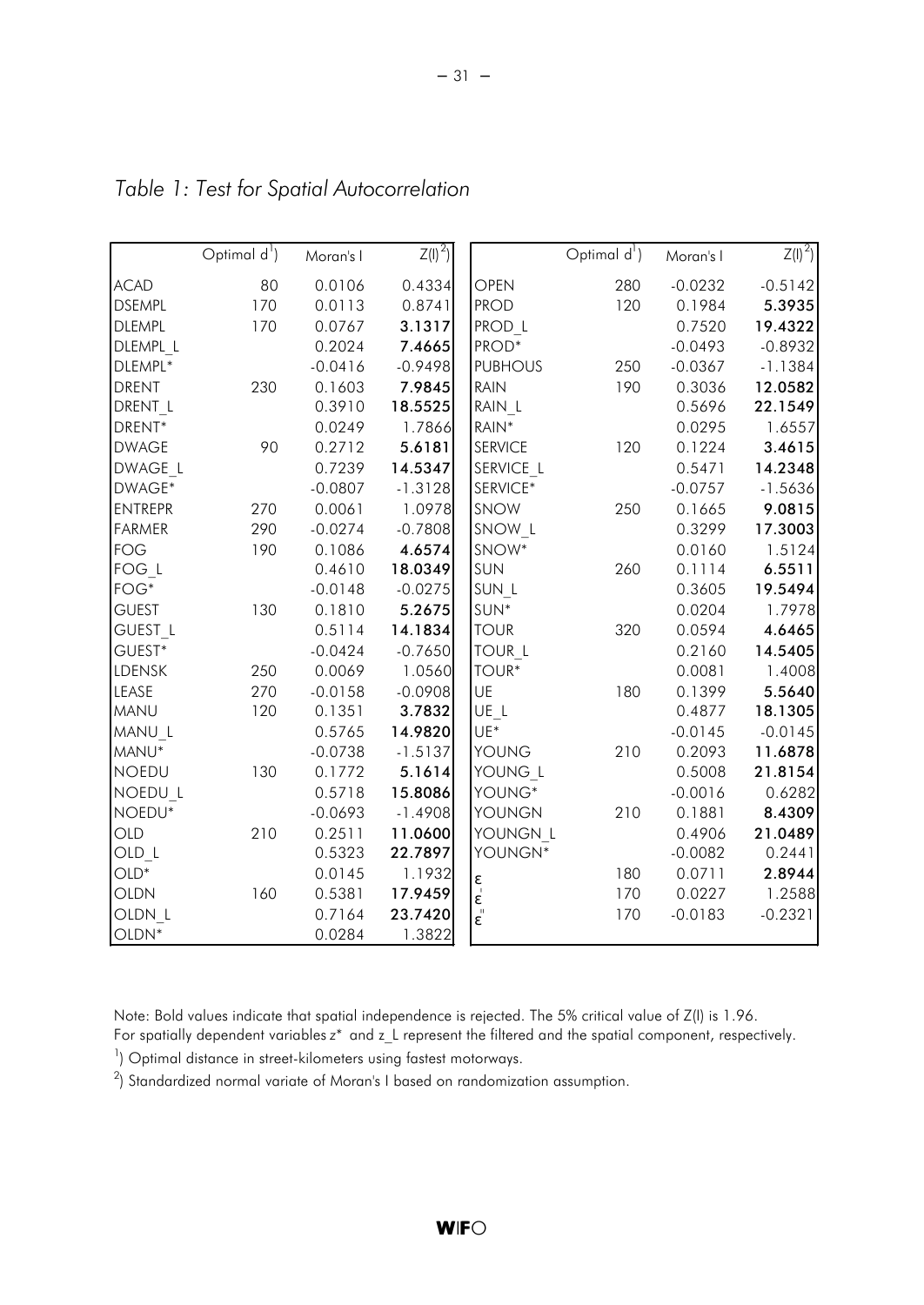## *Table 2: Instrumental Variable estimation of the spaceless model <sup>1</sup> ) Dependent Variable: Filtered component of Unemployment Rate (UE\*)*

| Independent variables                        | Coefficients | t-values |
|----------------------------------------------|--------------|----------|
|                                              |              |          |
| (Constant)                                   | 8.79         | 4.50     |
| DLEMPL*                                      | $-0.11$      | $-4.15$  |
| DWAGE*                                       | $-0.11$      | $-3.41$  |
| MANU*                                        | 0.06         | 1.72     |
| TOUR <sup>*</sup>                            | $-0.26$      | $-2.66$  |
| <b>PUBHOUS</b>                               | 0.18         | 2.13     |
|                                              |              |          |
| $R^2$                                        | 0.49         |          |
| Adjusted R <sup>2</sup>                      | 0.45         |          |
| <b>SEE</b>                                   | 1.93         |          |
| Jarque-Bera test <sup>2</sup> )              | 0.79         | 0.67     |
| White Heteroskedasticity test <sup>3</sup> ) | 11.54        | 0.32     |
| Number of observations                       | 70           |          |

Note: For spatially dependent variables \* indicates its filtered component. - <sup>1</sup>) Instrumental variables: OPEN, PROD. <sup>2</sup>) Jarque-Bera (1980) test on normality and p-value. - $^3$ ) White (1980) heteroskedasticity test and p-value.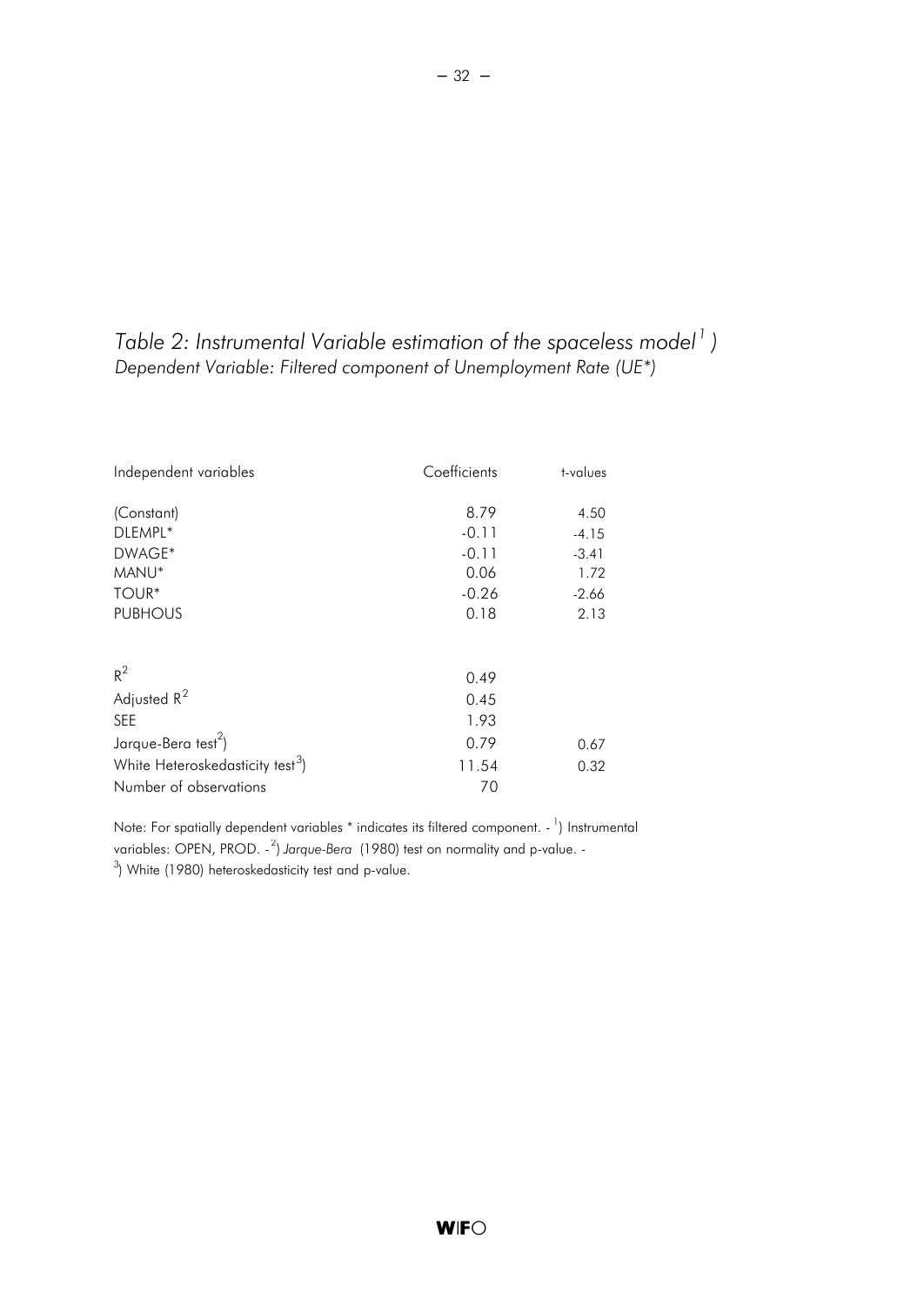## *Table 3: Instrumental Variable estimation of the Spatial Model and a trial regression without spatial considerations <sup>1</sup> ) Dependent Variable: Unemployment Rate (UE)*

| Independent variables                        | Spatial model         |         | Trial model <sup>2</sup> ) |         |
|----------------------------------------------|-----------------------|---------|----------------------------|---------|
|                                              | Coefficients t-values |         | Coefficients t-values      |         |
| (Constant)                                   | 8.14                  | 3.94    | 11.20                      | 5.58    |
| DLEMPL*                                      | $-0.10$               | $-4.09$ | $-0.21$                    | $-5.47$ |
| DWAGE*                                       | $-0.10$               | $-2.86$ | $-0.10$                    | $-3.80$ |
| MANU*                                        | 0.06                  | 1.87    | 0.04                       | 1.11    |
| TOUR*                                        | $-0.23$               | $-2.11$ | $-0.37$                    | $-3.72$ |
| <b>PUBHOUS</b>                               | 0.16                  | 1.89    | 0.16                       | 1.70    |
| UE L                                         | 1.22                  | 5.82    |                            |         |
| $R^2$                                        | 0.67                  |         | 0.60                       |         |
| Adjusted R <sup>2</sup>                      | 0.64                  |         | 0.57                       |         |
| <b>SEE</b>                                   | 1.92                  |         | 2.11                       |         |
| Jarque-Bera test <sup>3</sup> )              | 1.47                  | 0.48    | 1.59                       | 0.45    |
| White heteroskedasticity Test <sup>4</sup> ) | 27.66                 | 0.01    | 6.93                       | 0.73    |
| Number of observations                       | 70                    |         | 70                         |         |

Note: For spatially dependent variables \* and \_L represent the filtered and the spatial component, respectively. -  $\cdot$  ) Instrumental variables: OPEN, PROD. -  $\frac{2}{3}$  The independent variables of the trial model are not filtered, i. e. DLEMPL, DWAGE, MANU and TOUR, respectively. -  $^3$ ) Jarque-Bera (1980) test on normality and p-value. -<sup>4</sup>) White (1980) heteroskedasticity Test and p-value.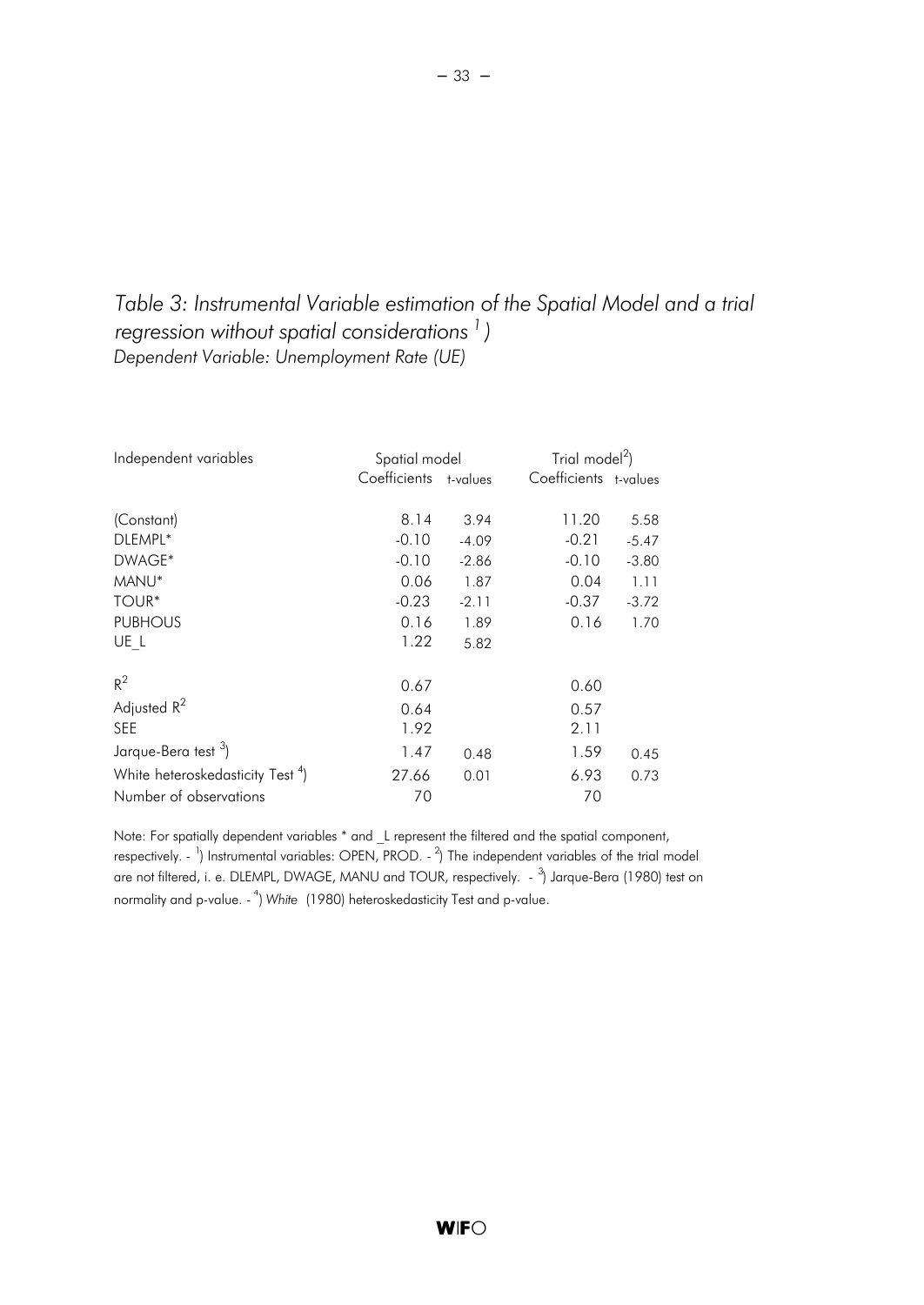

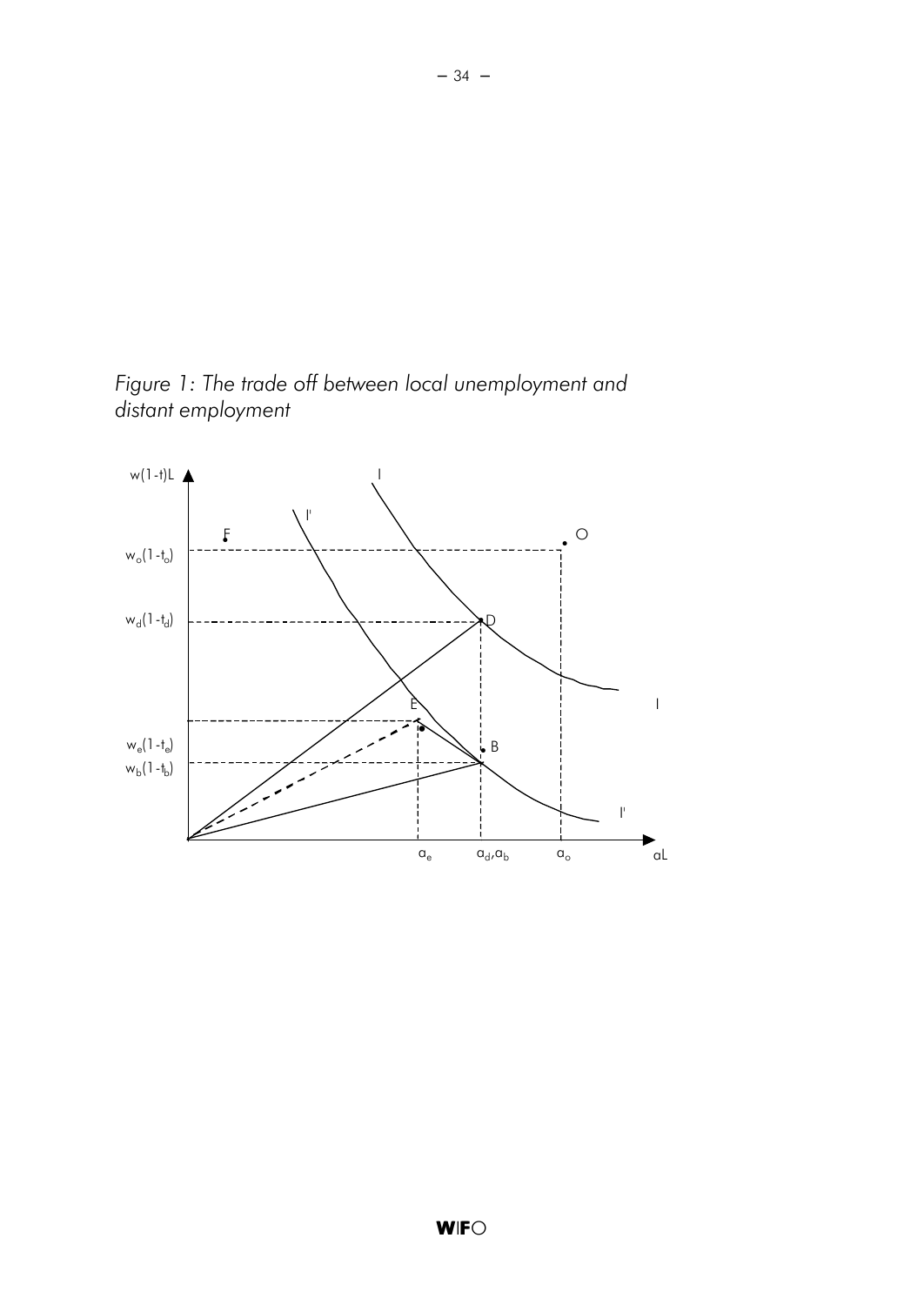Figure 2: Spatial distribution of unemployment rates 1991

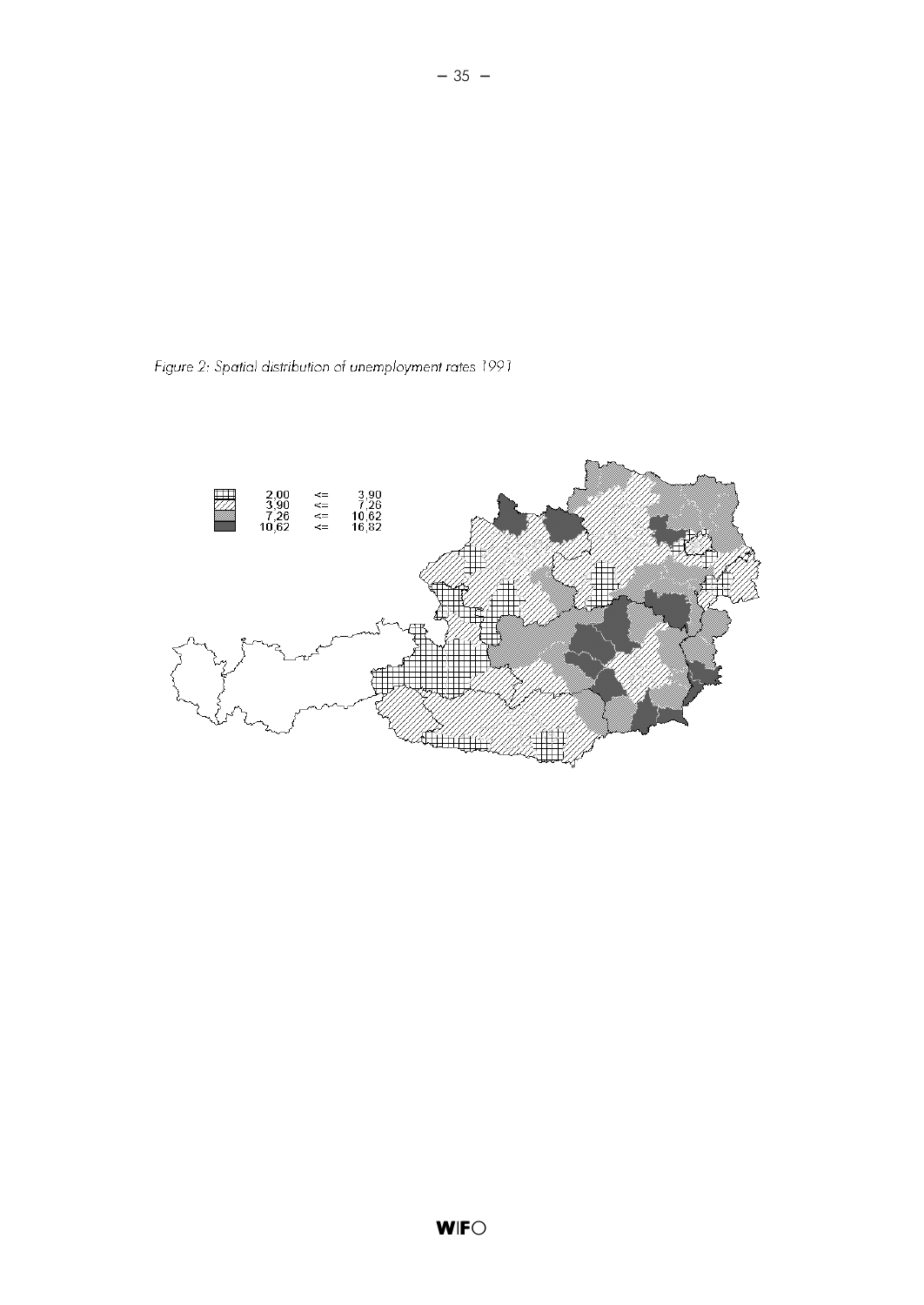Figure 3: Spatial concentration of unemployment rates -  $Z(\mathbb{G}\llcorner k)$  - 1991



 $-36 -$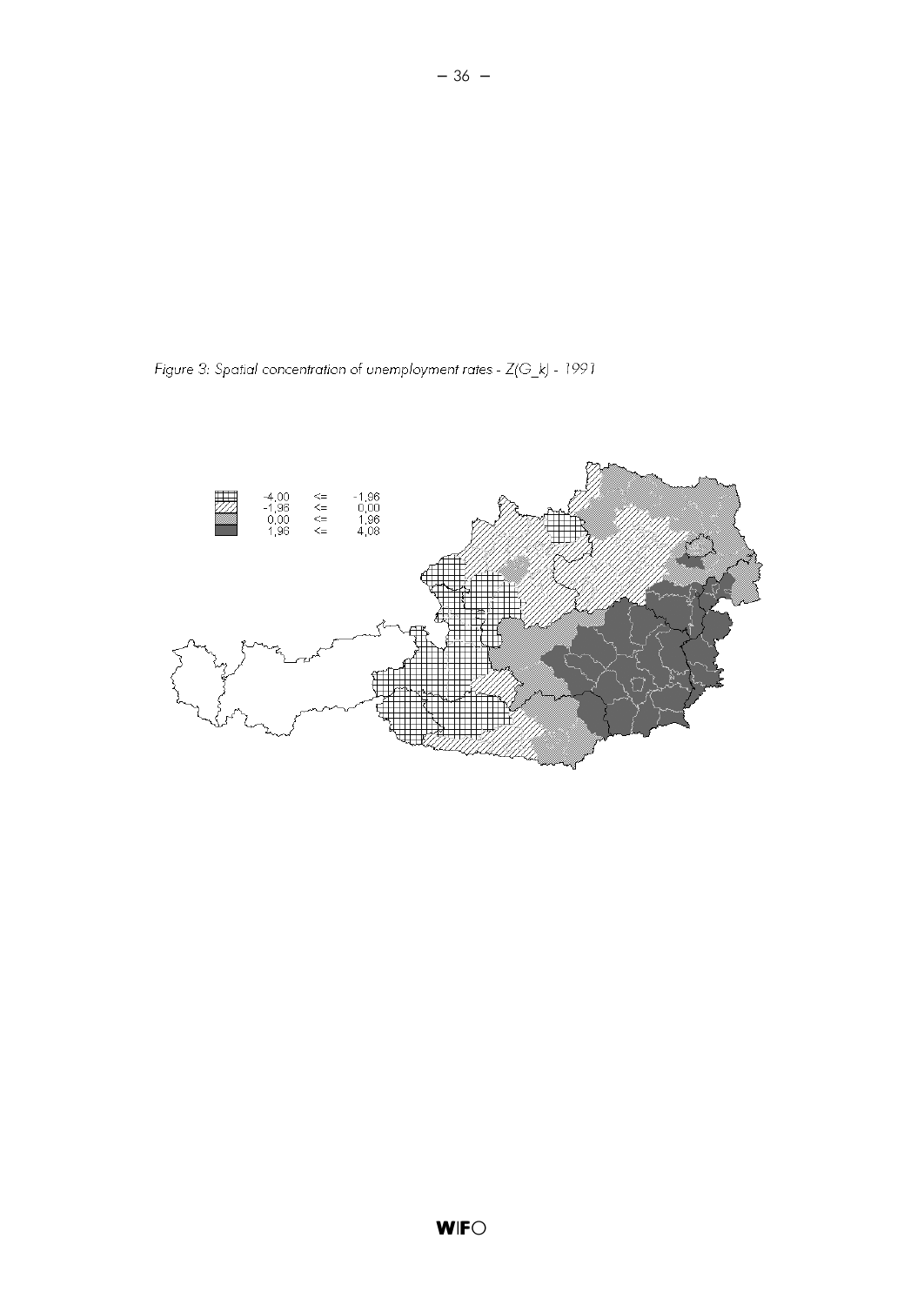

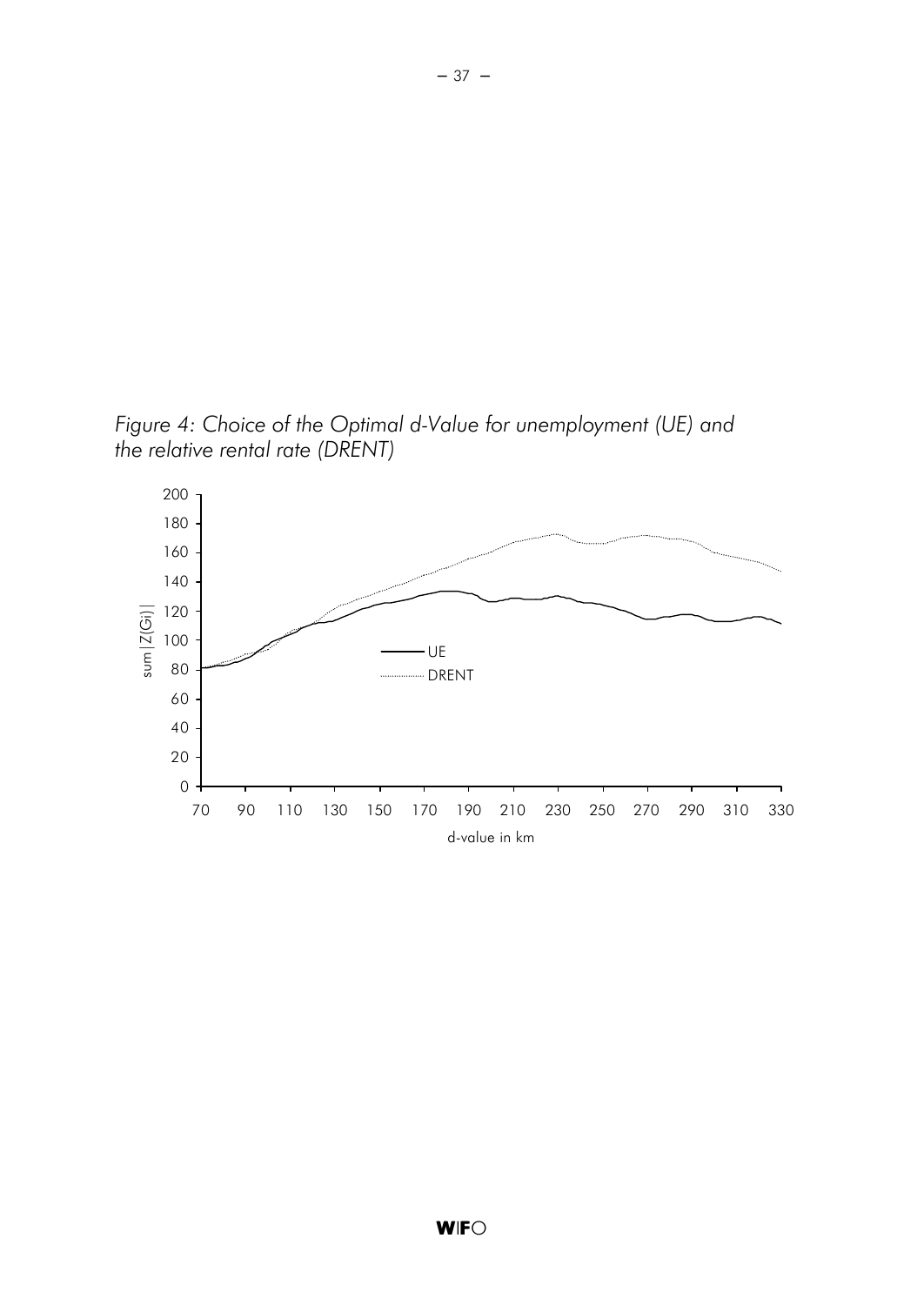*Figure 5: Unemployment rate 1991 versus its spatial component*

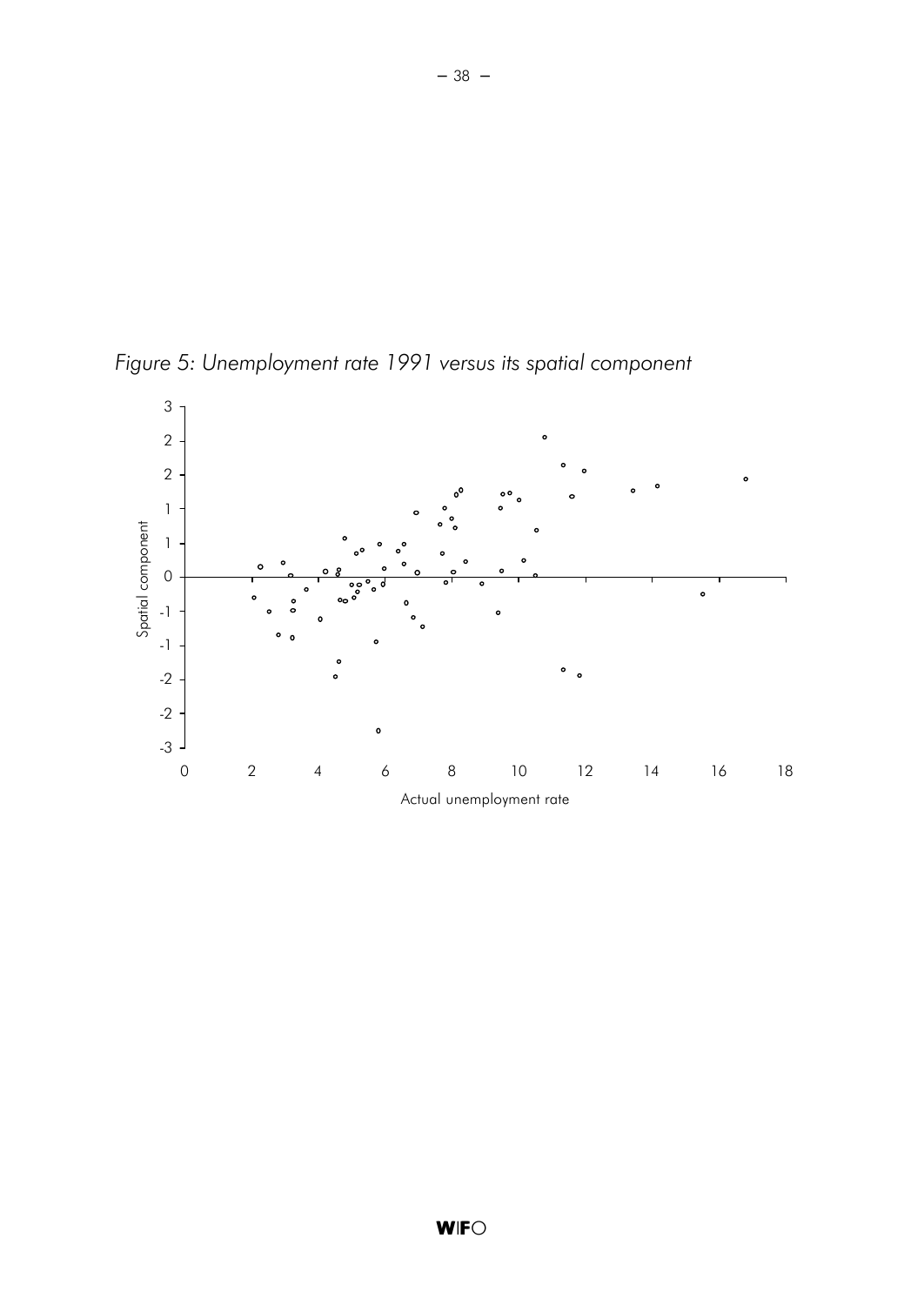− 39 −

## *Appendix 1: Variables and Statistical Summary*

| Variable name      |                                                   | Mean     | Standard<br>deviation    |          | Minimum Maximum |
|--------------------|---------------------------------------------------|----------|--------------------------|----------|-----------------|
| <b>ACAD</b>        | Share of employees with university degree         | 3.03     | 1.34                     | 1.73     | 8.16            |
| APPRENT            | Share of employees with apprenticeship            |          |                          |          |                 |
|                    | or occupation specific schooling                  | 36.06    | 3.53                     | 26.58    | 44.59           |
| <b>DENSD</b>       | Population density (developed area)               | 322.82   | 593.61                   | 58.00    | 4,711.00        |
| <b>DENSK</b>       | Population density (district area)                | 194.85   | 472.10                   | 21.00    | 3,695.00        |
| <b>DENTRE</b>      | Change in the share of entrepreneurs 1991 to 1981 | $-1.59$  | 2.62                     | $-13.25$ | 4.31            |
| <b>DRENT</b>       | Rental rate relative to lowest in logs            | 42.44    | 24.69                    | 0.00     | 136.02          |
| <b>DSEMPL</b>      | Short-term change in employment (1991 to 1990)    | 2.62     | 2.01                     | $-3.56$  | 8.48            |
| <b>DLEMPL</b>      | Long-term change in employment (1991 to 1986)     | 7.21     | 7.83                     | $-17.83$ | 25.36           |
| <b>DWAGE</b>       | Wage per capita relative to lowest in logs        | 24.16    | 15.22                    | 0.00     | 76.02           |
| D AGRO             | Agricultural district dummy                       |          |                          | 0.00     | 1.00            |
| D_CITY             | Big city dummy                                    |          | $\overline{a}$           | 0.00     | 1.00            |
| D EAST             | Dummy for Eastern Border Districts                |          | $\overline{\phantom{0}}$ | 0.00     | 1.00            |
| D IND              | Industrial district dummy                         |          | $\overline{a}$           | 0.00     | 1.00            |
| D IND AGRO         | Mixed Industrial-Agricultural district dummy      |          | $\frac{1}{2}$            | 0.00     | 1.00            |
| <b>D IND TOUR</b>  | Mixed Industrial-Tourism district dummy           |          | $\overline{\phantom{a}}$ | 0.00     | 1.00            |
| D_IND_SER          | Mixed Industrial-Serviceoriented district dummy   |          |                          | 0.00     | 1.00            |
| <b>D TOUR</b>      | Tourism district dummy                            |          |                          | 0.00     | 1.00            |
| <b>D_TOUR_AGRO</b> | Mixed Tourism-Agricultural district dummy         |          | $\overline{a}$           | 0.00     | 1.00            |
| D_WEST             | Dummy for Western Districts                       |          |                          | 0.00     | 1.00            |
| <b>ENTREPR</b>     | Share of entrepreneurs in employed persons        | 8.58     | 1.95                     | 4.38     | 13.44           |
| <b>ENTNOTU</b>     | Share of entrepreneurs in employed persons,       |          |                          |          |                 |
|                    | tourism sector excluded                           | 6.43     | 1.37                     | 3.19     | 10.98           |
| <b>FARMER</b>      | Share of farmers in employed persons              | 9.40     | 6.22                     | 0.20     | 26.11           |
| <b>FOG</b>         | Foggy days per year                               | 49.17    | 19.93                    | 19.00    | 105.00          |
| <b>GUEST</b>       | Share of guest workers in employees               | 7.68     | 4.87                     | 1.89     | 32.91           |
| <b>HIGH</b>        | Share of employees with highschool degree         | 6.09     | 2.25                     | 3.44     | 15.08           |
| LDENSD             | Population density (developed area) in logs       | 4.49     | 1.01                     | 3.04     | 8.21            |
| <b>LDENSK</b>      | Population density (district area), in logs       | 5.28     | 0.83                     | 4.06     | 8.46            |
| LEASE              | Share of rental appartments and houses            | 19.15    | 11.69                    | 4.02     | 63.74           |
| LRENT              | Rental rate in logs                               | 3.45     | 0.17                     | 3.11     | 3.97            |
| <b>LWAGE</b>       | Wage per capita in logs                           | 5.80     | 0.12                     | 5.59     | 6.16            |
| MANU               | Share of employees in manufacturing sector        | 34.08    | 8.04                     | 18.92    | 53.40           |
| <b>NOEDU</b>       | Share of employees without further education      | 54.83    | 5.64                     | 40.45    | 66.39           |
| OLD                | Share of employees aged between 45 and 60         | 23.06    | 2.84                     | 19.13    | 32.47           |
| <b>OLDN</b>        | Share of employees aged between 50 and 60         | 13.84    | 1.71                     | 10.83    | 17.65           |
| <b>OPEN</b>        | Ratio of open positions to employed persons       | 3.00     | 1.51                     | 0.86     | 11.37           |
| <b>PROD</b>        | Productivity: GDP per employed person             | 89.51    | 17.37                    | 60.10    | 170.00          |
| <b>PUBHOUS</b>     | Share of public housing                           | 5.19     | 3.67                     | 2.38     | 25.65           |
| <b>RAIN</b>        | Annual quantity of rain in mm                     | 809.46   | 209.35                   | 500.00   | 1,397.00        |
| <b>RENT</b>        | Rental rate                                       | 31.99    | 5.55                     | 22.46    | 53.01           |
| <b>SERVICE</b>     | Share of employees in services sector             | 34.36    | 5.91                     | 23.52    | 52.06           |
| SNOW               | Days with snowfall of more than 1 cm per year     | 60.55    | 21.47                    | 30.00    | 118.50          |
| SUN                | Hours of sunshine per year                        | 1,702.09 | 115.83                   | 1,467.00 | 1,925.00        |
| <b>TOUR</b>        | Share of employees in tourism sector              | 6.67     | 2.97                     | 2.66     | 17.31           |
| UE                 | Unemployment rate                                 | 7.26     | 3.36                     | 2.09     | 16.82           |
| $UE^*$             | Unemployment rate, spaceless component            | 7.02     | 2.91                     | 2.06     | 15.92           |
| UE L               | Unemployment rate, spatial component              | 0.24     | 1.28                     | $-3.42$  | 3.09            |
| YOUNG              | Share of employees aged between 15 and 35         | 52.58    | 4.00                     | 40.21    | 59.59           |
| YOUNGN             | Share of employees aged between 15 and 30         | 38.52    | 3.79                     | 27.95    | 45.51           |

**W**I**F**O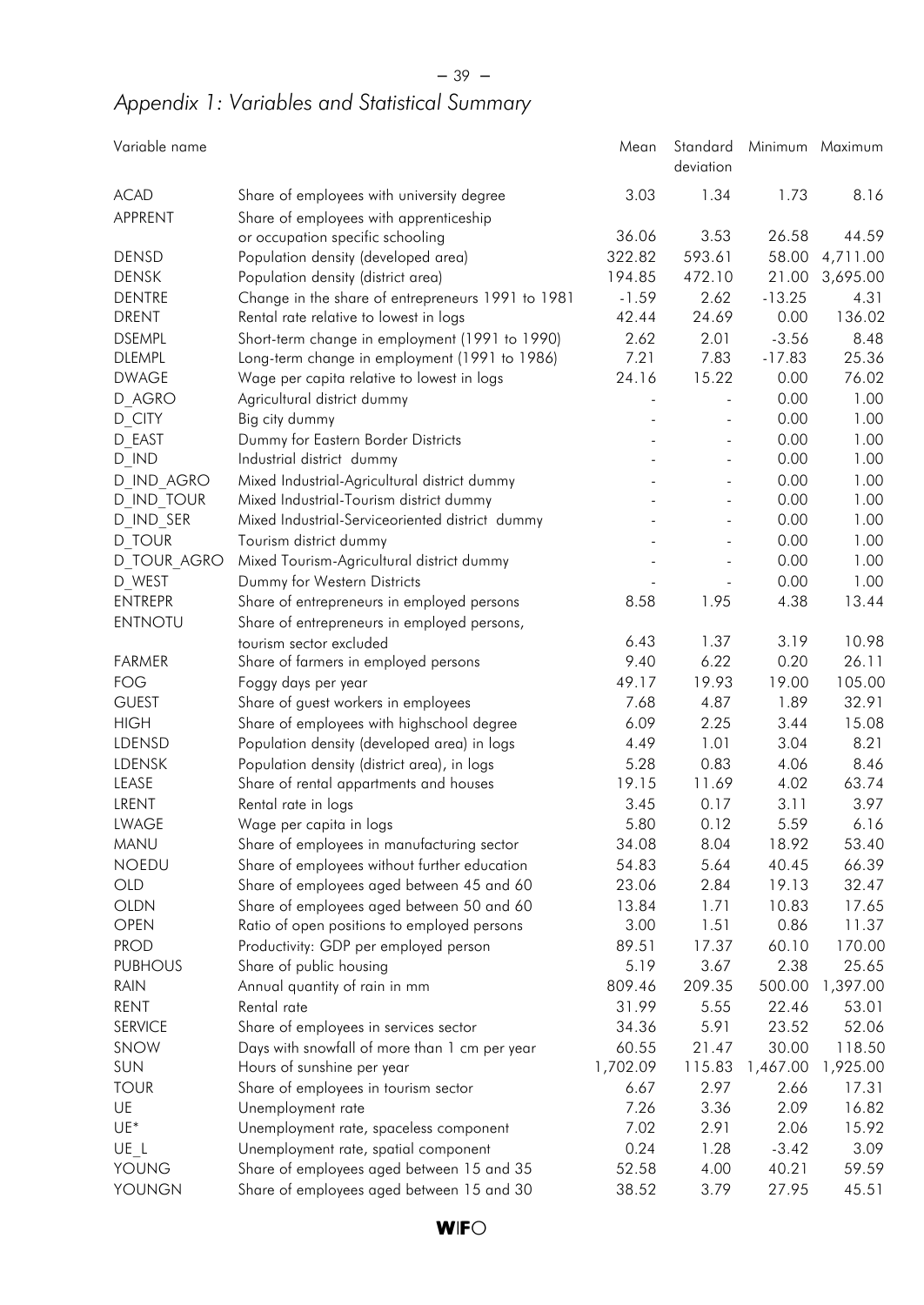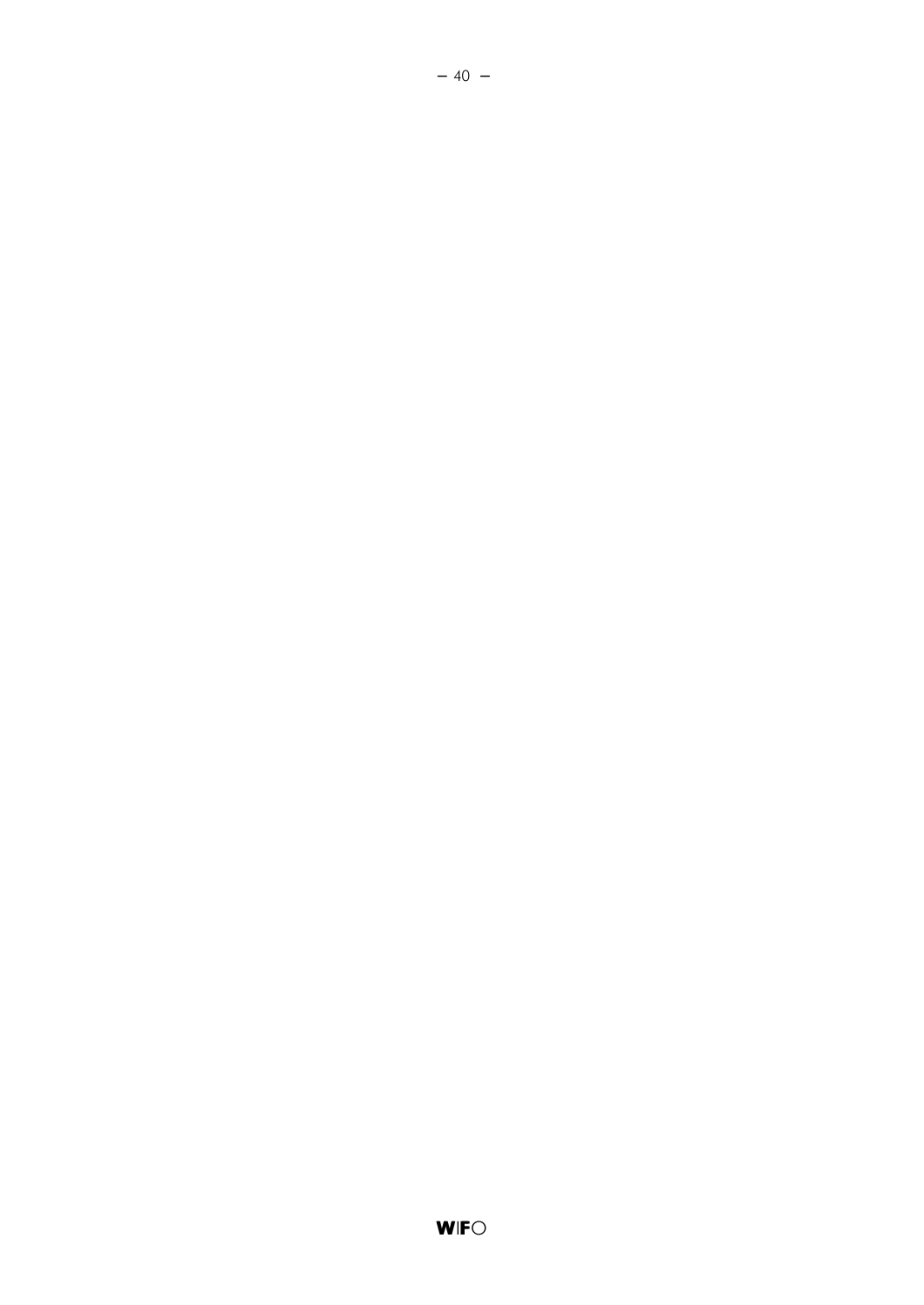|                | <b>ACAD</b> | <b>OLD</b> | UE      | FARMER  | <b>HIGH</b> | D IND   |         | D_CITY D_TOUR |         | DSEMPL DLEMPL | <b>DENSD</b> | <b>DENSK</b> | <b>DRENT</b> | <b>DWAGE</b> | APPRENT | <b>GUEST</b> |
|----------------|-------------|------------|---------|---------|-------------|---------|---------|---------------|---------|---------------|--------------|--------------|--------------|--------------|---------|--------------|
| <b>ACAD</b>    | 1.00        | 0.59       | $-0.33$ | $-0.57$ | 0.92        | 0.02    | 0.71    | 0.03          | 0.02    | 0.10          | 0.65         | 0.62         | 0.53         | 0.70         | 0.19    | 0.04         |
| <b>OLD</b>     | 0.59        | 1.00       | $-0.02$ | $-0.34$ | 0.73        | 0.33    | 0.22    | $-0.29$       | 0.01    | $-0.07$       | 0.30         | 0.31         | $-0.03$      | 0.69         | 0.35    | 0.29         |
| UE             | $-0.33$     | $-0.02$    | 1.00    | 0.23    | $-0.27$     | 0.14    | $-0.25$ | $-0.26$       | $-0.26$ | $-0.49$       | $-0.14$      | $-0.15$      | $-0.39$      | $-0.29$      | $-0.05$ | 0.15         |
| <b>FARMER</b>  | $-0.57$     | $-0.34$    | 0.23    | 1.00    | $-0.63$     | $-0.53$ | $-0.35$ | $-0.19$       | 0.13    | 0.14          | $-0.41$      | $-0.34$      | $-0.48$      | $-0.62$      | $-0.48$ | $-0.08$      |
| <b>HIGH</b>    | 0.92        | 0.73       | $-0.27$ | $-0.63$ | 1.00        | 0.18    | 0.59    | $-0.01$       | 0.05    | 0.05          | 0.59         | 0.57         | 0.35         | 0.75         | 0.30    | 0.18         |
| D IND          | 0.02        | 0.33       | 0.14    | $-0.53$ | 0.18        | 1.00    | $-0.28$ | $-0.08$       | $-0.11$ | $-0.25$       | $-0.08$      | $-0.12$      | $-0.03$      | 0.36         | 0.40    | 0.25         |
| D_CITY         | 0.71        | 0.22       | $-0.25$ | $-0.35$ | 0.59        | $-0.28$ | 1.00    | 0.05          | 0.02    | 0.11          | 0.71         | 0.71         | 0.46         | 0.40         | 0.01    | 0.00         |
| <b>D TOUR</b>  | 0.03        | $-0.29$    | $-0.26$ | $-0.19$ | $-0.01$     | $-0.08$ | 0.05    | 1.00          | 0.03    | $-0.05$       | $-0.04$      | $-0.10$      | 0.13         | $-0.12$      | 0.29    | $-0.15$      |
| <b>DSEMPL</b>  | 0.02        | 0.01       | $-0.26$ | 0.13    | 0.05        | $-0.11$ | 0.02    | 0.03          | 1.00    | 0.52          | $-0.03$      | 0.01         | 0.09         | 0.04         | $-0.08$ | 0.29         |
| <b>DLEMPL</b>  | 0.10        | $-0.07$    | $-0.49$ | 0.14    | 0.05        | $-0.25$ | 0.11    | $-0.05$       | 0.52    | 1.00          | $-0.04$      | 0.02         | 0.17         | 0.00         | $-0.35$ | 0.07         |
| <b>DENSD</b>   | 0.65        | 0.30       | $-0.14$ | $-0.41$ | 0.59        | $-0.08$ | 0.71    | $-0.04$       | $-0.03$ | $-0.04$       | 1.00         | 0.99         | 0.35         | 0.48         | 0.10    | 0.09         |
| <b>DENSK</b>   | 0.62        | 0.31       | $-0.15$ | $-0.34$ | 0.57        | $-0.12$ | 0.71    | $-0.10$       | 0.01    | 0.02          | 0.99         | 1.00         | 0.32         | 0.46         | 0.04    | 0.12         |
| <b>DRENT</b>   | 0.53        | $-0.03$    | $-0.39$ | $-0.48$ | 0.35        | $-0.03$ | 0.46    | 0.13          | 0.09    | 0.17          | 0.35         | 0.32         | 1.00         | 0.50         | 0.10    | 0.14         |
| <b>DWAGE</b>   | 0.70        | 0.69       | $-0.29$ | $-0.62$ | 0.75        | 0.36    | 0.40    | $-0.12$       | 0.04    | 0.00          | 0.48         | 0.46         | 0.50         | 1.00         | 0.45    | 0.31         |
| APPRENT        | 0.19        | 0.35       | $-0.05$ | $-0.48$ | 0.30        | 0.40    | 0.01    | 0.29          | $-0.08$ | $-0.35$       | 0.10         | 0.04         | 0.10         | 0.45         | 1.00    | 0.12         |
| <b>GUEST</b>   | 0.04        | 0.29       | 0.15    | $-0.08$ | 0.18        | 0.25    | 0.00    | $-0.15$       | 0.29    | 0.07          | 0.09         | 0.12         | 0.14         | 0.31         | 0.12    | 1.00         |
| <b>MANU</b>    | $-0.41$     | $-0.18$    | 0.25    | $-0.01$ | $-0.40$     | 0.39    | $-0.39$ | $-0.36$       | $-0.09$ | $-0.05$       | $-0.30$      | $-0.29$      | $-0.17$      | $-0.11$      | $-0.04$ | $-0.08$      |
| YOUNG          | $-0.63$     | $-0.96$    | 0.06    | 0.43    | $-0.79$     | $-0.36$ | $-0.29$ | 0.27          | $-0.05$ | 0.04          | $-0.34$      | $-0.34$      | $-0.02$      | $-0.67$      | $-0.32$ | $-0.32$      |
| <b>LDENSD</b>  | 0.75        | 0.30       | $-0.21$ | $-0.73$ | 0.70        | 0.17    | 0.67    | 0.07          | $-0.14$ | $-0.09$       | 0.78         | 0.73         | 0.58         | 0.62         | 0.28    | 0.00         |
| <b>LDENSK</b>  | 0.72        | 0.44       | $-0.19$ | $-0.42$ | 0.70        | 0.01    | 0.68    | $-0.28$       | 0.02    | 0.17          | 0.74         | 0.76         | 0.39         | 0.57         | $-0.01$ | 0.15         |
| <b>LRENT</b>   | 0.52        | $-0.04$    | $-0.37$ | $-0.49$ | 0.35        | $-0.01$ | 0.43    | 0.15          | 0.08    | 0.15          | 0.34         | 0.31         | 0.99         | 0.50         | 0.11    | 0.14         |
| <b>LWAGE</b>   | 0.68        | 0.67       | $-0.29$ | $-0.62$ | 0.73        | 0.37    | 0.39    | $-0.10$       | 0.04    | $-0.01$       | 0.47         | 0.44         | 0.50         | 1.00         | 0.47    | 0.32         |
| <b>LEASE</b>   | 0.51        | 0.23       | 0.05    | $-0.67$ | 0.48        | 0.30    | 0.52    | $-0.02$       | $-0.26$ | $-0.33$       | 0.68         | 0.62         | 0.43         | 0.58         | 0.40    | $-0.04$      |
| <b>NOEDU</b>   | $-0.74$     | $-0.66$    | 0.22    | 0.69    | $-0.82$     | $-0.33$ | $-0.42$ | $-0.18$       | 0.02    | 0.17          | $-0.46$      | $-0.41$      | $-0.33$      | $-0.75$      | $-0.79$ | $-0.16$      |
| <b>SERVICE</b> | 0.62        | 0.35       | $-0.38$ | $-0.30$ | 0.60        | $-0.05$ | 0.39    | 0.34          | 0.13    | 0.07          | 0.39         | 0.36         | 0.43         | 0.43         | 0.22    | 0.11         |
| <b>RENT</b>    | 0.53        | $-0.03$    | $-0.39$ | $-0.48$ | 0.35        | $-0.03$ | 0.46    | 0.13          | 0.09    | 0.17          | 0.35         | 0.32         | 1.00         | 0.50         | 0.10    | 0.14         |
| <b>ENTREPR</b> | $-0.50$     | $-0.48$    | $-0.05$ | 0.45    | $-0.49$     | $-0.28$ | $-0.37$ | 0.40          | 0.21    | 0.09          | $-0.39$      | $-0.38$      | $-0.23$      | $-0.56$      | $-0.26$ | 0.10         |
| <b>TOUR</b>    | $-0.24$     | $-0.37$    | $-0.26$ | $-0.03$ | $-0.24$     | $-0.05$ | $-0.20$ | 0.61          | 0.05    | $-0.12$       | $-0.19$      | $-0.25$      | 0.09         | $-0.24$      | 0.11    | 0.00         |
| <b>WAGE</b>    | 0.70        | 0.69       | $-0.29$ | $-0.62$ | 0.75        | 0.36    | 0.40    | $-0.12$       | 0.04    | 0.00          | 0.48         | 0.46         | 0.50         | 1.00         | 0.45    | 0.31         |
| <b>ENTNOTU</b> | $-0.13$     | 0.09       | 0.00    | 0.17    | $-0.06$     | 0.06    | $-0.22$ | $-0.11$       | 0.11    | 0.00          | $-0.12$      | $-0.11$      | $-0.21$      | $-0.11$      | $-0.13$ | 0.19         |
| <b>DENTRE</b>  | $-0.13$     | $-0.05$    | 0.06    | 0.17    | $-0.18$     | $-0.17$ | $-0.05$ | 0.18          | 0.11    | 0.04          | $-0.20$      | $-0.19$      | 0.02         | $-0.11$      | 0.09    | 0.08         |

| Appendix 2: Correlation Coefficients between variables |  |  |
|--------------------------------------------------------|--|--|
|                                                        |  |  |

Note: Bold values indicate 1%-significance, slanted values indicate 5%-significance.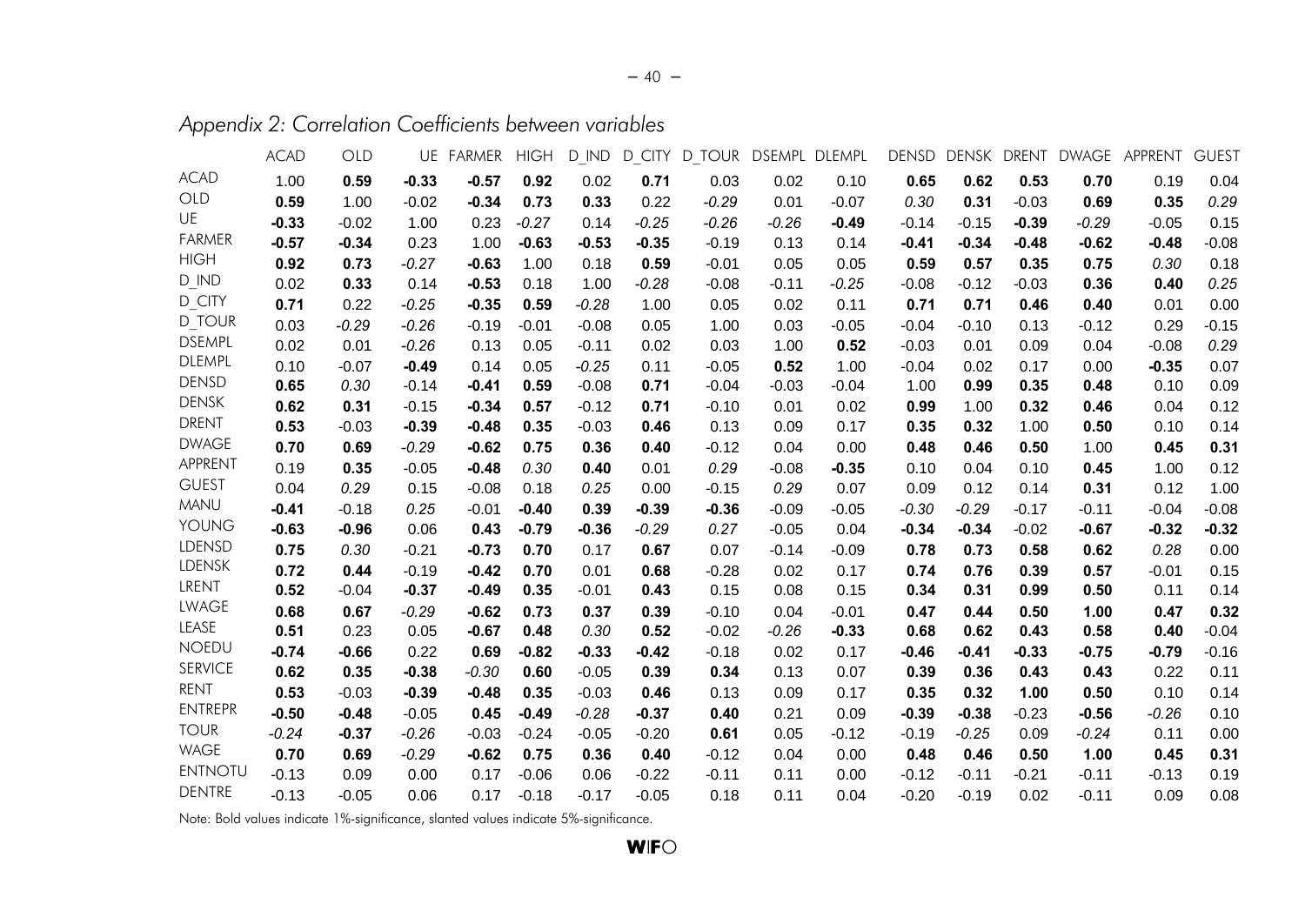## *Appendix 2/continued: Correlation Coefficients between variables*

|                       | <b>MANU</b> | YOUNG   | <b>LDENSD</b> | LDENSK LRENT |         | <b>LWAGE</b> | <b>LEASE</b> | <b>NOEDU</b> | <b>SERVICE</b> | <b>RENT</b> | <b>ENTREPR</b> | <b>TOUR</b> |         | <b>WAGE NTNOTU</b> | <b>DENTRE</b> |
|-----------------------|-------------|---------|---------------|--------------|---------|--------------|--------------|--------------|----------------|-------------|----------------|-------------|---------|--------------------|---------------|
| <b>ACAD</b>           | $-0.41$     | $-0.63$ | 0.75          | 0.72         | 0.52    | 0.68         | 0.51         | $-0.74$      | 0.62           | 0.53        | $-0.50$        | $-0.24$     | 0.70    | $-0.13$            | $-0.13$       |
| OLD                   | $-0.18$     | $-0.96$ | 0.30          | 0.44         | $-0.04$ | 0.67         | 0.23         | $-0.66$      | 0.35           | $-0.03$     | $-0.48$        | $-0.37$     | 0.69    | 0.09               | $-0.05$       |
| UE                    | 0.25        | 0.06    | $-0.21$       | $-0.19$      | $-0.37$ | $-0.29$      | 0.05         | 0.22         | $-0.38$        | $-0.39$     | $-0.05$        | $-0.26$     | $-0.29$ | 0.00               | 0.06          |
| <b>FARMER</b>         | $-0.01$     | 0.43    | $-0.73$       | $-0.42$      | $-0.49$ | $-0.62$      | $-0.67$      | 0.69         | $-0.30$        | $-0.48$     | 0.45           | $-0.03$     | $-0.62$ | 0.17               | 0.17          |
| <b>HIGH</b>           | $-0.40$     | $-0.79$ | 0.70          | 0.70         | 0.35    | 0.73         | 0.48         | $-0.82$      | 0.60           | 0.35        | $-0.49$        | $-0.24$     | 0.75    | $-0.06$            | $-0.18$       |
| D IND                 | 0.39        | $-0.36$ | 0.17          | 0.01         | $-0.01$ | 0.37         | 0.30         | $-0.33$      | $-0.05$        | $-0.03$     | $-0.28$        | $-0.05$     | 0.36    | 0.06               | $-0.17$       |
| D CITY                | $-0.39$     | $-0.29$ | 0.67          | 0.68         | 0.43    | 0.39         | 0.52         | $-0.42$      | 0.39           | 0.46        | $-0.37$        | $-0.20$     | 0.40    | $-0.22$            | $-0.05$       |
| <b>D TOUR</b>         | $-0.36$     | 0.27    | 0.07          | $-0.28$      | 0.15    | $-0.10$      | $-0.02$      | $-0.18$      | 0.34           | 0.13        | 0.40           | 0.61        | $-0.12$ | $-0.11$            | 0.18          |
| <b>DSEMPL</b>         | $-0.09$     | $-0.05$ | $-0.14$       | 0.02         | 0.08    | 0.04         | $-0.26$      | 0.02         | 0.13           | 0.09        | 0.21           | 0.05        | 0.04    | 0.11               | 0.11          |
| <b>DLEMPL</b>         | $-0.05$     | 0.04    | $-0.09$       | 0.17         | 0.15    | $-0.01$      | $-0.33$      | 0.17         | 0.07           | 0.17        | 0.09           | $-0.12$     | 0.00    | 0.00               | 0.04          |
| <b>DENSD</b>          | $-0.30$     | $-0.34$ | 0.78          | 0.74         | 0.34    | 0.47         | 0.68         | $-0.46$      | 0.39           | 0.35        | $-0.39$        | $-0.19$     | 0.48    | $-0.12$            | $-0.20$       |
| <b>DENSK</b>          | $-0.29$     | $-0.34$ | 0.73          | 0.76         | 0.31    | 0.44         | 0.62         | $-0.41$      | 0.36           | 0.32        | $-0.38$        | $-0.25$     | 0.46    | $-0.11$            | $-0.19$       |
| <b>DRENT</b>          | $-0.17$     | $-0.02$ | 0.58          | 0.39         | 0.99    | 0.50         | 0.43         | $-0.33$      | 0.43           | 1.00        | $-0.23$        | 0.09        | 0.50    | $-0.21$            | 0.02          |
| <b>DWAGE</b>          | $-0.11$     | $-0.67$ | 0.62          | 0.57         | 0.50    | 1.00         | 0.58         | $-0.75$      | 0.43           | 0.50        | $-0.56$        | $-0.24$     | 1.00    | $-0.11$            | $-0.11$       |
| APPRENT               | $-0.04$     | $-0.32$ | 0.28          | $-0.01$      | 0.11    | 0.47         | 0.40         | $-0.79$      | 0.22           | 0.10        | $-0.26$        | 0.11        | 0.45    | $-0.13$            | 0.09          |
| <b>GUEST</b>          | $-0.08$     | $-0.32$ | 0.00          | 0.15         | 0.14    | 0.32         | $-0.04$      | $-0.16$      | 0.11           | 0.14        | 0.10           | 0.00        | 0.31    | 0.19               | 0.08          |
| MANU                  | 1.00        | 0.23    | $-0.19$       | $-0.17$      | $-0.15$ | $-0.10$      | 0.04         | 0.28         | $-0.77$        | $-0.17$     | $-0.28$        | $-0.37$     | $-0.11$ | $-0.06$            | $-0.08$       |
| YOUNG                 | 0.23        | 1.00    | $-0.37$       | $-0.51$      | 0.00    | $-0.65$      | $-0.27$      | 0.67         | $-0.39$        | $-0.02$     | 0.45           | 0.32        | -0.67   | $-0.09$            | 0.09          |
| LDENSD                | $-0.19$     | $-0.37$ | 1.00          | 0.81         | 0.59    | 0.62         | 0.82         | $-0.64$      | 0.42           | 0.58        | $-0.57$        | $-0.16$     | 0.62    | $-0.32$            | $-0.09$       |
| <b>LDENSK</b>         | $-0.17$     | $-0.51$ | 0.81          | 1.00         | 0.38    | 0.56         | 0.57         | $-0.45$      | 0.33           | 0.39        | $-0.63$        | $-0.50$     | 0.57    | $-0.28$            | $-0.06$       |
| LRENT<br><b>LWAGE</b> | $-0.15$     | 0.00    | 0.59          | 0.38         | 1.00    | 0.50         | 0.45         | $-0.33$      | 0.41           | 0.99        | $-0.24$        | 0.09        | 0.50    | $-0.22$            | 0.01          |
| LEASE                 | $-0.10$     | $-0.65$ | 0.62          | 0.56         | 0.50    | 1.00         | 0.59         | $-0.75$      | 0.41           | 0.50        | $-0.56$        | $-0.23$     | 1.00    | $-0.12$            | $-0.11$       |
| <b>NOEDU</b>          | 0.04        | $-0.27$ | 0.82          | 0.57         | 0.45    | 0.59         | 1.00         | $-0.56$      | 0.20           | 0.43        | $-0.62$        | $-0.22$     | 0.58    | $-0.25$            | $-0.25$       |
| <b>SERVICE</b>        | 0.28        | 0.67    | $-0.64$       | $-0.45$      | $-0.33$ | $-0.75$      | $-0.56$      | 1.00         | $-0.53$        | $-0.33$     | 0.48           | 0.09        | $-0.75$ | 0.14               | 0.05          |
| <b>RENT</b>           | $-0.77$     | $-0.39$ | 0.42          | 0.33         | 0.41    | 0.41         | 0.20         | $-0.53$      | 1.00           | 0.43        | 0.02           | 0.30        | 0.43    | $-0.02$            | 0.03          |
| <b>ENTREPR</b>        | $-0.17$     | $-0.02$ | 0.58          | 0.39         | 0.99    | 0.50         | 0.43         | $-0.33$      | 0.43           | 1.00        | $-0.23$        | 0.09        | 0.50    | $-0.21$            | 0.02          |
| <b>TOUR</b>           | $-0.28$     | 0.45    | $-0.57$       | $-0.63$      | $-0.24$ | $-0.56$      | $-0.62$      | 0.48         | 0.02           | $-0.23$     | 1.00           | 0.73        | $-0.56$ | 0.50               | 0.05          |
| <b>WAGE</b>           | $-0.37$     | 0.32    | $-0.16$       | $-0.50$      | 0.09    | $-0.23$      | $-0.22$      | 0.09         | 0.30           | 0.09        | 0.73           | 1.00        | $-0.24$ | 0.20               | 0.04          |
| <b>ENTNOTU</b>        | $-0.11$     | $-0.67$ | 0.62          | 0.57         | 0.50    | 1.00         | 0.58         | $-0.75$      | 0.43           | 0.50        | $-0.56$        | $-0.24$     | 1.00    | $-0.11$            | $-0.11$       |
| <b>DENTRE</b>         | $-0.06$     | $-0.09$ | $-0.32$       | $-0.28$      | $-0.22$ | $-0.12$      | $-0.25$      | 0.14         | $-0.02$        | $-0.21$     | 0.50           | 0.20        | $-0.11$ | 1.00               | $-0.54$       |
|                       | $-0.08$     | 0.09    | $-0.09$       | $-0.06$      | 0.01    | $-0.11$      | $-0.25$      | 0.05         | 0.03           | 0.02        | 0.05           | 0.04        | $-0.11$ | $-0.54$            | 1.00          |

Note: Bold values indicate 1%-significance, slanted values indicate 5%-significance.

**W**I**F**O